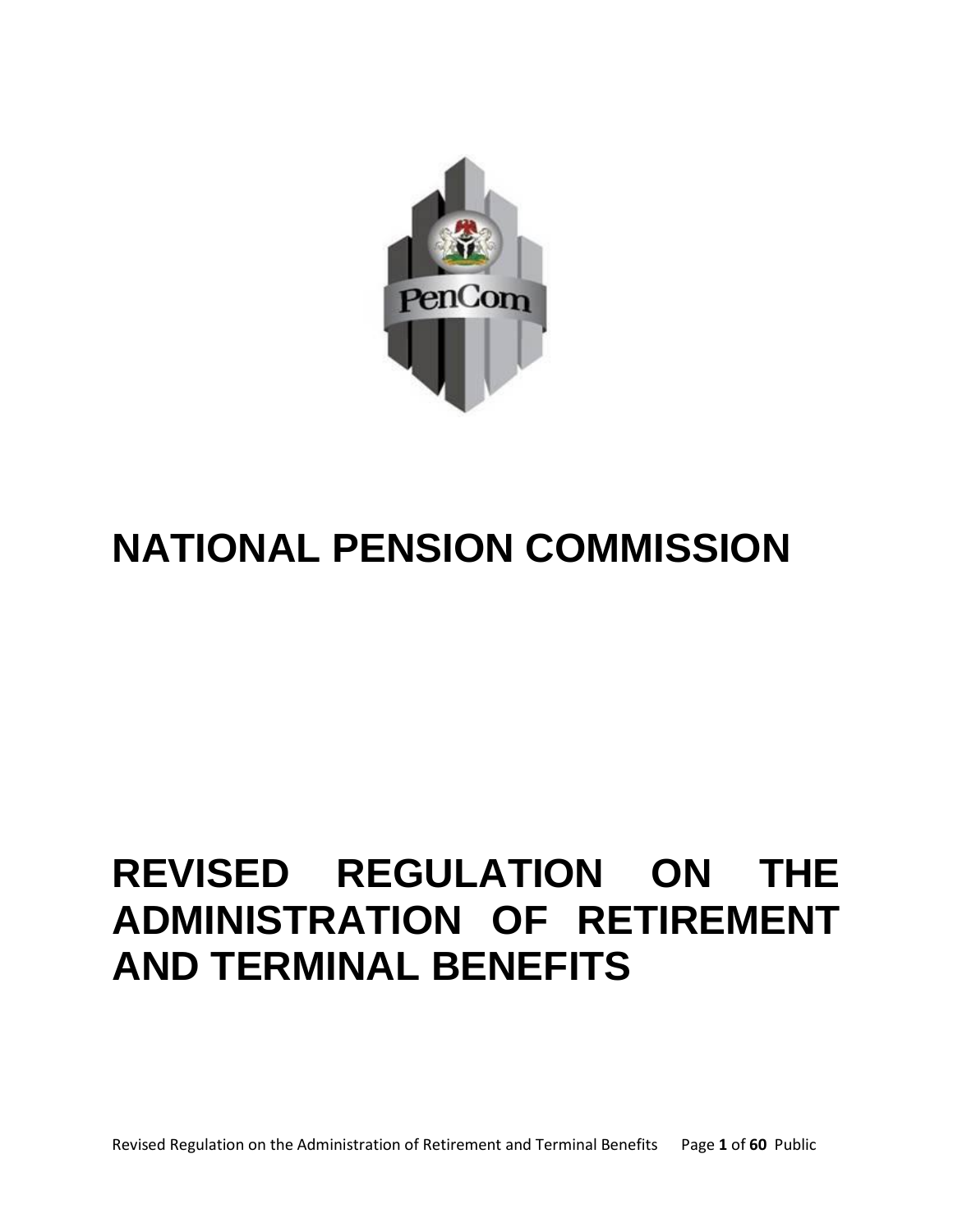# **TABLE OF CONTENTS**

| 1.0   |                                                                                         | $\overline{\mathbf{4}}$ |
|-------|-----------------------------------------------------------------------------------------|-------------------------|
| 1.1   |                                                                                         | $\overline{4}$          |
| 1.2   |                                                                                         | $\overline{4}$          |
| 1.3   |                                                                                         | $\overline{4}$          |
| 1.4   |                                                                                         | $\overline{7}$          |
| 1.5   | Definition of Terms (and the continuum continuum of Terms (and the continuum continuum) | $\overline{7}$          |
| 2.0   |                                                                                         | 12                      |
| 2.1   |                                                                                         | 12                      |
| 2.2   | Modes of Access of Retirement Benefits [10] Modes of Access of Retirement Benefits [13] |                         |
| 2.3   | Consolidation of RSAs before Accessing Retirement Benefits  14                          |                         |
| 2.4   | Submission of all Benefits Withdrawal Requests by PFAs to the Commission                |                         |
|       |                                                                                         |                         |
| 2.5   |                                                                                         |                         |
| 3.0   | DOCUMENTATION REQUIREMENTS FOR PROCESSING BENEFITS                                      |                         |
|       |                                                                                         |                         |
| 3.1   |                                                                                         | 18                      |
| 3.2   | Compulsory Retirement in Accordance with Terms and Conditions                           |                         |
|       |                                                                                         |                         |
| 3.3   |                                                                                         |                         |
| 3.4   |                                                                                         |                         |
| 3.5   |                                                                                         |                         |
| 3.6   |                                                                                         |                         |
| 3.7   |                                                                                         |                         |
| 3.8   | NSITF Contributions <b>constructs</b> 22                                                |                         |
| 3.9   |                                                                                         |                         |
| 3.10  | Micro Pension Plan (1990) 1996 Micro Pension Plan (1990) 1996                           |                         |
|       |                                                                                         |                         |
| 4.1   |                                                                                         |                         |
| 4.2   | Periodicity of Pension Payment for Retirees on PW  25                                   |                         |
| 4.3   | Additional Benefits due to Additional Remittances into the RSA                          | 25                      |
| 4.4   |                                                                                         | 27                      |
| 4.5   |                                                                                         | 29                      |
| 4.5.1 |                                                                                         | 29                      |
|       | 4.5.2 Missing Person                                                                    | 30                      |
|       |                                                                                         |                         |
|       | 4.5.4 Consolidation and Payment of Benefits of Deceased/Missing Person  32              |                         |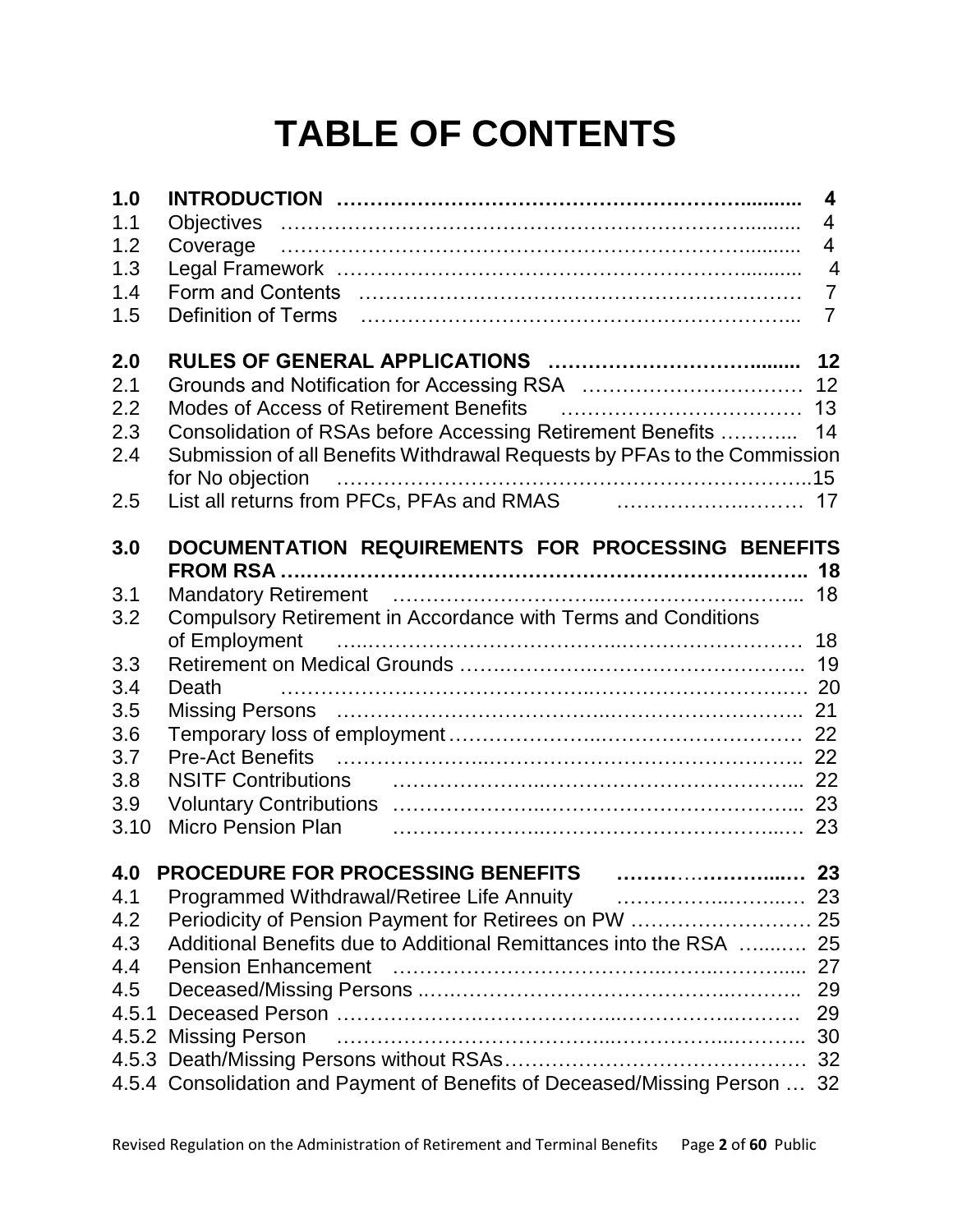| 4.6  | Compulsory Retirement in Accordance with Terms and Conditions of | -34 |
|------|------------------------------------------------------------------|-----|
| 4.7  |                                                                  |     |
| 4.8  |                                                                  |     |
| 4.9  |                                                                  |     |
|      |                                                                  |     |
| 4.11 |                                                                  |     |
| 5.0  | <b>SANCTIONS</b>                                                 |     |
| 6.0  |                                                                  |     |
|      |                                                                  |     |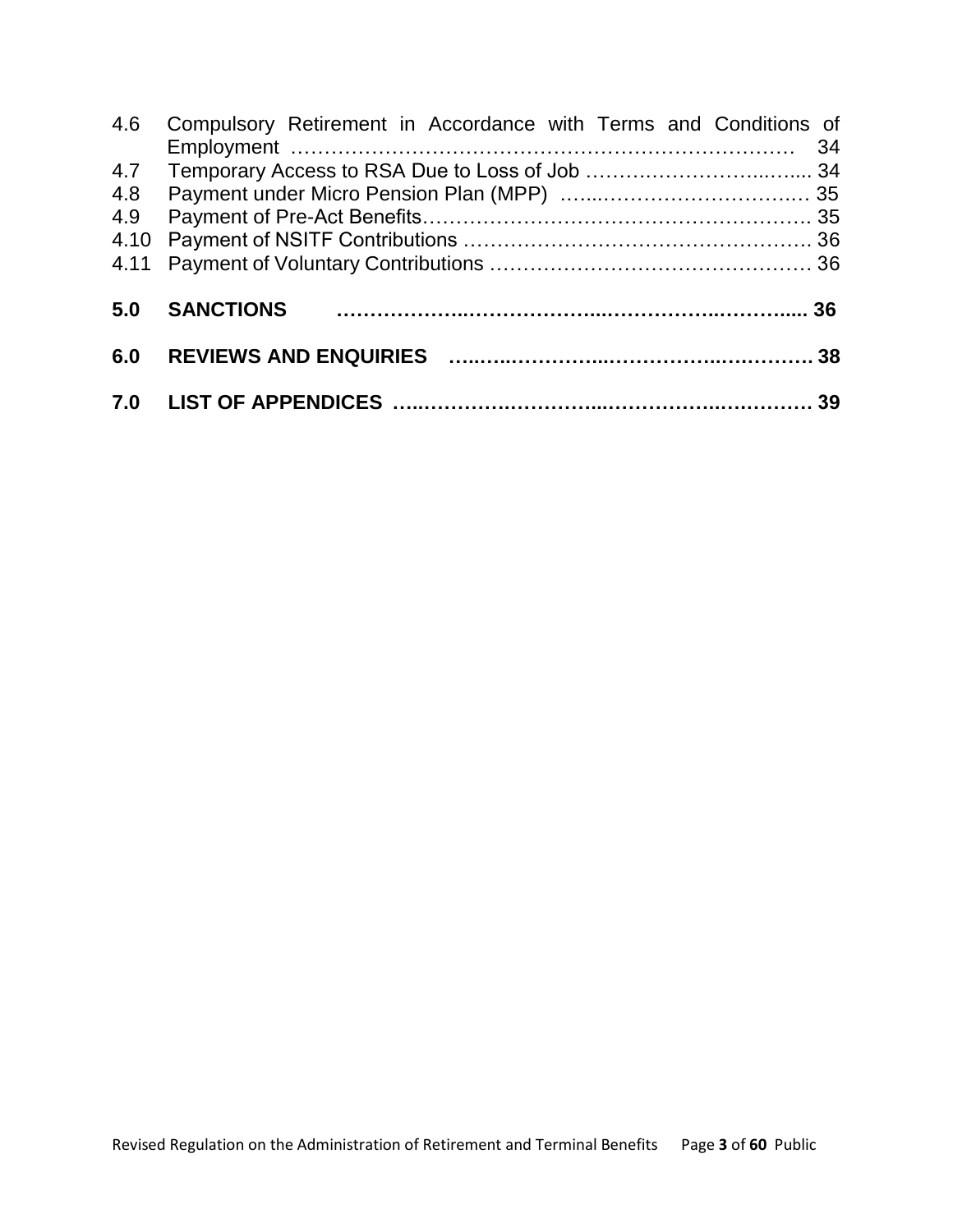# **1.1 INTRODUCTION**

# **1.2 Objectives**

- **1.2.1** The purpose of this Regulation is to establish a uniform set of rules, procedures and standards in relation to the application of relevant sections of the Pension Reform Act (PRA) 2014 to be adopted by Pension Fund Operators for the administration of retirement and terminal benefits under the Contributory Pension Scheme (CPS).
- **1.2.2** It provides the basic framework for administering benefits, including documentation, consolidation of funds in the Retirement Savings Account (RSA) and payment under the different modes of benefits payment.

# **1.3 Coverage**

1.3.1 The Regulation shall cover RSA holders and/or beneficiaries who are employees of the Public Service of the Federation, the Federal Capital Territory and Private Sector (including Micro Pension Plan participants), as well as States and Local Governments that have adopted the CPS.

## **1.4 Legal Framework**

The legal framework for this Regulation is based on the following provisions in the PRA 2014.

| S/N            | <b>SECTION</b> | <b>PROVISION</b>                                                                                                                                                                                                                                                                                                                                              |
|----------------|----------------|---------------------------------------------------------------------------------------------------------------------------------------------------------------------------------------------------------------------------------------------------------------------------------------------------------------------------------------------------------------|
|                | Section 1 (a)  | Establish a uniform set of rules, regulations and standards for<br>the administration and payments of retirement benefits for the<br>Public Service of the Federation, the Public Service of the<br>Federal Capital Territory, the Public Service of the State<br>Governments, the Public Service of the Local Government<br>Councils and the Private Sector. |
| $\overline{2}$ | Section 1 (c)  | Ensure that every person who worked in either the Public<br>Service of the Federation, Federal Capital Territory, States<br>and Local Governments or Private Sector receives his<br>retirement benefits as and when due.                                                                                                                                      |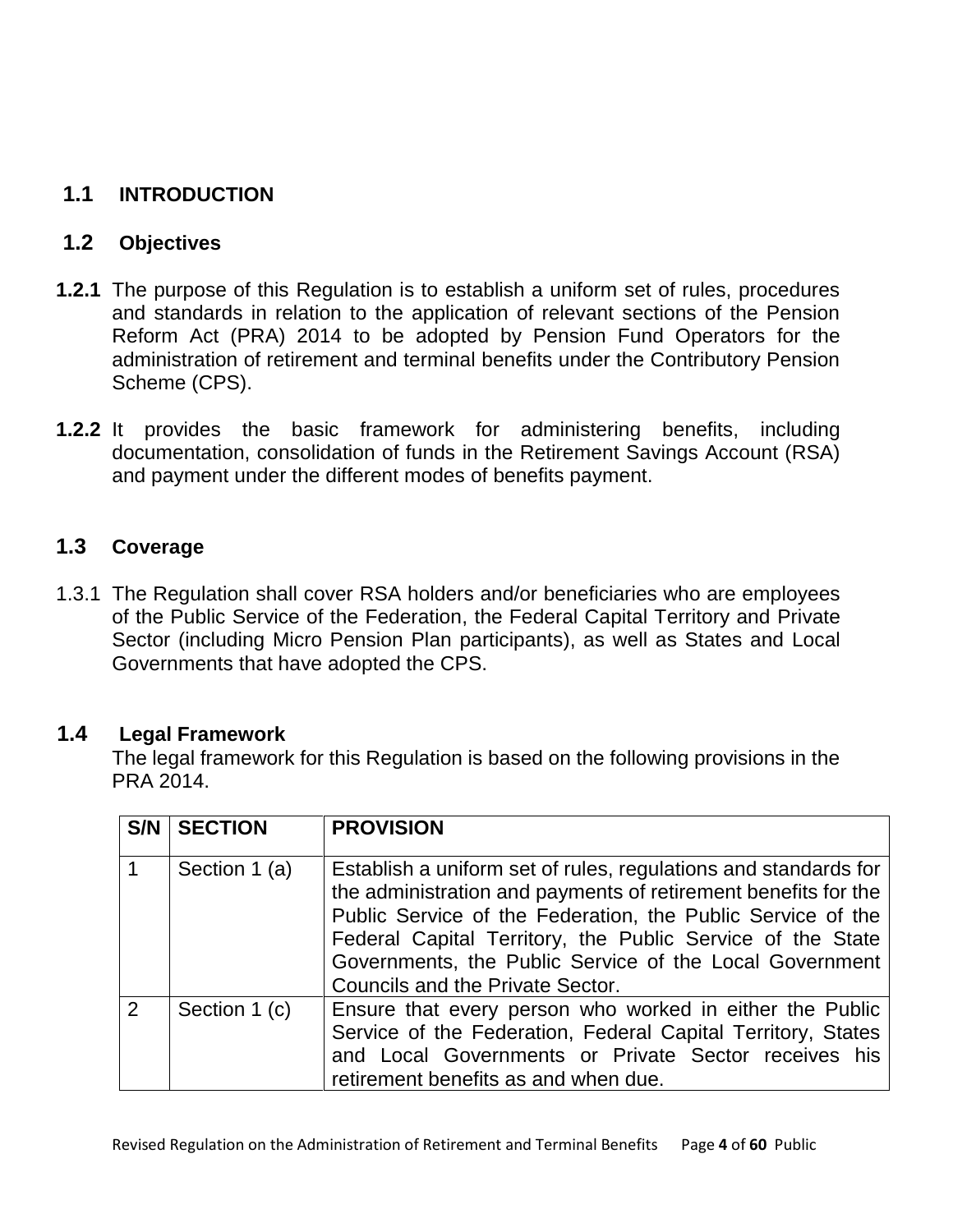| $\overline{4}$ | Section 7(1)  | A holder of an RSA shall, upon retirement or attaining the age<br>of 50 years, whichever is later, utilise the amount credited to<br>his retirement savings account for the following benefits:<br>(a) Withdrawal of a lump sum from the total amount credited<br>to his RSA provided that the amount left after the lump sum<br>withdrawal shall be sufficient to procure programmed fund<br>withdrawals or annuity for life in accordance with extant<br>guidelines issued by the Commission, from time to time.<br>(b) Programmed monthly or quarterly withdrawals calculated<br>based on an expected life span projection.<br>(c) Annuity for life purchased from a Life Insurance Company<br>licensed by the National Insurance Commission with monthly<br>or quarterly payments in line with guidelines jointly issued by<br>the Commission and National Insurance Commission. |
|----------------|---------------|--------------------------------------------------------------------------------------------------------------------------------------------------------------------------------------------------------------------------------------------------------------------------------------------------------------------------------------------------------------------------------------------------------------------------------------------------------------------------------------------------------------------------------------------------------------------------------------------------------------------------------------------------------------------------------------------------------------------------------------------------------------------------------------------------------------------------------------------------------------------------------------|
|                | Section 7 (2) | Where an employee voluntarily retires, disengages or is<br>disengaged from employment as provided for under section<br>16 (2) and (5) of PRA 2014, the employee may with the<br>approval of the Commission, withdraw an amount of money<br>not exceeding 25 percent of the total amount credited to his<br>RSA, provided that such withdrawals shall only be made after<br>four months of such retirement or cessation of employment<br>and the employee does not secure another employment.                                                                                                                                                                                                                                                                                                                                                                                         |
| 6              | Section 7 (3) | Where an employee has accessed the amount standing in his<br>RSA pursuant to Section 7(2), such employee<br>shall<br>subsequently access the balance in the RSA in accordance<br>with Section 7(1).                                                                                                                                                                                                                                                                                                                                                                                                                                                                                                                                                                                                                                                                                  |
| $\overline{7}$ | Section 8 (2) | Upon receipt of a valid Will admitted to Probate or Letter of<br>Administration confirming the beneficiaries under the estate of<br>the deceased employee, the PFA shall, with the approval of<br>the Commission, release the amount standing in the RSA of<br>the deceased to the personal representative of the deceased<br>or to any other person as may be directed by a Court of<br>competent jurisdiction, in accordance with the terms of the Will<br>or the personal law of the deceased employee, as the case<br>may be.                                                                                                                                                                                                                                                                                                                                                    |
| 8              | Section 9     | Where an employee is missing and is not found within the<br>period of one year, from the date he was declared missing, a<br>Board of Inquiry (BOI) set up by the Commission makes a<br>declaration that having regards to available information and all<br>relevant circumstances, it is reasonable to presume that the<br>employee is dead, the provisions of Section 8 of PRA 2014<br>shall apply.                                                                                                                                                                                                                                                                                                                                                                                                                                                                                 |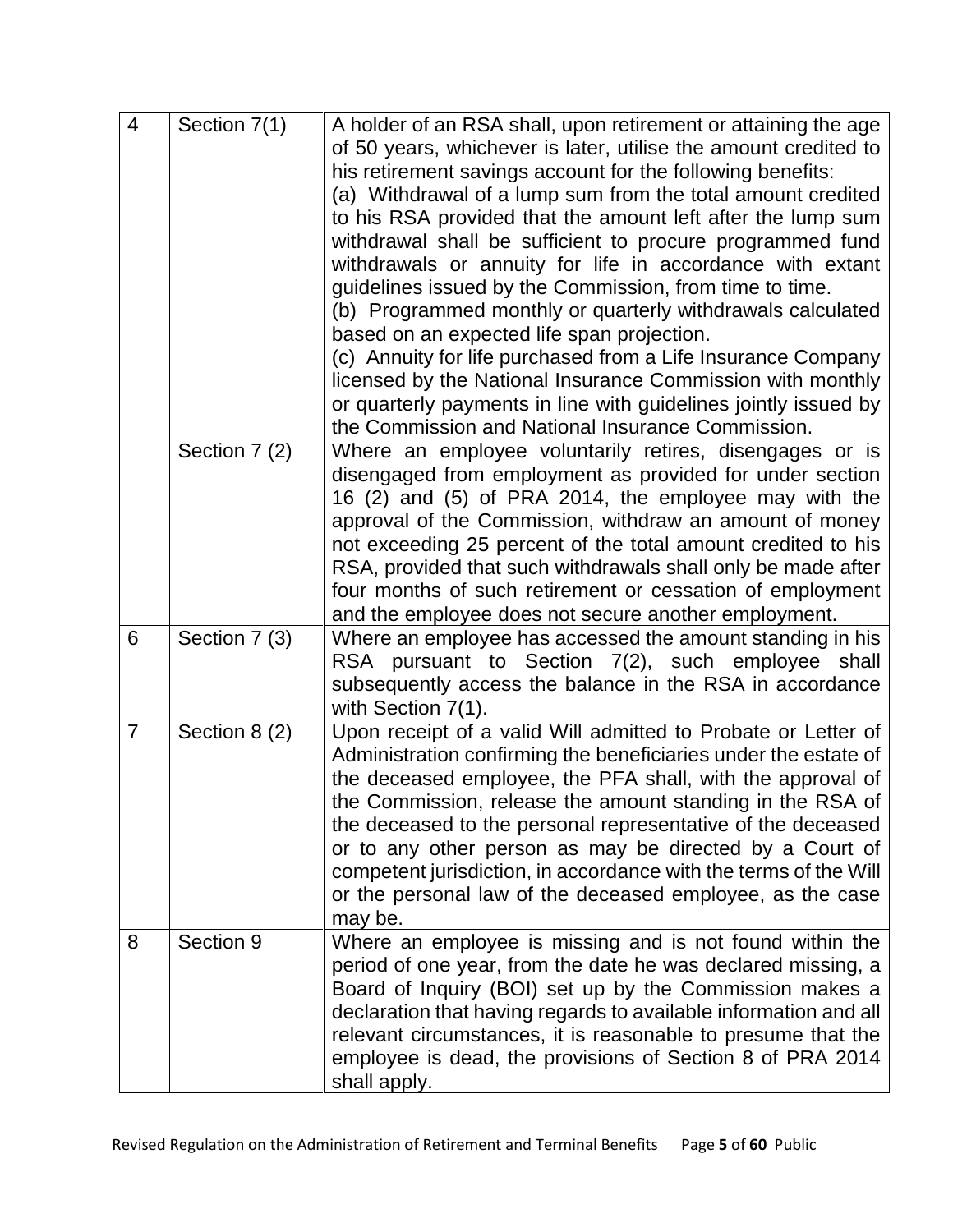| 9  | Section 10 (3) | Any amount payable as retirement benefits under PRA 2014<br>shall not be taxable.                                                                                                                                                                                                                                                                                                                                                                                                                                                                                                                                                                                      |
|----|----------------|------------------------------------------------------------------------------------------------------------------------------------------------------------------------------------------------------------------------------------------------------------------------------------------------------------------------------------------------------------------------------------------------------------------------------------------------------------------------------------------------------------------------------------------------------------------------------------------------------------------------------------------------------------------------|
| 10 | Section 10 (4) | Without prejudice to the provisions of Section 10 (2), any<br>income earned on any voluntary contributions made under<br>Section 4 (3) of PRA 2014 shall be subject to tax at the point<br>of withdrawal where withdrawal is made before the end of 5<br>years from the date the voluntary contributions was made.                                                                                                                                                                                                                                                                                                                                                     |
| 11 | Section 16 (1) | An employee shall not be entitled to make any withdrawal from<br>his RSA opened under Section 11 (1) of PRA 2014, before<br>attaining the age of 50 years.                                                                                                                                                                                                                                                                                                                                                                                                                                                                                                             |
| 12 | Section 16 (2) | Notwithstanding the provisions of sub-section 16(1), any<br>employee who retires, disengages, is disengaged from<br>employment shall be entitled to make withdrawals in<br><b>PRA</b><br>accordance<br>with<br>Section 7 of<br>2014<br>if<br>such<br>disengagement is:<br>(a) on the advice of a suitably qualified physician or a properly<br>constituted medical board certifying that the employee is no<br>longer mentally or physically capable of carrying out the<br>functions of his office;<br>(b) due to permanent disability either of body or mind; or<br>(c) before the age of 50 years in accordance with the terms<br>and conditions of his employment. |
| 13 | Section 16 (3) | Persons who retire under sub-section 16(2)<br>shall<br>be<br>reintegrated into the Scheme upon securing<br>another<br>employment, subject to guidelines to be issued by the<br>Commission from time to time.                                                                                                                                                                                                                                                                                                                                                                                                                                                           |
| 14 | Section 16 (5) | Without prejudice to sub-section 16(1), any employee who<br>disengages or is disengaged from employment before the age<br>of 50 years and is unable to secure another employment within<br>four months of such disengagement may make withdrawal<br>from his RSA in accordance with the provisions of Section 7<br>(2) and (3) PRA 2014.                                                                                                                                                                                                                                                                                                                               |
| 15 | Section 53 (3) | Where a person who contributed any fund under the Nigeria<br>Social Insurance Trust Fund Act has retired before the<br>commencement of the CPS, the funds due to him shall be paid<br>in accordance with Section 7 of PRA 2014 or in lump sum in<br>accordance with the rules and regulations of the Commission.                                                                                                                                                                                                                                                                                                                                                       |
| 16 | Section 53 (4) | Where a person who contributed any fund under the Nigeria<br>Social Insurance Trust Fund Act has died before the<br>commencement of the CPS, the estate or beneficiary of the<br>deceased shall be paid the entitlement of such deceased<br>person subject to the provisions of the Nigeria Social<br><b>Insurance Trust Fund Act.</b>                                                                                                                                                                                                                                                                                                                                 |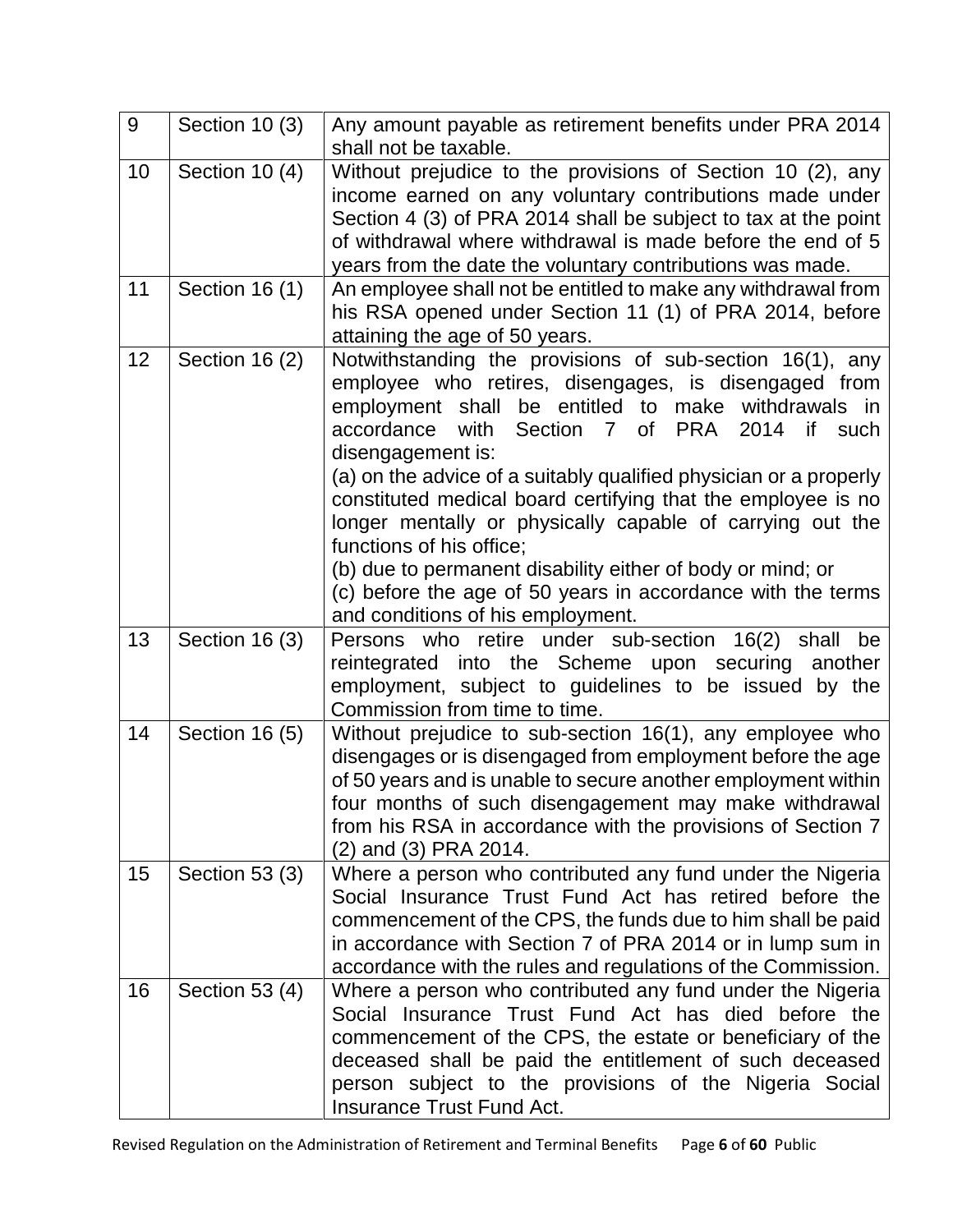| 17 | Section 115 (1) The Commission may make regulations, rules or guidelines, l |
|----|-----------------------------------------------------------------------------|
|    | as it deems necessary or expedient for giving full effect to the            |
|    | provisions of PRA 2014.                                                     |

# **1.5 Form and Contents**

This Regulation is divided into six (6) sections with the first section being Introduction. Section two (2) focuses on the Rules of General Applications while the Documentation Requirements to facilitate the processing of retirement benefits are in Section Three (3). Section four (4) covers the Processing of Payments of Retirement and Terminal Benefits. Sanctions for Non-compliance with the Provision of the Regulation is the focus of Section Five (5) and lastly, Section six (6) deals with Reviews and Enquires.

# **1.6 Definition of Terms**

| S/N            | <b>TERM</b>                                  | <b>DEFINITION</b>                                                                                                                                                                                                                                                                                                       |
|----------------|----------------------------------------------|-------------------------------------------------------------------------------------------------------------------------------------------------------------------------------------------------------------------------------------------------------------------------------------------------------------------------|
| $\mathbf{1}$   | Annual<br>Total<br><b>Emolument</b><br>(ATE) | This is the gross emolument per annum of an employee or a<br>deceased person while in service.                                                                                                                                                                                                                          |
| $\overline{2}$ | A55<br>Mortality<br>Table                    | A table showing the life expectancy for both male and female<br>at different ages as estimated by Actuaries used in the<br>computation of retirement benefits under the CPS.                                                                                                                                            |
| 3              | <b>Benefits</b><br>withdrawal                | This is the payment of benefits to an RSA holder after<br>cessation of employment or to the legal beneficiary(ies) of a<br>deceased RSA holder after his/her demise.                                                                                                                                                    |
| $\overline{4}$ | Contract<br>employment                       | This involves hiring of an employee for a specific job under<br>particular terms and conditions for a fixed period.                                                                                                                                                                                                     |
| 5              | Contributory<br>Pension<br><b>Scheme</b>     | This is a pension scheme where both the employer and the<br>employee contribute towards the payment of the employee's<br>retirement benefits. It is fully funded through the monthly<br>pension contributions that are remitted into an employee's<br>RSA and are managed by the Pension Fund Administrators<br>(PFAs). |
| 6              | <b>Death Benefits</b>                        | This is the available RSA balance due to the<br>legal<br>beneficiary (ies) of an RSA holder who dies.                                                                                                                                                                                                                   |
| $\overline{7}$ | Employee                                     | This is any person on permanent or contract employment in<br>Public Service of the Federation, States, Local<br>the<br>Government Councils, Federal Capital Territory and the<br>Private Sector.                                                                                                                        |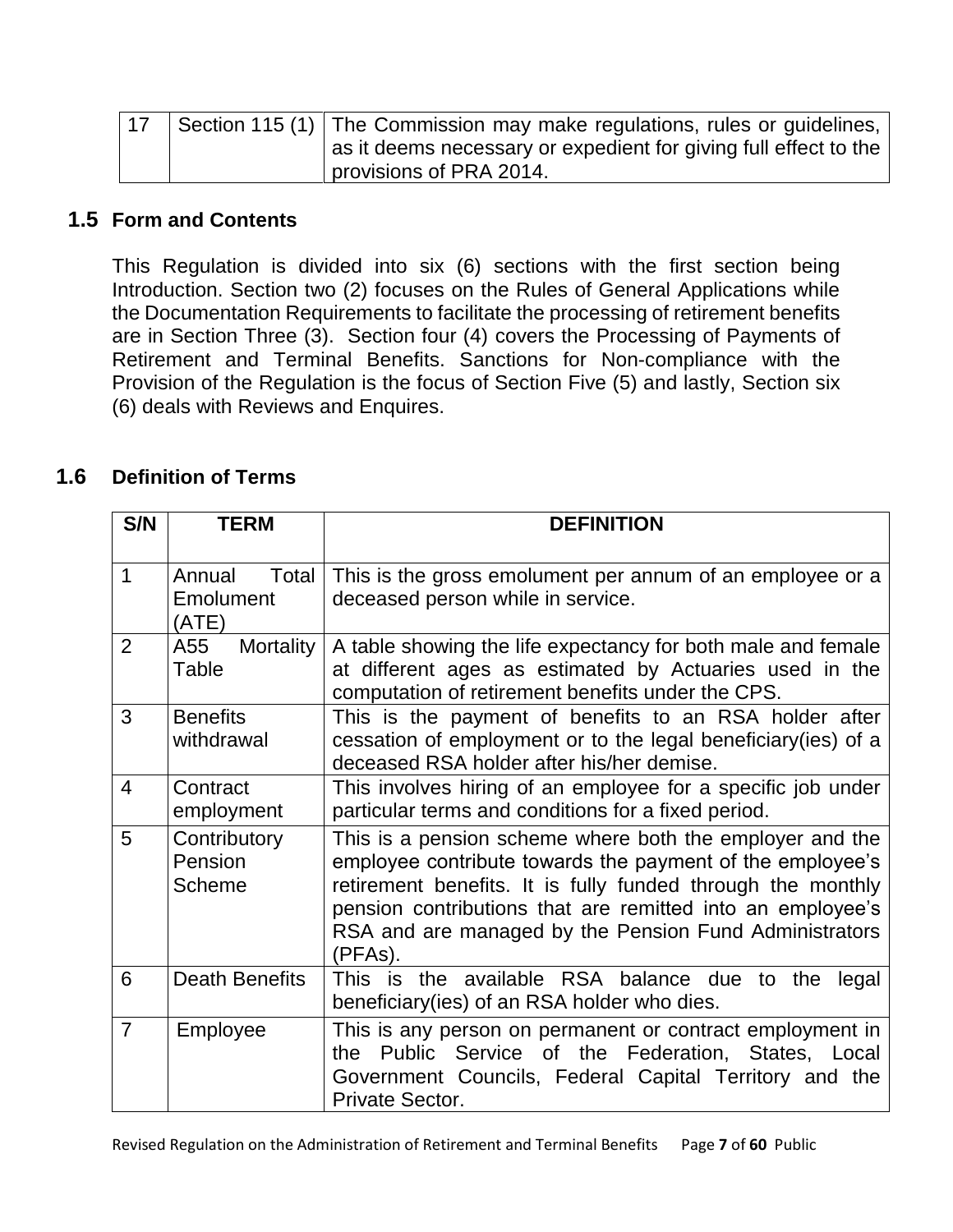| 8  | Employer                                    | Employer refers to Ministries, Departments and Agencies<br>(MDAs) or organisations of the Federal Government, States,<br>and Local Government Councils, Federal Capital Territory and<br>any Private organisation or firm that employs 3 or more<br>persons.                                                                                                                                                                                   |
|----|---------------------------------------------|------------------------------------------------------------------------------------------------------------------------------------------------------------------------------------------------------------------------------------------------------------------------------------------------------------------------------------------------------------------------------------------------------------------------------------------------|
| 9  | Enbloc<br>Payment                           | This is a one-off retirement benefit paid to a retiree whose<br>Consolidated RSA balance is below a threshold, specified by<br>the Commission from time to time.                                                                                                                                                                                                                                                                               |
| 10 | <b>End of Contract</b>                      | This is the date specified as the expiration date of a contract<br>of employment in line with the terms and conditions of the<br>employment.                                                                                                                                                                                                                                                                                                   |
| 11 | Life<br>Group<br>Insurance<br>Policy (GLIP) | This is a life insurance policy maintained by an employer in<br>favour of the employees. The benefit, which is a minimum of<br>three times the Annual Total Emolument of the employee, is<br>paid to the Named Beneficiary (ies) of a deceased person who<br>died in service.                                                                                                                                                                  |
| 12 | Legal<br><b>Beneficiary</b>                 | A person(s) duly issued a Letter of Administration (LOA), Will<br>Admitted to Probate or Court Order by the Court of competent<br>jurisdiction to receive the death benefits of an RSA holder who<br>died intestate.                                                                                                                                                                                                                           |
| 13 | Mandatory<br>Retirement                     | This is when an employee retires from service on attaining the<br>retirement age or on completion of the allowed maximum<br>length of service, whichever one is earlier, based on the terms<br>and conditions of employment.                                                                                                                                                                                                                   |
| 14 | <b>Missing</b><br>employee                  | This is an employee who disappears and whose whereabouts<br>is not known to either members of his/her family, the employer<br>or any other person and not found within a period of one year<br>(12 months). He or she may be presumed dead by a BOI<br>constituted by the Commission.                                                                                                                                                          |
| 15 | Missing<br>Employee<br>benefits             | The benefits payable to the beneficiary(ies)/Next of Kin (NOK)<br>of an employee who has been presumed dead by a Bol.                                                                                                                                                                                                                                                                                                                          |
| 16 | <b>National</b><br>Provident Fund<br>(NPF)  | A fund established by an Act of Parliament in 1961 to provide<br>poverty alleviation measures as required by convention<br>No.102 of the International Labour Organisation (ILO). It is<br>aimed at protecting private sector employees from financial<br>difficulties in the event of either old age, cessation of<br>employment, invalidity or death since most employers then did<br>not have such provisions in their employment policies. |
| 17 | Next of Kin                                 | Any individual named by the RSA holder as the contact person<br>in case of any emergency.                                                                                                                                                                                                                                                                                                                                                      |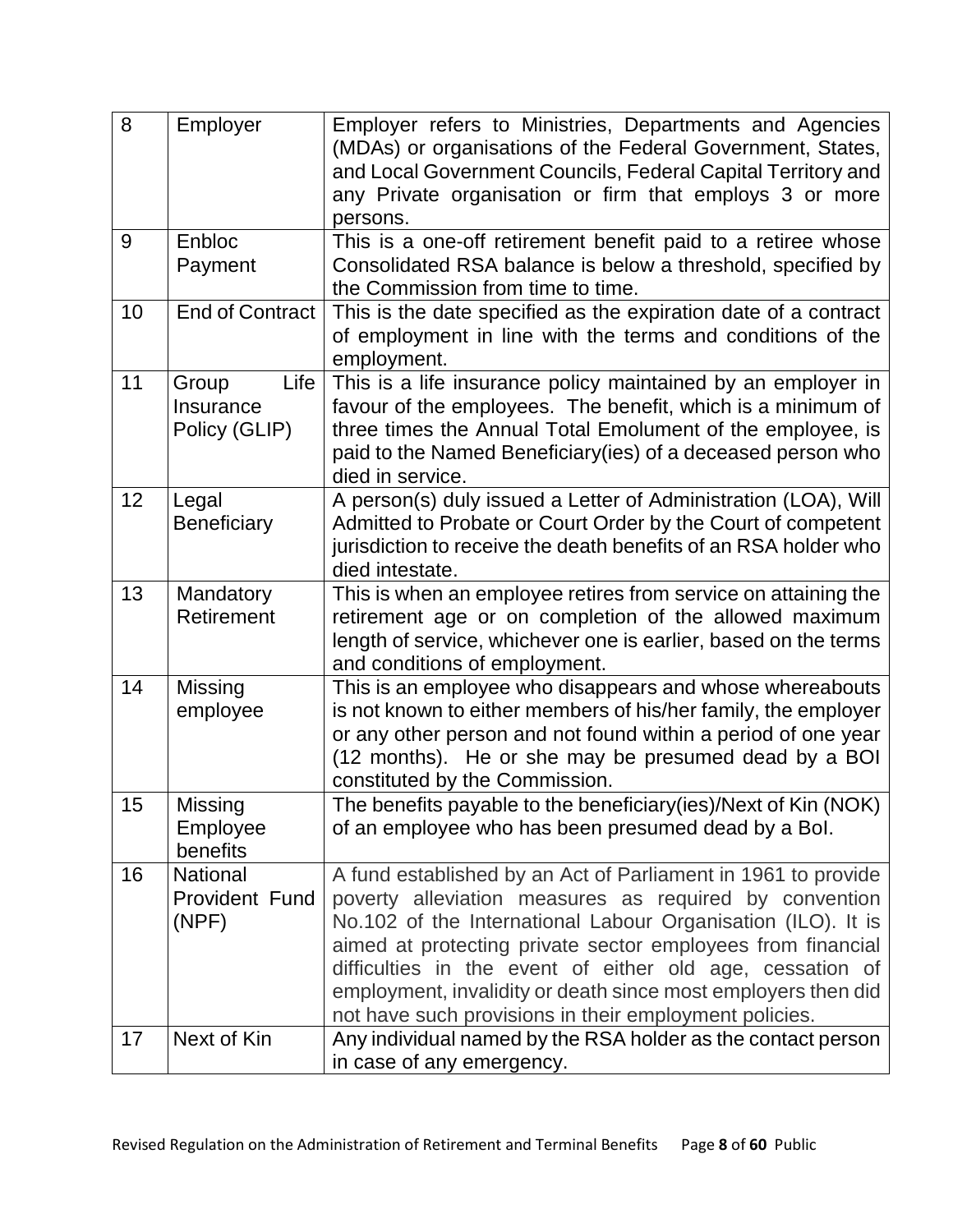| 18 | Nigeria Social<br><b>Insurance Trust</b><br>Fund (NSITF) | It provides compensation to insured employees in case of<br>work-related diseases, disability, injuries, or death in and<br>outside the workplace. NSITF succeeded the NPF.                                                                                                               |
|----|----------------------------------------------------------|-------------------------------------------------------------------------------------------------------------------------------------------------------------------------------------------------------------------------------------------------------------------------------------------|
| 19 | <b>Nominal RSA</b>                                       | An RSA opened by the employer for the purpose of remitting<br>an employee's pension contribution, where an employee is yet<br>to open one.                                                                                                                                                |
| 20 | Pension Fund<br>Administrator<br>(PFA)                   | A limited liability company licensed by the Commission to<br>open RSAs for employees, manage and invest pension funds,<br>provide customer service support to employees and pay<br>retirement benefits to RSA holders.                                                                    |
| 21 | Pension<br>Fund<br>Custodian<br>(PFC)                    | A company licensed by the Commission to hold and keep<br>pension funds and assets in safe custody in trust for<br>employees, retirees and beneficiaries of RSAs on behalf of<br>PFAs. It also receives contributions remitted by employers<br>and settles transactions on behalf of PFAs. |
| 22 | Pre-Act<br><b>Benefits</b>                               | This is the accrued pension benefits of contributors mainly in<br>Private Sector prior to the commencement of the Contributory<br>Pension Scheme in June 2004 in line with the employer's trust<br>deeds.                                                                                 |
| 23 | Programmed<br>Withdrawal                                 | offered<br>by a PFA for<br>product<br>the<br><b>of</b><br>A<br>payment<br>monthly/quarterly pension to retirees.                                                                                                                                                                          |
| 24 | Prospective<br>Retiree                                   | Any employee aspiring to retire within a period of six months.                                                                                                                                                                                                                            |
| 25 | Proceeds<br>of<br><b>GLIP</b>                            | This is the sum assured paid to the Named Beneficiary (ies) of<br>an employee who dies in service, which is a minimum of 300%<br>of the gross ATE of the deceased employee.                                                                                                               |
| 26 | Retirement<br>Savings<br>Account (RSA)                   | This is an account opened by an employee with a PFA of<br>his/her choice into which all his/her pension contributions are<br>remitted.                                                                                                                                                    |
| 27 | Retirement<br>Savings<br>Account (RSA)<br>Holder         | Any employee registered with a PFA, who has been issued a<br>PIN.                                                                                                                                                                                                                         |
| 28 | Life<br>Retiree<br>Annuity (RLA)                         | This is a special type of annuity for sale to retirees under the<br>CPS by Life Insurance companies approved by the National<br>Insurance Commission (NAICOM).                                                                                                                            |
| 29 | Retirement<br><b>Benefits</b>                            | These are benefits due to an employee upon retirement,<br>comprising<br><b>of</b><br>one-off<br>lump<br>payment<br>sum<br>and<br>monthly/quarterly pension.                                                                                                                               |
| 30 | <b>RSA Balance</b>                                       | This is the balance standing to the credit of a Retirement<br>Savings Account opened by an employee with a PFA.                                                                                                                                                                           |
| 31 | Retirement<br>Date                                       | The date that an employee retires from employment in line<br>with the terms and conditions of employment.                                                                                                                                                                                 |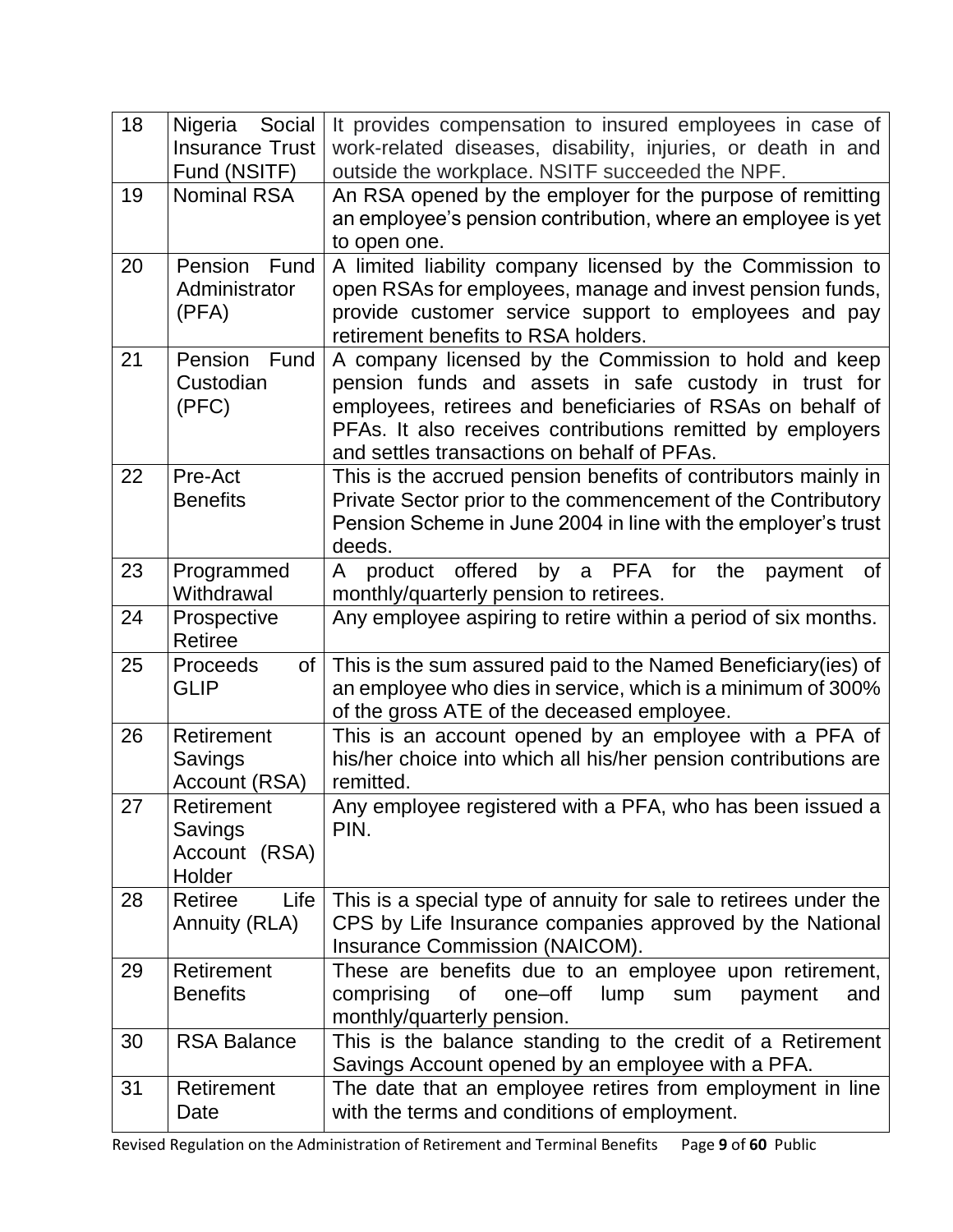| 32 | Retirement on<br>medical ground                                               | This is a situation where an employee is retired from his/her<br>employment based on the advice of a qualified physician or a<br>medical board certifying him/her unfit to carry out his/her<br>assigned duties.                                                                                                        |
|----|-------------------------------------------------------------------------------|-------------------------------------------------------------------------------------------------------------------------------------------------------------------------------------------------------------------------------------------------------------------------------------------------------------------------|
| 33 | Standard<br><b>Notice</b><br>0f<br>Retirement<br>(SNR) Form                   | This is a form issued by a PFA, which is to be completed by<br>the prospective retiree notifying the PFA of his/her intention to<br>access retirement benefits.                                                                                                                                                         |
| 34 | Standard<br>Retirement<br><b>Benefit</b><br>Computation<br>(SRBC)<br>Template | It is an automated template developed by the Commission for<br>PFAs to calculate retirement benefits such as lump sum and<br>monthly/quarterly pension, using age, gender, final salary and<br>the RSA balance.                                                                                                         |
| 35 | Temporary loss<br>of job                                                      | This is when an employee disengages or is disengaged from<br>employment before the age of 50 years and is unable to<br>secure another employment within a period of not less than 4<br>months. Such an employee is entitled to access not more than<br>25% of his/her RSA balance.                                      |
| 36 | <b>The</b><br>Commission                                                      | This means the National Pension Commission as established<br>under Section 17 (1) of the PRA 2014.                                                                                                                                                                                                                      |
| 37 | Voluntary<br>Contributions                                                    | These are non-mandatory contributions remitted into an<br>employee's RSA through his/her employer.                                                                                                                                                                                                                      |
| 38 | Voluntary<br>Contributions<br>(Contingent<br>portion)                         | This is the 50% portion of the voluntary contributions that can<br>be accessed by the contributor provided the contributions<br>have stayed in the RSA for a minimum period of two (2) years,<br>as provided in the Guidelines on Voluntary contributions and<br>as may be revised by the Commission from time to time. |
| 39 | Voluntary<br>Contributions<br>(Fixed portion)                                 | This is the 50% portion of the voluntary contributions which<br>has been locked and cannot be accessed by an RSA holder<br>until he/she retires.                                                                                                                                                                        |
| 40 | Voluntary<br>Retirement                                                       | This is when an employee retires from service before<br>attainment of the mandatory retirement age or length of<br>service.                                                                                                                                                                                             |
| 41 | Named<br><b>Beneficiary</b>                                                   | A person(s) whose name(s) were given by the Retiree Life<br>Annuitant for the RLA Provider to pay enbloc, the sum of the<br>his/her annuity over the balance of the guaranteed period<br>(discounted to present day value) in the event of the demise<br>of the annuitant.                                              |
| 42 | Named<br>Administrator                                                        | A person appointed by the court to manage and take charge<br>of the assets and liabilities of a person who died without a valid<br>will                                                                                                                                                                                 |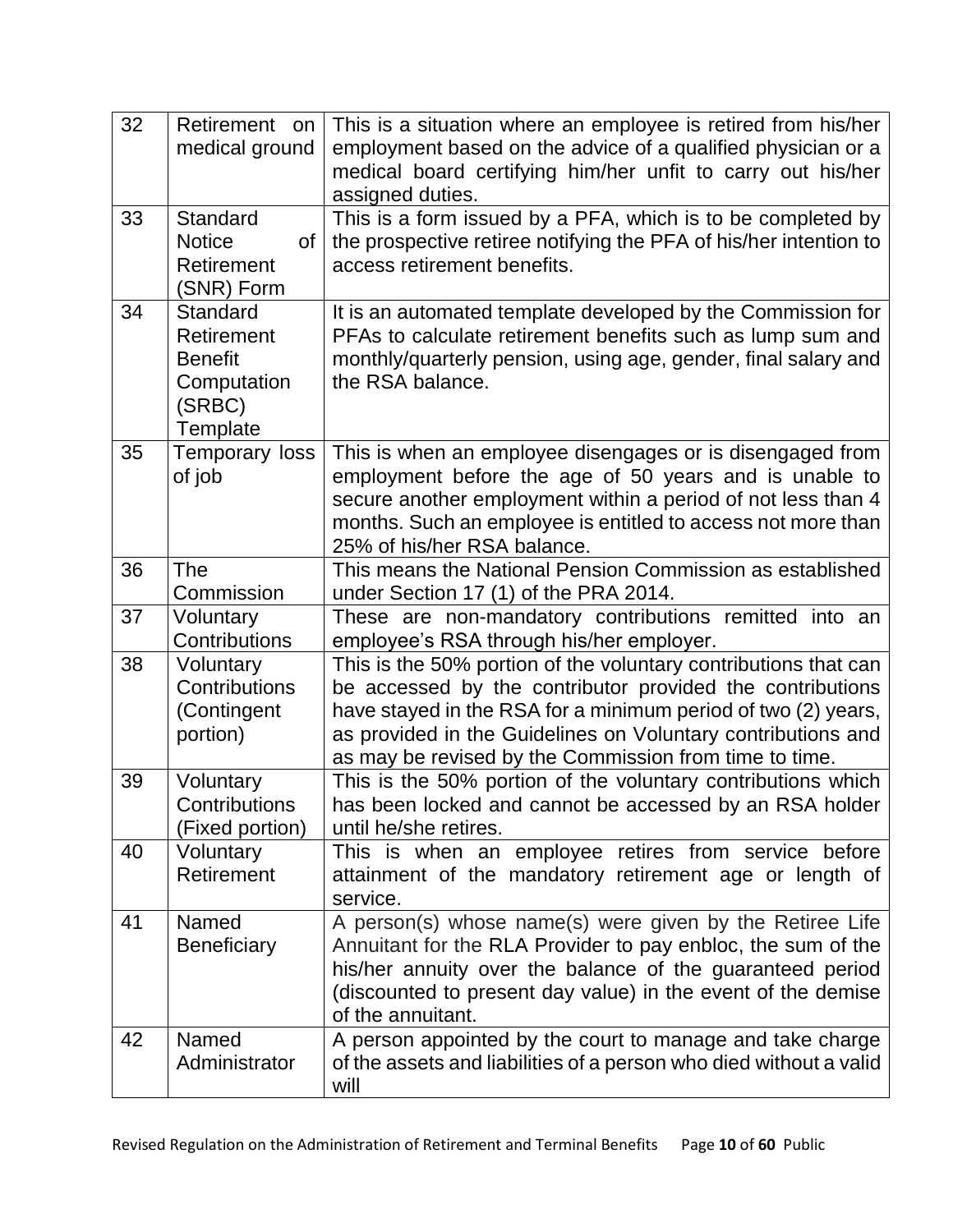| 43 | Letter             | of This is an order issued by the Court, appointing a person(s)  |
|----|--------------------|------------------------------------------------------------------|
|    | Administration     | as Administrator(s) of the estate of a person who died without   |
|    |                    | a valid will.                                                    |
| 44 | Consolidated       | This is the sum of accrued right, pension contributions and      |
|    | <b>RSA Balance</b> | investment income of a retiree before programming.               |
| 45 | Guaranteed         | The period over which payment of monthly/quarterly annuity       |
|    | Period             | to a retiree life annuitant is assured whether he/she is dead or |
|    |                    | alive. In the event of the demise of the retiree life annuitant  |
|    |                    | before the expiration of the guaranteed period, the              |
|    |                    | monthly/quarterly annuity for the balance of the guaranteed      |
|    |                    | period will be paid to his/her named beneficiary.                |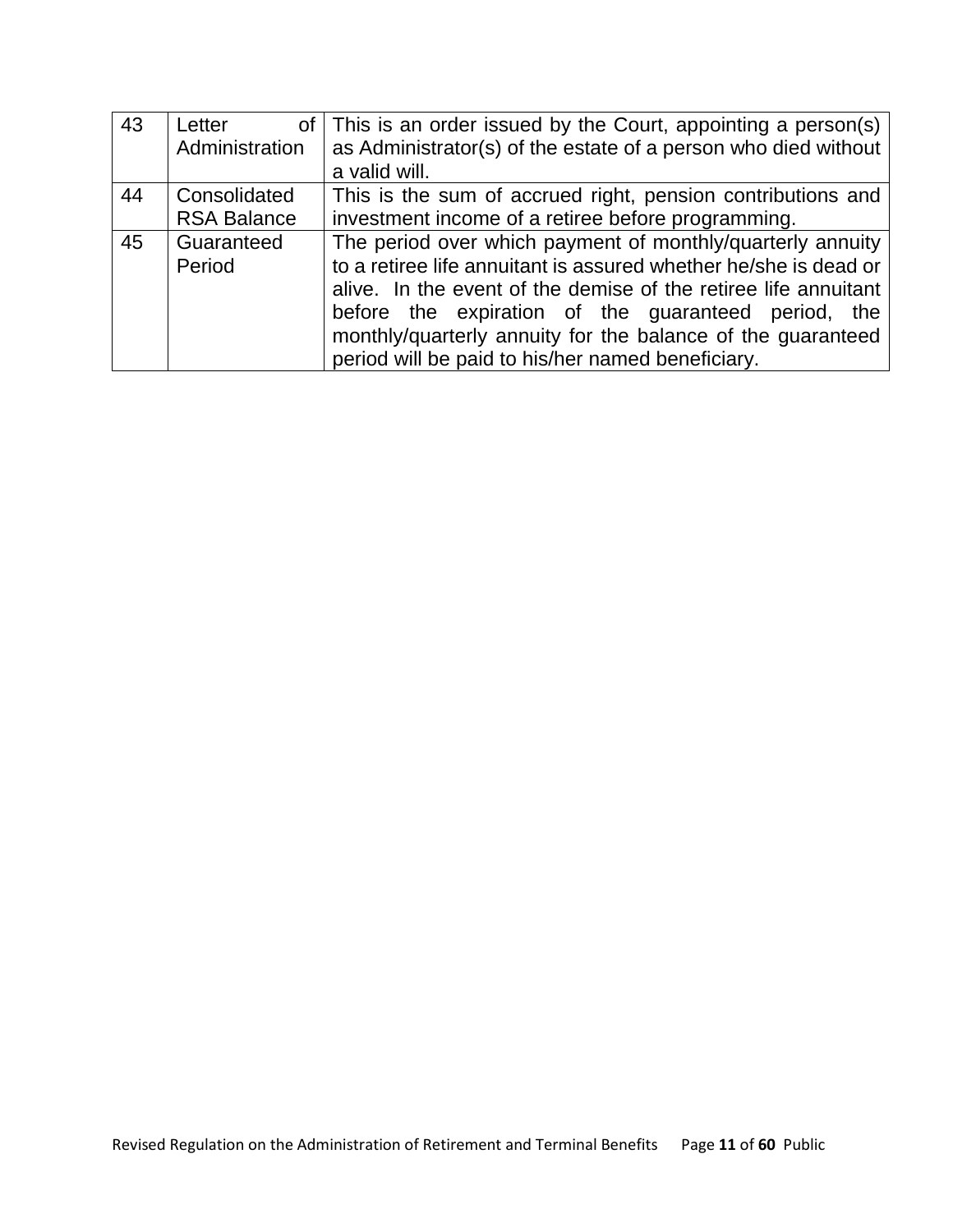# **2.0 RULES OF GENERAL APPLICATION**

# **2.1 Grounds and Notification for Accessing RSA**

2.1.1 An employee may access his/her RSA as a result of mandatory retirement, compulsory retirement, retirement on medical grounds and temporary loss of employment/disengagement.

- (a) Mandatory retirement shall be when an employee disengages from service at the retirement age or completion of the length of service based on the terms of his/her employment, after attaining the age of 50 years.
- (b) Compulsory retirement under this Regulation shall be when an employee is disengaged from service in accordance with the terms and conditions of service, before attaining the age of 50 years.
- (c) Retirement on medical grounds shall be when an employee disengages from service before attaining the age of 50 years based on the advice of a suitably qualified physician or medical board, stating that the employee is no longer mentally or physically capable of carrying out the functions of his/her office due to total or permanent disability either of mind or body.
- (d) Temporary loss of employment or disengagement shall be where an employee voluntarily retires, disengages or is disengaged before attaining the age of 50 years and is unable to secure another employment after four (4) months of the disengagement.
- (e) Any disengaged employee who temporarily accesses his/her RSA balance shall not have further access to the RSA balance, including additional remittances, until he/she attains the age of 50 years or retires (if he/she is re-engaged), whichever is later.
- 2.1.2 An RSA holder shall, within six (6) months to his/her mandatory/compulsory retirement, notify the PFA of his/her intention to retire from service and provide the necessary documentation as outlined in Section 3.0 below.
- 2.1.3 A PFA shall make efforts to contact the prospective retiree not less than four (4) months to the expected date of retirement, where a prospective retiree in 2.1.2 above did not make such contact.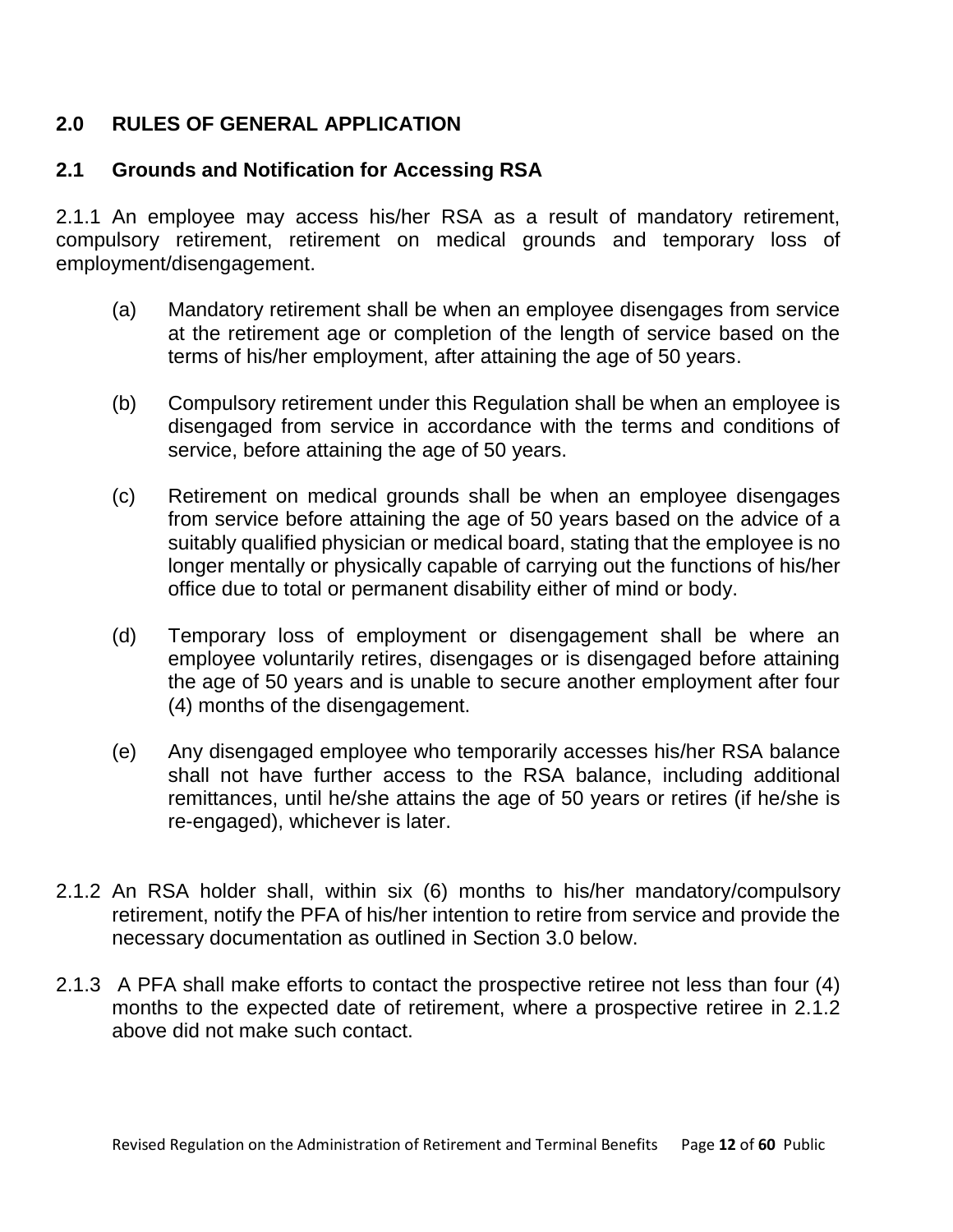- 2.1.4 A PFA shall make efforts to ensure that all documentation preparatory to the retirement of the RSA holder, as outlined in Section 3.0 of this Regulation, shall be made and concluded within a period of four (4) months prior to the date of retirement.
- 2.1.5 In the event of demise or missing employee/retiree, the Named Administrator(s)/Legal Beneficiary(ies) shall approach the deceased's PFA to apply for the proceeds of the death benefits.

## **2.2 Modes of Accessing Retirement Benefits**

- 2.2.1 A PFA shall properly enlighten the prospective retiree on the features of the two modes of receiving periodic retirement benefits i.e. Programmed Withdrawal (PW) and Retiree Life Annuity (RLA). Hard copy of the CPS Retirement Pack should be made available to prospective retirees.
- 2.2.2 Without prejudice to 2.2.1 above, PFAs shall also advise prospective retirees to check their websites and be acquainted with the CPS Retirement Pack at least 3 months to date of retirement. The pack shall contain features of PW and RLA.
- 2.2.3 A prospective retiree shall not be compelled by any employer, PFA, RLA Provider, Insurance Broker, Insurance Agent or any person or entity whosoever, to choose either PW or RLA.
- 2.2.4 A PFA shall provide and advise a prospective retiree to complete the Standard Notice of Retirement (SNR) form, which shall contain the minimum information as stated in **Appendix 1** of this Regulation, to facilitate the processing of retirement benefits.
- 2.2.5 In the event of demise or missing employee /retiree, the NoK/legal beneficiary shall approach the PFA to complete a Death Notification form (**Appendix 2**) and apply for the deceased's death benefits.
- 2.2.6 The Commission shall provide PFAs with the Standard Retirement Benefit Computation (SRBC) Template, including necessary details such as the Mortality Table, Assumed Rate of Return and Applicable Commission/Fees Chargeable, for computing retirement benefits. This may be subject to review by the Commission from time to time.
- 2.2.7 A PFA shall enlighten the retiree on how retirement benefits are computed and agree with him/her on the lump sum (within the approved limits) and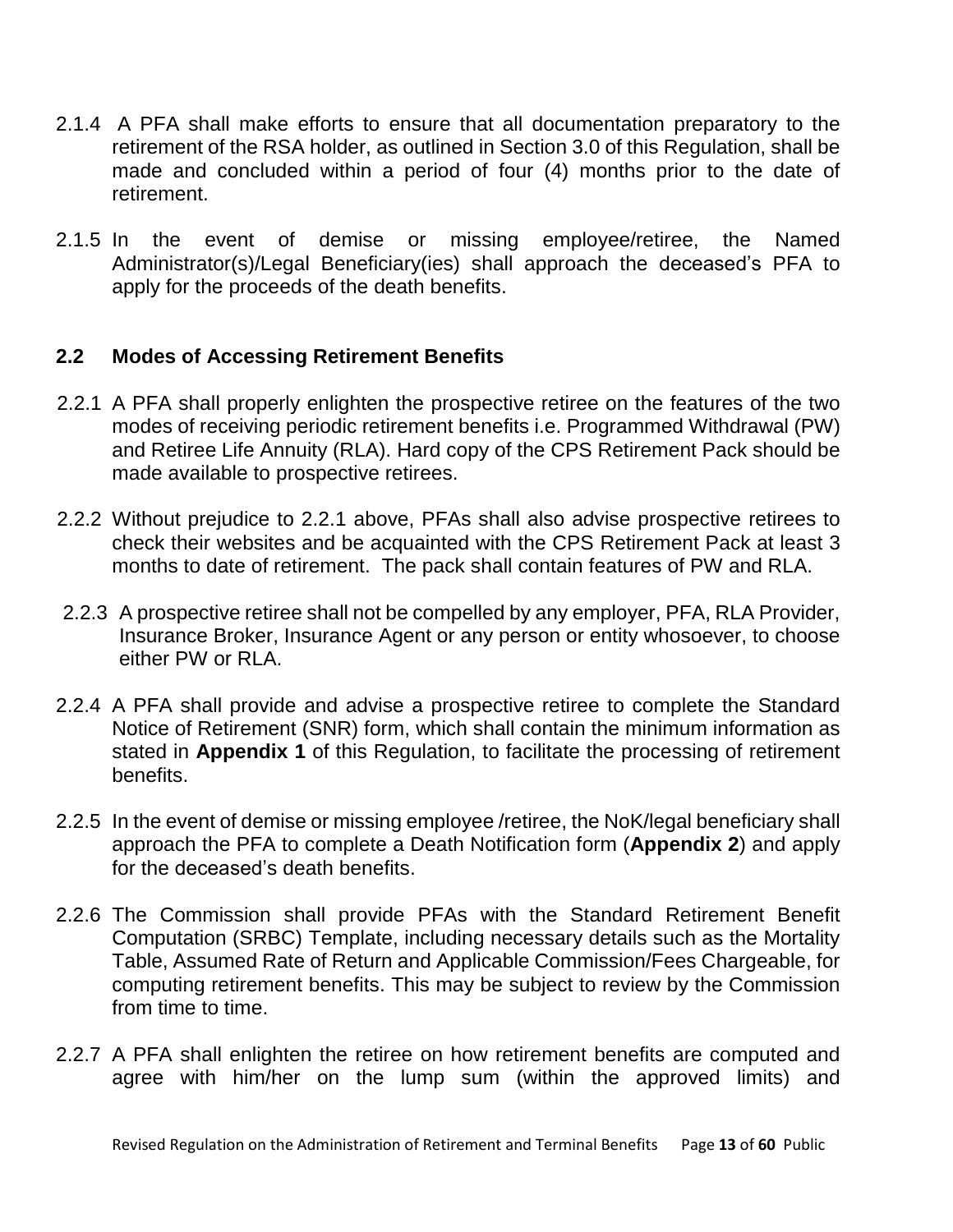monthly/quarterly pension. This shall be based on information provided by the retiree and applied on the SRBC Template.

- 2.2.8 A PFA shall carry out due diligence on submissions made by retirees and confirm that all information provided are correct.
- 2.2.9 A retiree who opts for PW shall jointly execute the PW Agreement with his/her PFA. The specimen format with the terms and conditions of PW Agreement is contained in the attached **Appendix 3**.
- 2.2.10 The retiree shall endorse a Consent Form, which will indicate the agreed lump sum, monthly/quarterly pension (within the approved limits), periodic pension enhancement (if any) with the PFA. The signing of the Consent Form indicates that the retiree has been properly enlightened and consents to the terms of PW. Specimen format of the Consent Form is attached in **Appendix 4** for PFAs adoption.
- 2.2.11 The retiree shall not be allowed to access additional lump sum after the payment of initial lump sum, except where there is additional inflow(s) of funds into the RSA from the employer(s).
- 2.2.12 However, where the additional inflow into the RSA of a retiree on RLA is not up to  $\mu$ 100,000.00, the amount shall be paid directly into the retiree's bank account subject to the Commission's approval.
- 2.2.13 Where this Regulation does not make any provision on circumstances that relate to accessing/administration of the RSA, the Commission may, from time to time, issue directives or instructions to PFAs/PFCs.

# **2.3 Consolidation of RSA before Accessing Retirement Benefits**

- 2.3.1 A retiree shall only be entitled to access his/her retirement benefits upon consolidation of his/her RSA.
- 2.3.2 The components of an RSA at retirement shall consist of accrued pension rights or pre-act benefits (if any) for employees that were in employment before the commencement of the CPS, employer/employee pension contributions, returns on investment and fixed portion of voluntary contributions (if any).
- 2.3.3 In consolidating the components of RSA under this section, the PFA shall take necessary steps to liaise with the employer and other relevant parties, to ensure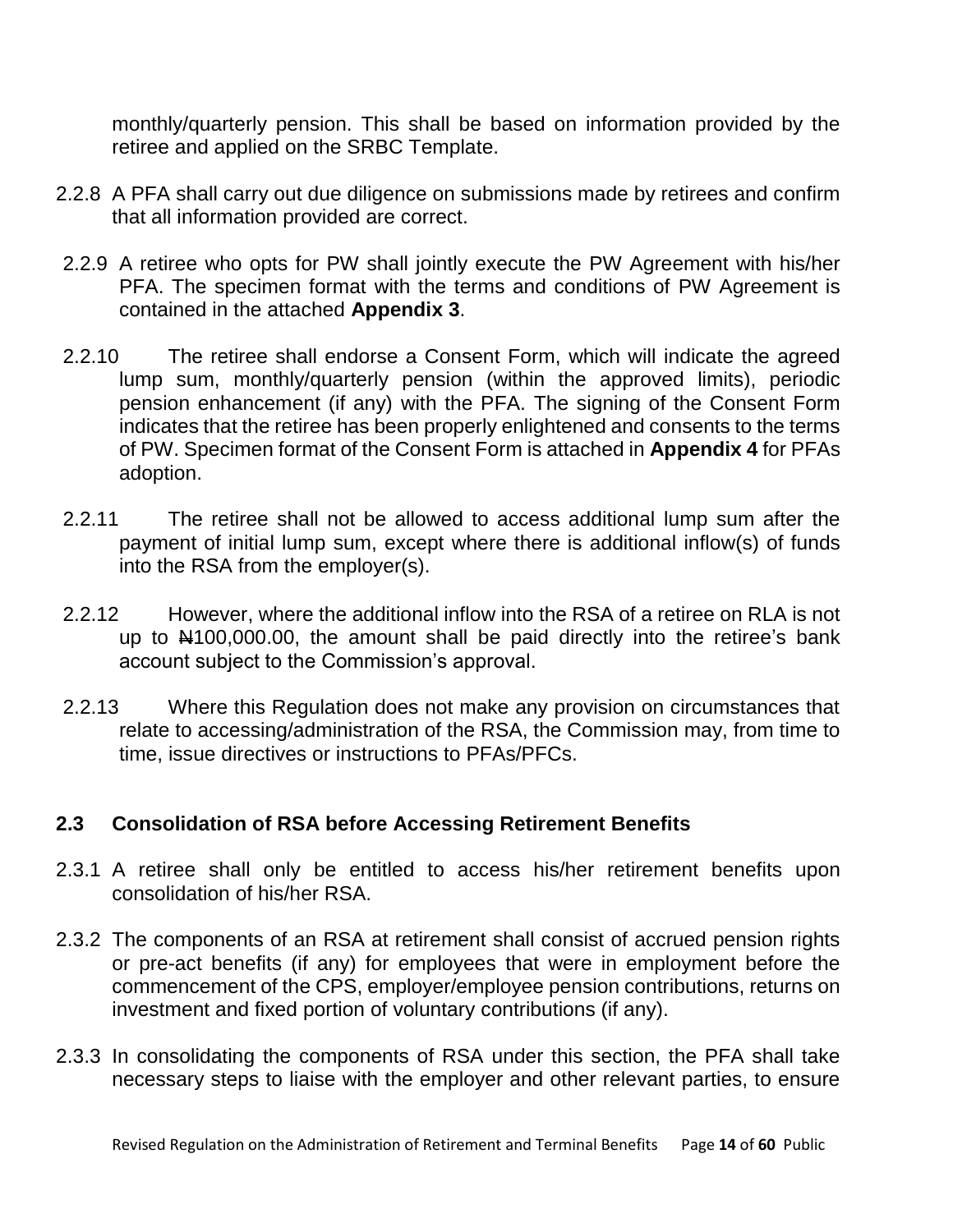that all the entitlements of a retiree or deceased person is credited to his/her RSA for the purpose of determining the final balance, before processing of benefits.

- 2.3.4 The Commission shall be responsible for the computation of accrued pension benefits due to retiring employees of FGN Treasury-Funded MDAs and shall advise the Central Bank of Nigeria (CBN) accordingly.
- 2.3.5 The CBN shall credit the accounts of the PFAs maintained with the respective PFCs to enable the PFAs credit the RSAs of the retirees.
- 2.3.6 Where there are outstanding contributions and/or accrued benefits in the selffunded organisations and private sector, the PFA shall request the employer to pay same to the RSA of the employee, not later than seven (7) calendar days in case of loss of job/resignation, or two (2) months to the expected date of retirement, in case of mandatory or compulsory retirement as well as retirement on medical ground.
- 2.3.7 Where the employer fails to remit the outstanding pension contributions and/or accrued benefits (if any) of a private sector retiree as at the date of retirement, the employer is deemed to be in default.
- 2.3.8 Pursuant to 2.3.7 above, the Commission shall direct the employer to remit the outstanding amount within a period not exceeding 7 calendar days, failing which it shall administer appropriate sanctions in line with the Sanctions Regime. Where the outstanding contributions and/or accrued benefits remain unremitted after 6 months, the PFA shall proceed to process the request to the Commission for no objection.
- 2.3.9 A retiree in the private sector may access his/her accrued pension rights determined or contributed before the commencement of CPS, based on the terms of the contract of employment prior to the commencement of the Scheme.
- 2.3.10 PFAs shall process the payment of retirement benefits within two (2) working days after the consolidation of the RSA and completion of the necessary documentation.

## **2.4 Submission of Benefits Withdrawal Requests by PFAs to the Commission for No-Objection**

2.4.1 PFAs shall forward all processed requests for retirement/death benefit payment to the Commission within two (2) working days after the completion of necessary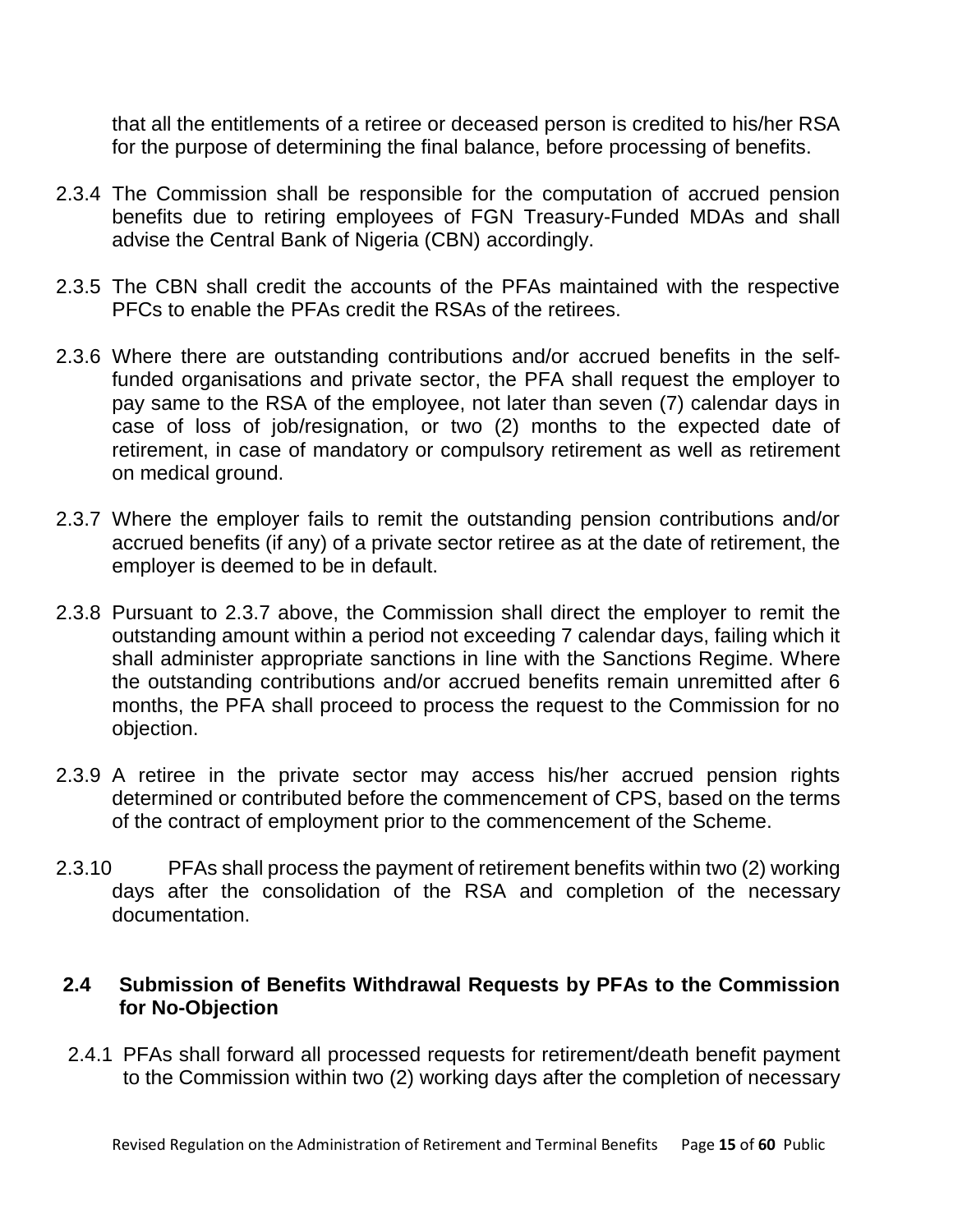documentation and verification of the retiree or legal beneficiary(ies) through RMAS or any other platform to be provided by the Commission from time to time.

- 2.4.2 The Commission shall within two (2) working days of receipt of the requests in 2.4.1 above communicate its no-objection or rejection to the PFA.
- 2.4.3 Where the Commission rejects the PFAs request in 2.4.2 above, the PFA shall review and resubmit the request.
- 2.4.4 Within two (2) working days after receipt of the Commission's no-objection, a PFA shall issue a payment instruction to its PFC to effect the payment of lump sum and pension arrears (if any) to the retiree's bank account or the death benefits to the legal beneficiary(ies) account(s).
- 2.4.5 Where a retiree opts for RLA, the PFA shall within two (2) working days of receipt of the Commission's no-objection instruct its PFC to remit the approved premium to the RLA provider's RLA Custodian.
- 2.4.6 The PFA shall forward a monthly payment schedule **(See Appendix 5)** to its PFC for subsequent payment of Monthly/quarterly pension to retirees who opt for PW within two (2) working days of receipt of the Commission's no-objection.
- 2.4.7 The PFA shall issue monthly payment schedule to its PFC in respect of PW to ensure that the retiree's bank account is credited with the monthly/quarterly pension on or before the 24<sup>th</sup> day of every calendar month or the next working day, whichever is earlier.
- 2.4.8 The monthly payment schedule shall contain the following information:
	- (i) Name of retiree
	- (ii) RSA number
	- (iii) Pension amount
	- (iv) Name of retiree's bank
	- (v) Retiree's bank account number
	- (vi) Commencement date of payment
- 2.4.9 The PFC shall effect the respective payments within 3 working days and shall advise the PFA accordingly.
- 2.4.10 No PFA or PFC shall stop the payment of monthly/quarterly pension of any retiree without prior approval of the Commission.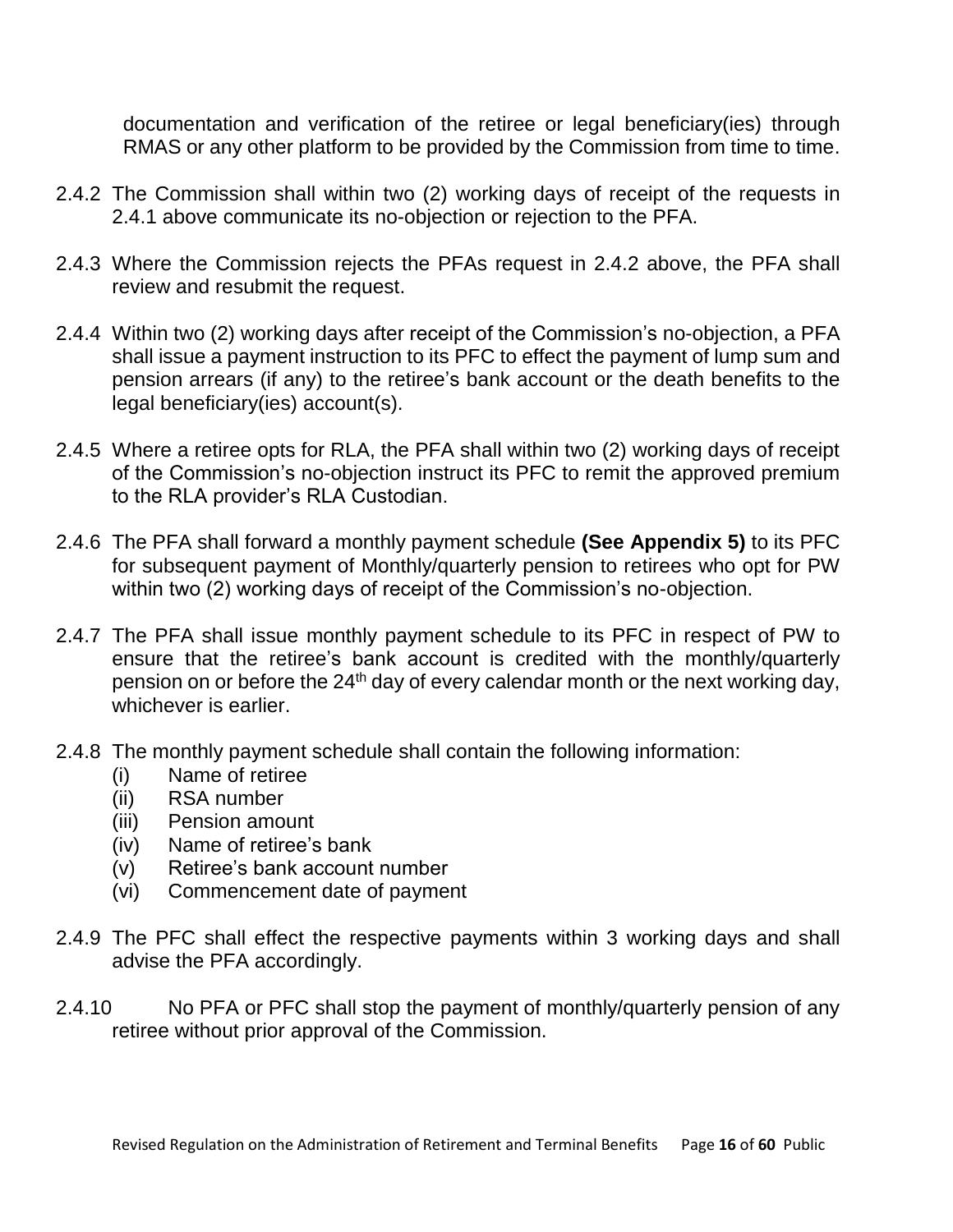- 2.4.11 Monthly/Quarterly payments shall be terminated upon notification of demise of a retiree, transfer of the RSA balance to RLA Provider or transfer of the RSA balance to another PFA.
- 2.4.12 The PFA shall issue quarterly statement of account to a retiree on PW in respect of his/her RSA.
- 2.4.13 PFA and PFC shall render Monthly Death Benefit Payment Reports to the Commission. The report shall specify the approved amount and the actual amount (including residuals) paid to the legal beneficiary(ies). The specimen of the return is attached as (**Appendix 6**).
- 2.4.14 A PFA/PFC shall submit monthly/annually, a Pension Payment Returns **(Appendix 7)** of all pension paid to the Commission.
- 2.4.15 PFAs/PFCs shall also render monthly/annually to the Commission, a report of all payment of all approved Programmed Withdrawal to retirees, specifying the approved amounts paid to individual retirees. The specimen of the return is attached as (**Appendix 8**).

# **2.5 List of Returns from PFCs, PFAs on RMAS**

PFAs and PFCs shall continue to render the following returns on RMAS:

- 1. Report on Retirement Benefits for the Period
- 2. Report on Requests for Withdrawal by Annuity for the Period
- 3. Report on Payment of Small Balances and Foreigners Request for the Period
- 4. Report on Pre-Act Benefits for the Period
- 5. Report on NSITF Contribution to Existing Retirees for the Period
- 6. Report on Request for Payment Death Benefits for the Period
- 7. Report on Request for Payment Due to Temporary Loss of Employment for the Period
- 8. Report on Request for Payment of Voluntary Contributions for the Period.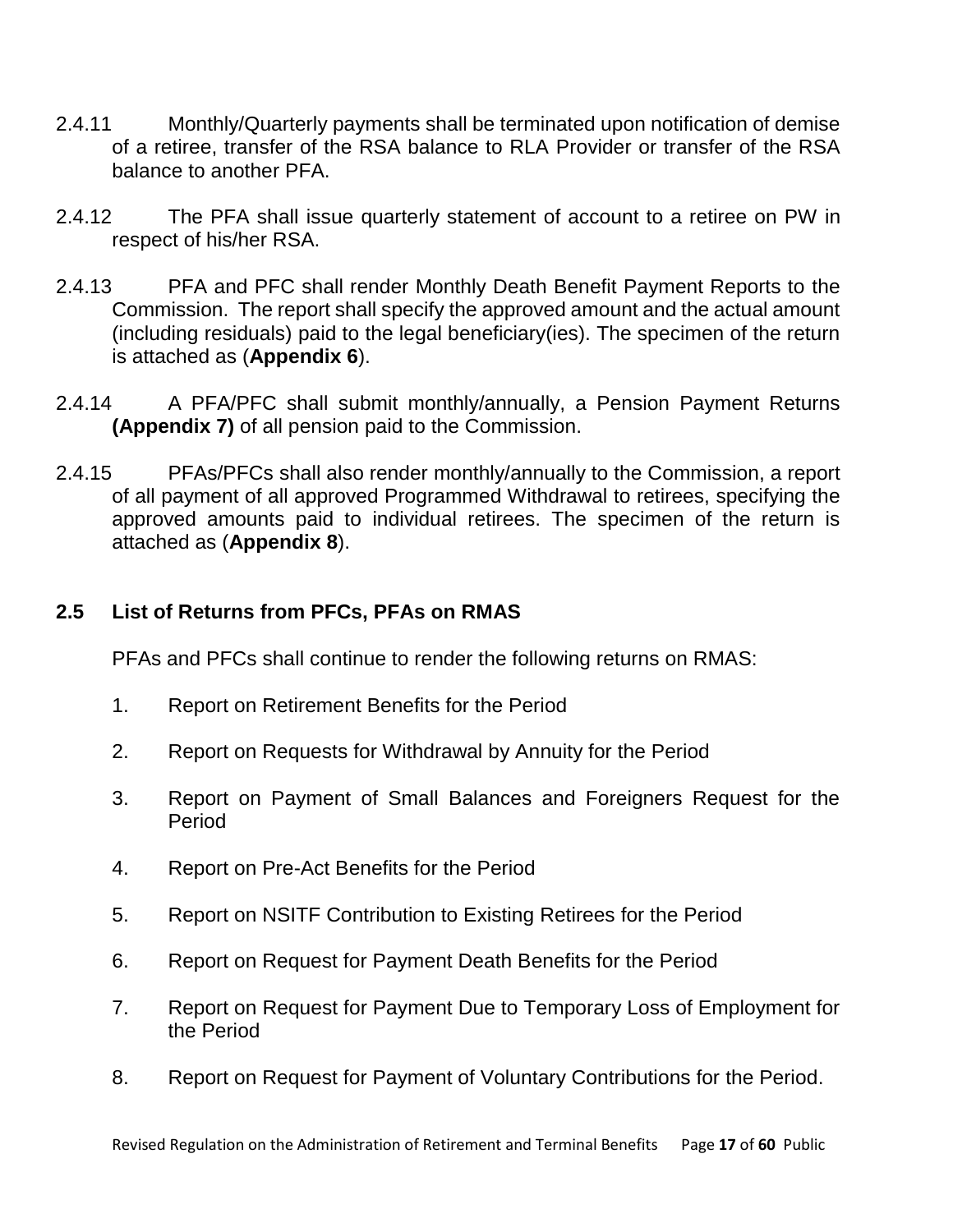# **3.0 DOCUMENTATION REQUIREMENTS FOR PROCESSING BENEFITS FROM RSA**

A PFA shall request a retiree or legal beneficiary to provide for sighting, originals of all documents required to process benefits payment. The PFA shall also keep photocopies of the documents in the mandate file of the RSA holder.

Where the RSA holder is incapacitated/deceased/missing, the PFA shall request the applicant/legal beneficiary(ies) to provide valid means of identification, which shall be any of the following:

- (i) Drivers' License
- (ii) International Passport
- (iii) National Identity slip; or
- (iv) True certified copy of any of any of i -iii duly stamped by Notary Public

## **3.1 Mandatory Retirement**

The RSA holder shall submit the following documents:

- (a) The official Notice/Acceptance of Retirement from his/her employer.
- (b) Last three (3) pay slips or any other evidence of total annual emolument.
- (c) Enrolment slip (for employees of FGN Treasury-Funded MDAs).
- (d) Any other relevant documents as may be specified from time to time by the Commission.

# **3.2 Compulsory Retirement in Accordance with Terms and Conditions of Employment**

- (a) The Notice/Acceptance of Retirement from employer.
- (b) Last three (3) pay slips or any other evidence of total annual emolument.
- (c) Any document confirming that retirement is in accordance with terms and conditions of employment such as Letter of Employment, Condition of Service, or Staff Hand Book.
- (d) Any other relevant document as may be specified from time to time by the Commission.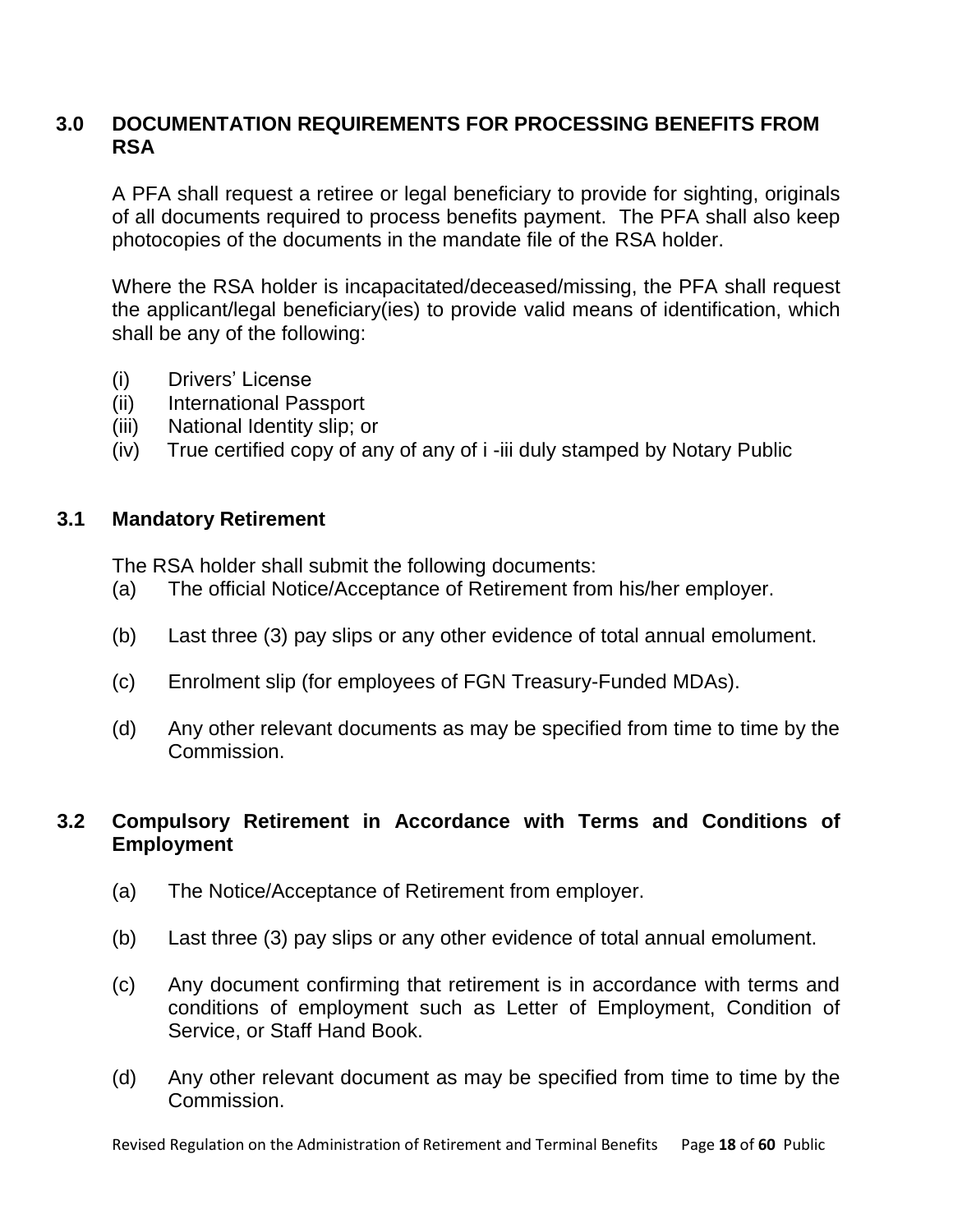## **3.3 Retirement on Medical Grounds**

## **3.3.1 Documentation**

An employee retiring due to mental or physical incapacitation shall be considered to be retiring on medical grounds. The retiree shall provide the following documents:

- (a) Medical Certificate certifying that he/she can no longer continue with the employment due to incapacitation. The certificate shall be issued by qualified physician or a properly constituted Medical Board.
- (b) Where the employee is not in a position to submit the medical certificate in person, his representative/ NoK shall do so on his/her behalf.
- (c) The letter of notification/acceptance of retirement issued by his/her employer also confirming that the retirement is on medical ground.
- (d) Last three (3) pay slips or any other evidence of total annual emolument or any evidence of total annual remuneration.
- (e) Enrolment slip (for employees of FGN Treasury-Funded MDAs).

## **3.3.2 Process**

- (a) Where an RSA holder is physically/mentally incapacitated and is unable to process and manage his/her retirement benefits, a Court shall appoint a Special Guardian to do so on his/her behalf. In the absence of a Court Order an Affidavit would suffice from a Court of Competent Jurisdiction.
- (b) The Special Guardian in (a) above shall provide valid means of identification and the certified true copy of the appointment letter as a guardian to administer the RSA balance of the affected retiree.
- (c) The Special Guardian shall provide details of his/her bank account for the purpose of the benefit payment.
- (d) Where an employee is physically incapacitated at retirement and unable to complete the documentation requirements with the PFA, the employee's Thumbprint shall be affixed on the relevant document(s) with an appropriate Jurat executed in the presence of and authenticated by a Notary Public, any Court, Judge or Magistrate.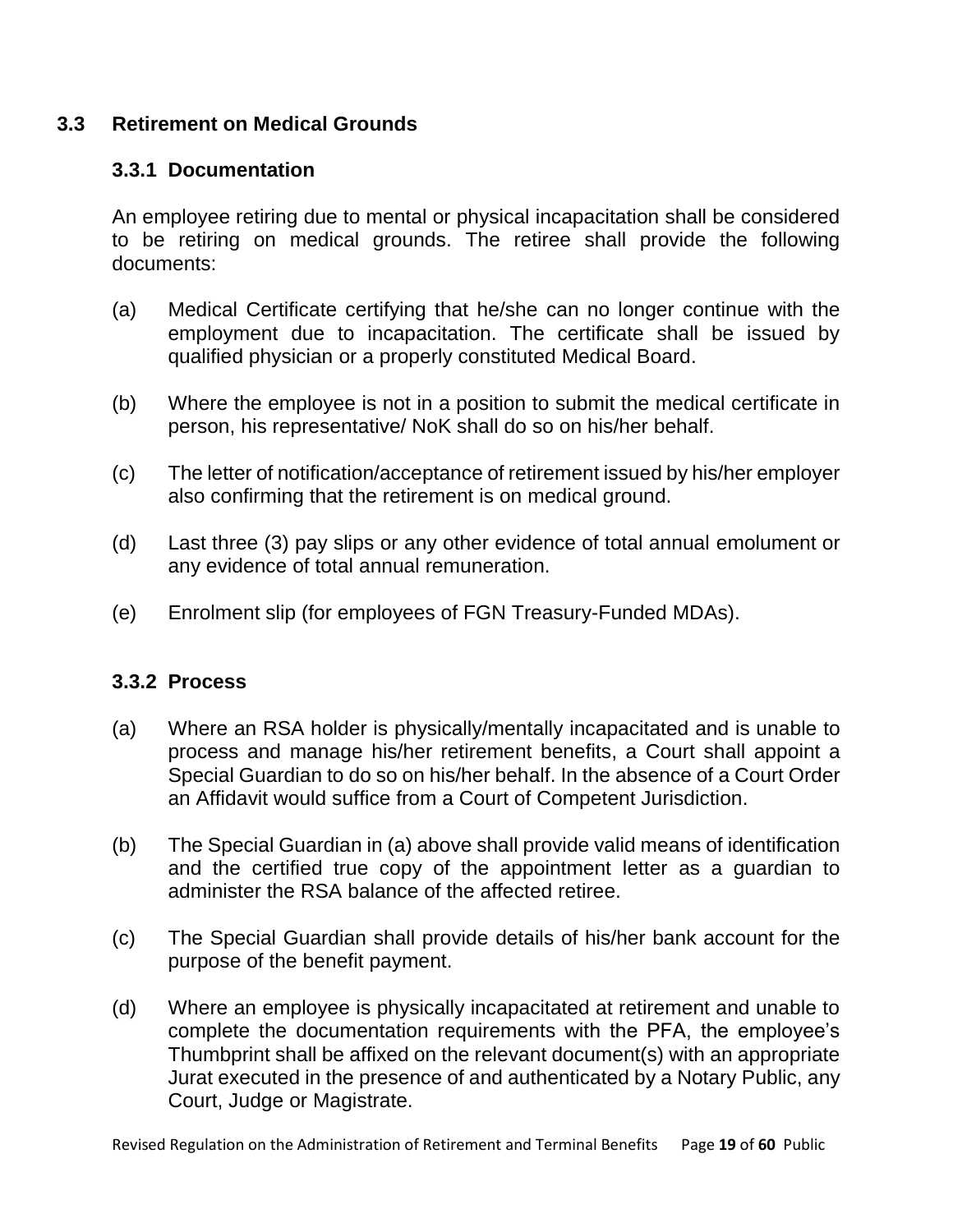- (e) Where the intending retiree has no hands/limbs, the PFA shall take a fulllength photograph of the retiree, clearly capturing the incapacitated hands/limbs and endorsed by the Heads of Benefits and Compliance.
- (f) Any employee below the age of 50 years who retires on medical ground may obtain a re-certification of his/her fitness by a qualified Medical Personnel and may re-join the CPS upon securing another employment. For a retiree on PW, such re-entry automatically suspends the periodic pension payments and restarts contributions into the RSA. The PFA shall unitise the total RSA balance of the affected retiree and move it from the retiree's fund to the default fund appropriate to his/her age subject to the Commission's approval.
- (g) Without prejudice to (f) above, contributions made by retirees on RLA shall be treated in line with the Revised Regulation on Retiree Life Annuity.
- (h) Any other relevant document may be specified from time to time by the Commission.

## **3.4 Death**

The legal beneficiary(ies) of the deceased person shall submit the following documents to the deceased's PFA:

- (a) Completed Death Notification form (**Appendix 2**).
- (b) Any of the following legal documents:
	- (i) Letters of Administration.
	- (ii) Will admitted to Probate.
	- (iii)Order from a Court of Competent Jurisdiction
- (c) Signature verification letter issued by the Banker to the Legal Beneficiary(ies)/Estate of the deceased.
- (d) Evidence of Death, which shall be either:
	- (ii) Certificate of death issued by National Population Commission (where death occurs at home), and any one of the following:
		- Burial Warrant issued by a Local Government Council
		- Evidence of Death/Burial issued by an Islamic Community Head or Judge of a Sharia Court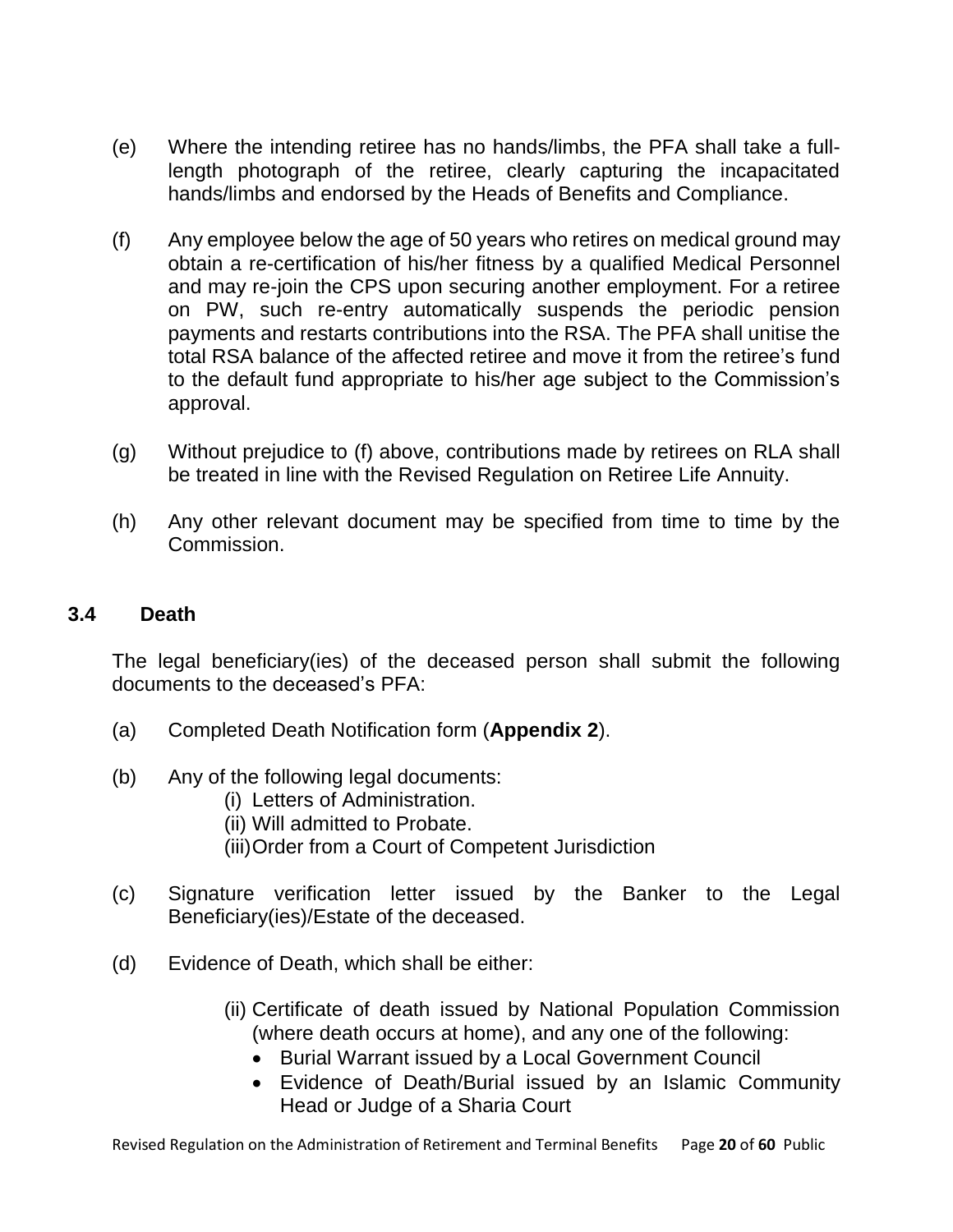- Evidence of death issued by a leader of a registered Church
- Copy of obituary poster (if any).

or

(iii) Certificate of Cause of Death issued by the hospital (where death occurs in hospital)

or

- (iv) Police Report (if the death does not occur from a natural cause
- (e) A letter from the employer confirming the employee's death, where the RSA holder dies in service.
- (f) Any other relevant document as may be specified from time to time by the Commission.

# **3.5 Missing Persons**

The NOK/legal beneficiary(ies) shall submit the following documents to the missing person's PFA:

- (a) Completed Missing Person Notification Form. (**See Appendix 2**)
- (b) A police report confirming that the person has been missing with effect from the reported date, the circumstance of the disappearance and the person not found after 12 months.
- (c) Letter from the employer (if in employment at the time of disappearance) confirming that the employee was reported missing. The letter shall bear the passport photograph of the missing person.
- (d) Newspaper publication announcing the disappearance of the person with his/her photograph.
- (e) Any other relevant document as may be specified from time to time by the Commission.

Where the decision of the BoI reasonably presumes the missing person dead, the PFA shall give a copy of the report of BoI to the NOK/legal beneficiary(ies) and request them to submit any one of the documents mentioned in 3.4(b) and (d) above.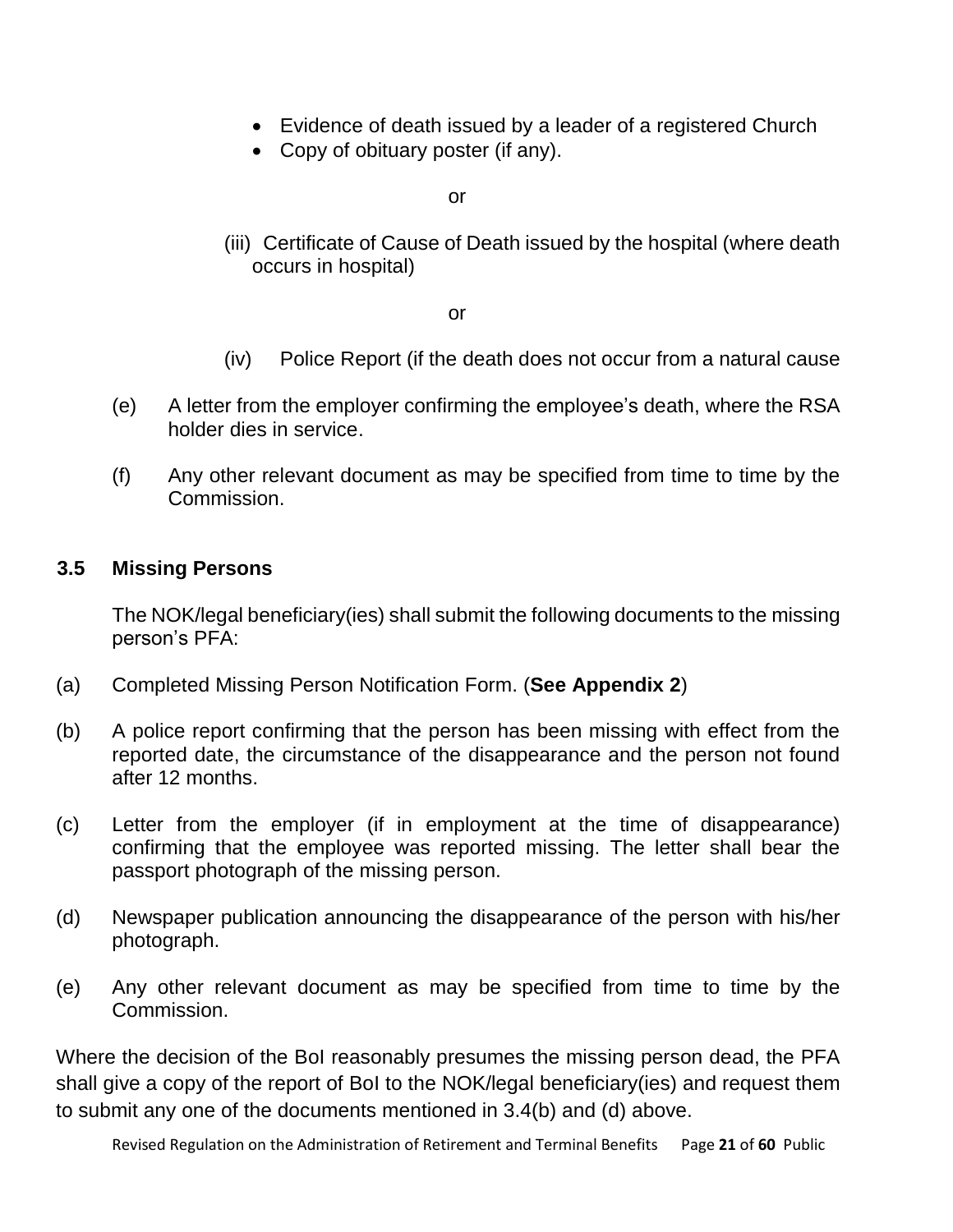## **3.6 Temporary loss of Employment**

The RSA holder shall submit the following:

- (a) Letter of acceptance of resignation or disengagement issued by the employer.
- (b) Where the employer fails/refuses to accept the resignation letter from the employee, the PFA shall write the employer confirming the employee's resignation and ensure that an acknowledgement copy is kept as proof of receipt.
- (c) Where the employer fails to respond to the PFA's inquiry in (b) above within 30 days, the employer's refusal is taken as acceptance of the employee's resignation for the purpose of benefits payment.
- (d) A formal request for withdrawal of 25% of RSA balance.
- (e) Any other relevant document as may be specified from time to time by the Commission.

# **3.7 Pre-Act Benefit**

This is applicable only to private sector employees whose accrued right were transferred into their RSAs. The retiree shall provide the following:

- (a) Written application by the RSA holder.
- (b) Letter of retirement, acceptance of resignation or termination of employment issued by the employer.
- (c) Letter from Employer stating date of employment, the Pre-Act amount (Principal) remitted to the RSA and date of remittance.
- (d) Any other relevant document as may be specified from time to time by the Commission.

# **3.8 NSITF Contributions**

This is applicable to persons where NSITF contributions were transferred to their RSAs. The retiree shall provide the following: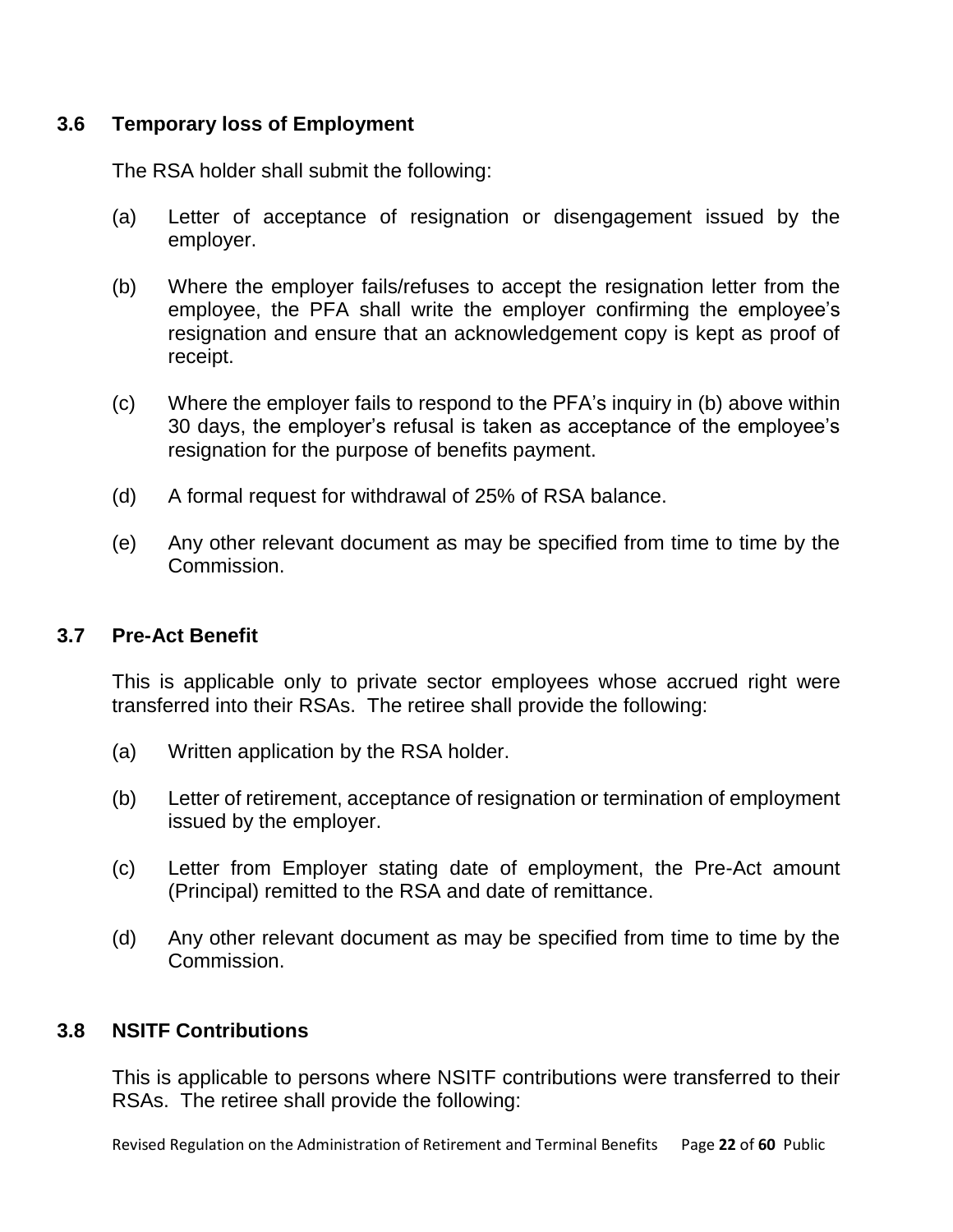- (a) Written application.
- (b) Photocopy of NSITF/NPF membership card.
- (c) Any other relevant document as may be specified from time to time by the Commission.

## **3.9 Voluntary Contributions**

Withdrawal of voluntary contributions from RSA shall be in line with the Guidelines on Voluntary Contributions under the CPS.

## **3.10 Micro Pension Plan**

Participants under the Micro Pension Plan shall provide the following documents:

- (a) Written application/Completion of standard application form
- (b) Valid means of identification
- (c) Where the contributor has no pay slip, the prevailing National Minimum Wage shall be used to determine the ATE for the purpose of computing periodic pension.
- (d) Any other relevant document as may be specified from time to time by the Commission.

# **4.0 PROCEDURE FOR PROCESSING BENEFITS**

## **4.1 Programmed Withdrawal/Retiree Life Annuity**

(a) A PFA shall at the point of processing a retirement benefit, ensure that all components of the RSA are consolidated.

- (b) The amount in the retiree's RSA shall be moved to Retiree Fund.
- (c) The PFA shall compute the monthly or quarterly pension/annuity and lumpsum from the retiree's RSA balance using the Standard Retirement Benefits Computation (SRBC) Template issued by the Commission, which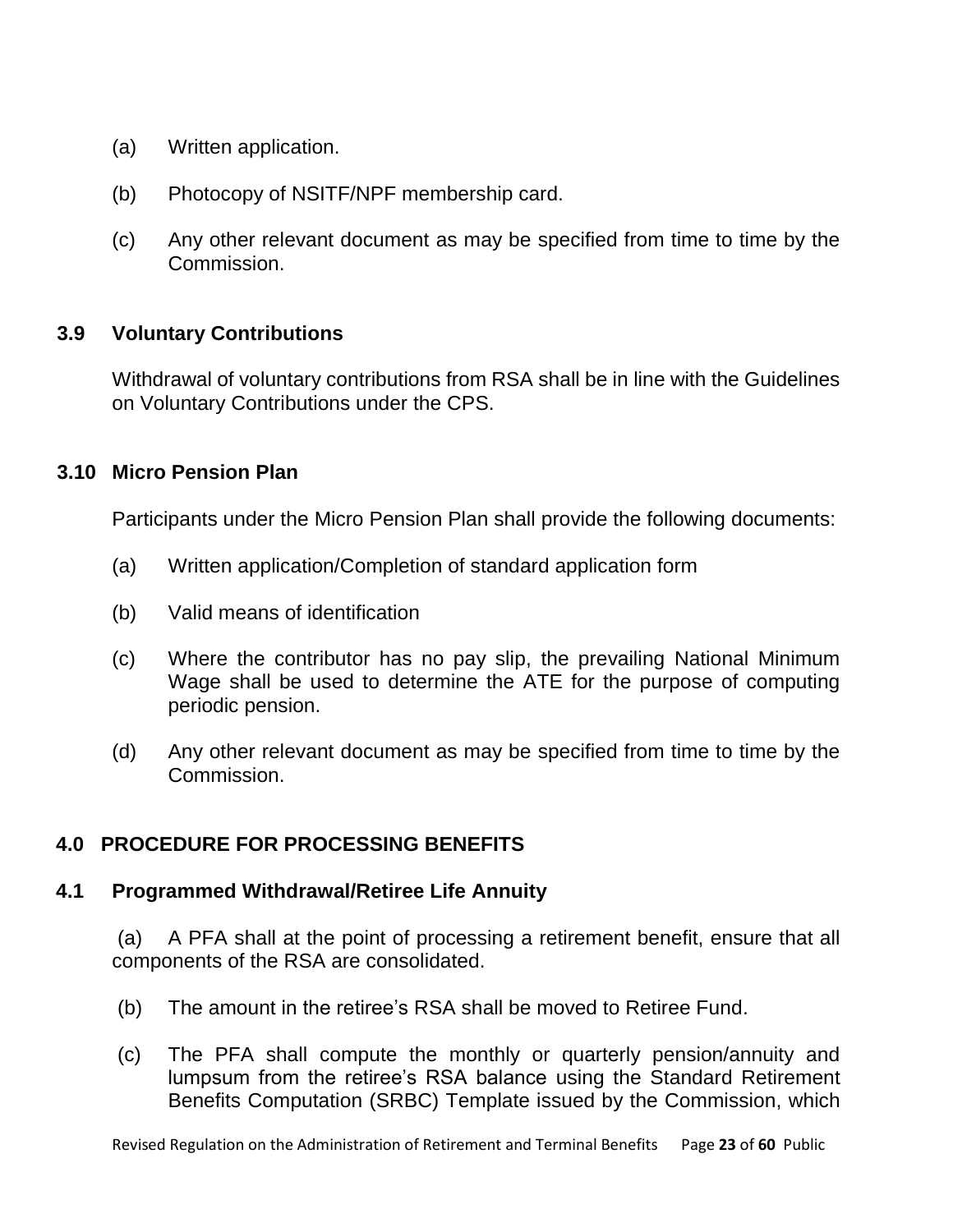will guide the RSA holder on the choice of his/her preferred mode of payment.

- (d) Where the RSA balance is sufficient for PW/Annuity option, the monthly or quarterly pension/annuity shall be at least 50% of the final salary based on the ATE as at the date of his retirement.
- (e) Where a retiree desires to withdraw a lumpsum, the PFA shall first determine the amount required to provide pension or annuity for life. The residual amount in the RSA may be paid as lumpsum in accordance with the retiree's desire.
- (f) Without prejudice to 4.1(d) above, where the RSA balance cannot provide 50% of the retiree's ATE as monthly/quarterly pension, such retiree shall be entitled to a concessionary Regulatory Lumpsum of 25% of the RSA balance.
- (g) Notwithstanding 4.1(d)(e) and (f) above, where the RSA balance cannot provide a monthly/quarterly pension or annuity of at least one third of the prevailing minimum wage, the retiree shall be allowed to take the entire balance in the RSA en-bloc.
- (h) PFAs shall use the SRBC Template to compute the benefits of retirees and arrears of monthly/quarterly pension (if any).
- (i) Further to (h) above, PFAs shall use the RSA Balance as at date of consolidation for determining the retirement benefits of a retiree.
- (j) A retiree shall be eligible for pension arrears, only for the period between the date of retirement and date of consolidation of his/her RSA. In the case of retirees from self-funding agencies and private sector, pension arrears shall be for no more than 6 months.
- (k) Where a retiree on PW secures employment, he/she may request the suspension of his/her monthly pension in writing and by filling a consent form.
- (l) Further to (k) above, when the retiree decides to resume collecting his/her monthly pension, he/she shall request in writing. The pension would be determined by reprogramming the current RSA balance using the retiree's current age. In such circumstances there shall be no pension arrears.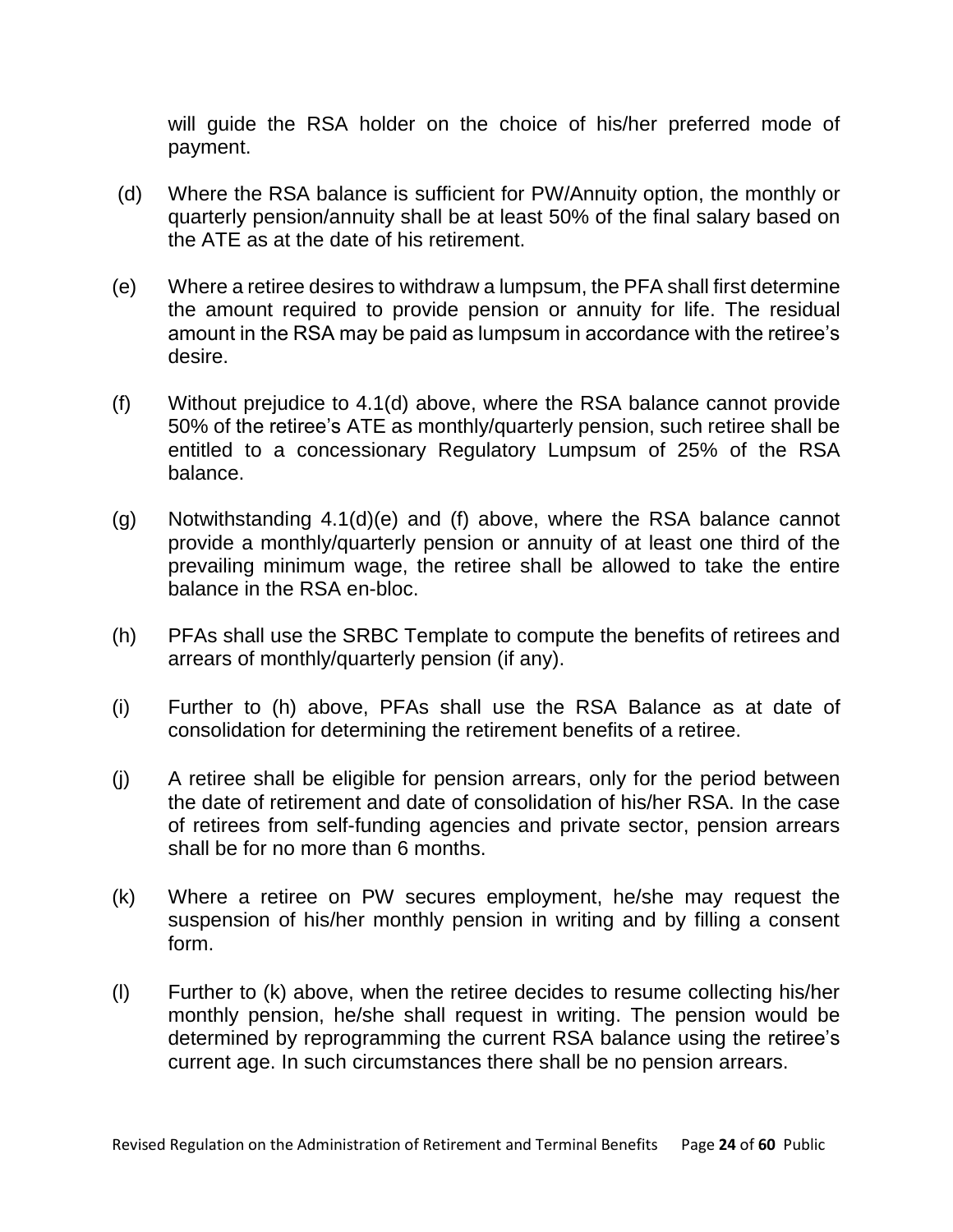- (m) PFAs shall use the SRBC Template to calculate the lumpsum for retirees who choose RLA.
- (n) For the purpose of computation and payment of pension/annuity, the applicable date of retirement for a person that disengaged before the age of 50 years and had accessed 25% of his/her RSA balance shall be on his/her 50th birthday, if he/she is not re-employed before the 50 years of age.
- (o) In line with 4.1(j) above, a retiree is not entitled to pension arrears for the period before his/her 50th birthday anniversary.
- (p) The retirement and terminal benefits of employees of any State or Local Government under the CPS shall be computed in accordance with the respective States/Local Government Pension Laws where such differs from those of the Federal Government and private sector.

# **4.2 Periodicity of Pension Payments on PW**

- (a) A PFA shall inform the retiree to choose the desired periodicity of pension payment, i.e. monthly or quarterly, which shall be reflected in the Consent Form to be signed by the retiree.
- (b) A PFA shall, under no circumstance, alter the periodicity of pension to a retiree without the prior consent of the retiree and with the approval of the Commission.
- (c) A retiree is at liberty to change the periodicity of payment not more than once in twelve (12) months.
- (d) A PFA shall, within 2 working days of receipt of request for change of periodicity of payment, re-programme the retiree's benefits (without lumpsum) using the current RSA balance, current age, gender and final salary and forward same to the Commission for approval.

# **4.3 Additional Benefits due to Additional Remittances into the RSA**

- 4.3.1 Retirees on PW who receive additional remittances into their RSAs shall have their benefits reprogrammed as follows:
	- (a) A PFA shall use the Additional Benefits Withdrawal Template to compute the new pension and lump sum (if any), using the RSA balance of the retiree after the additional remittance(s).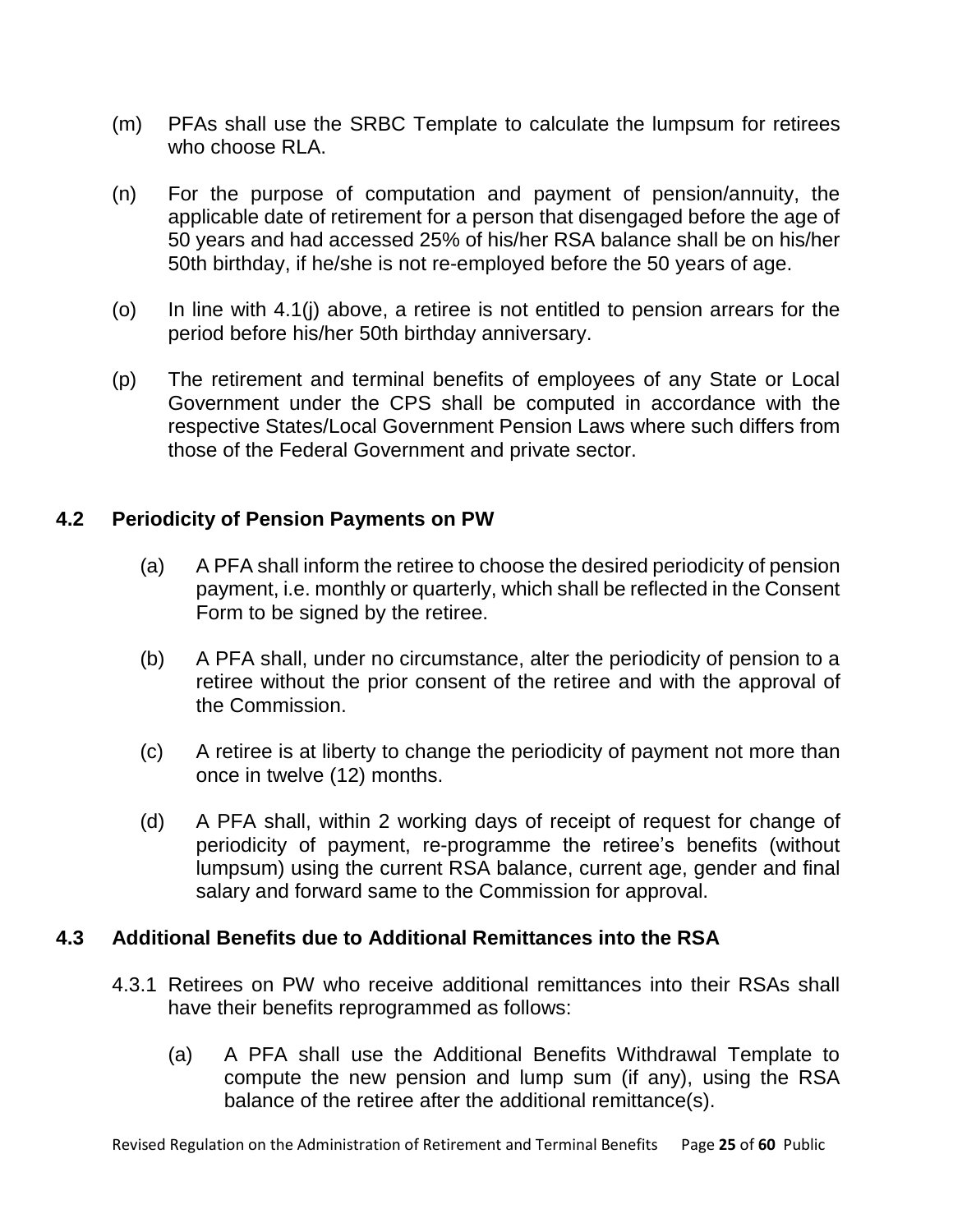- (b) The additional remittances shall first be applied to augment pension up to 50% of the retiree's final salary and the balance may be paid out as lump sum. Where the retiree's pension is already up to 50% of final salary, the retiree may choose to collect the entire additional remittances as lump sum.
- (c) A PFA shall complete the additional Benefits Application form, which shall include the following minimum information, amongst others:
	- (i) Name of Retiree
	- (ii) PIN
	- (iii) Gender
	- (iv) Current Age
	- (v) Date of Birth
	- (vi) Date of Retirement
	- (vii) Date of initial programming
	- (viii) Annual Total Emolument (N)
	- (ix) RSA Balance before the inflow (N)
	- (x) Additional Inflow (N)
	- (xi) Date of Inflow into RSA (DD/MMM/YYYY)
	- (xii) New RSA balance after the inflow
	- (xiii) Current Pension (N)
	- (xiv) New Monthly Pension (N)
	- (xv) Available Lump sum (If Any)
	- (xvi) Frequency of pension payment (Monthly/Quarterly)

The retiree shall review the information and endorse the form, which shall then be forwarded to the Commission for no-objection.

- 4.3.2 Where there is an additional remittance(s) into the RSA of a deceased retiree life annuitant, the PFA shall notify the NoK of the additional remittance(s) and request the named beneficiary(ies)/estate of the deceased to request for payment.
	- (a) The PFA shall confirm the following information from the RLA provider of the deceased:
		- (i) The name(s) and details of the Named Beneficiary(ies)/Estate of the deceased and the sharing ratio (if any).
		- (ii) Whether the named beneficiary(ies)/estate of the deceased have been paid the balance of the monthly/quarterly annuity for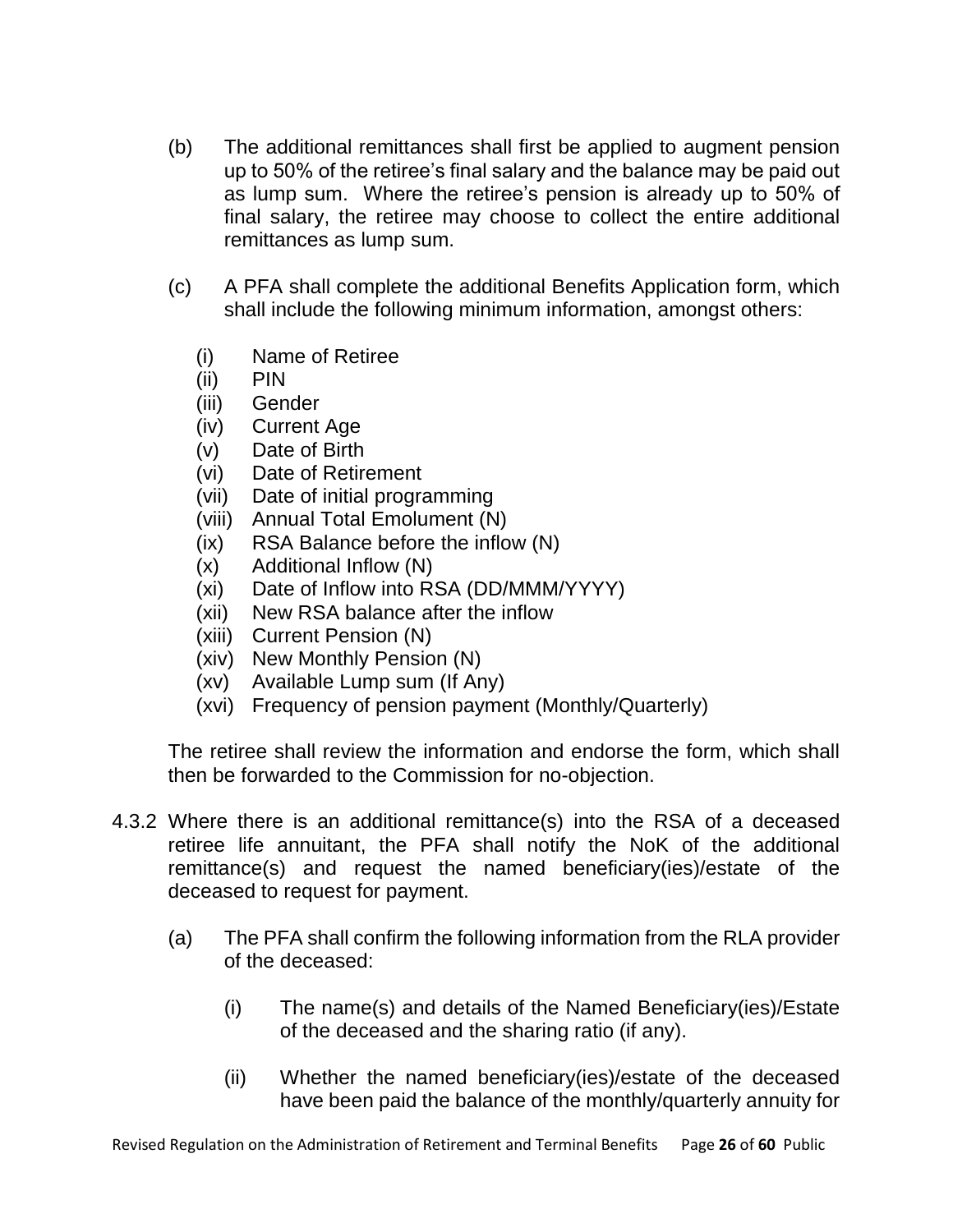the remaining part of the guaranteed period where the retiree life annuitant dies within the guaranteed period.

- (b) The PFA shall request the named beneficiary(ies)/estate of the deceased to provide valid means of identification, which shall be any of the following:
	- (i) Drivers' License
	- (ii) International Passport
	- (iii) National Identity Card
	- (iv) Letter of confirmation of identity issued by a Notary Public
- (c) The PFA shall make a submission, requesting for the Commission's no-objection and thereafter, pay the proceeds of the additional remittance after confirming from the RLA Provider that the named beneficiary(ies)/estate of the deceased have been paid the balance of the deceased's monthly/quarterly annuity for the remaining part of the guaranteed period (if any).
- (d) The PFA shall thereafter pay the proceeds to the same named beneficiary(ies)/estate of the deceased using the same account(s) and ratio the RLA Provider used to pay them.
- (e) Where the retiree life annuitant died within the guaranteed period and the named beneficiary(ies)/estate of the deceased are yet to be paid the discounted value of the monthly/quarterly annuity over the remaining guaranteed period; the PFA shall withhold the additional remittance until the RLA provider pays the named beneficiary(ies)/estate of the deceased.
- (f) Where the annuitant dies after the expiration of the guaranteed period, the PFA shall request the named beneficiary(ies)/estate of the deceased as indicated in (a)(i) above to provide the account(s) for the payment and pay the proceeds into the account after receiving the Commission's no-objection notification.

## **4.4 Pension Enhancement**

There shall be a periodic pension enhancement for retirees on PW based on the Return of Investment of funds in the RSA and the Commission's directive: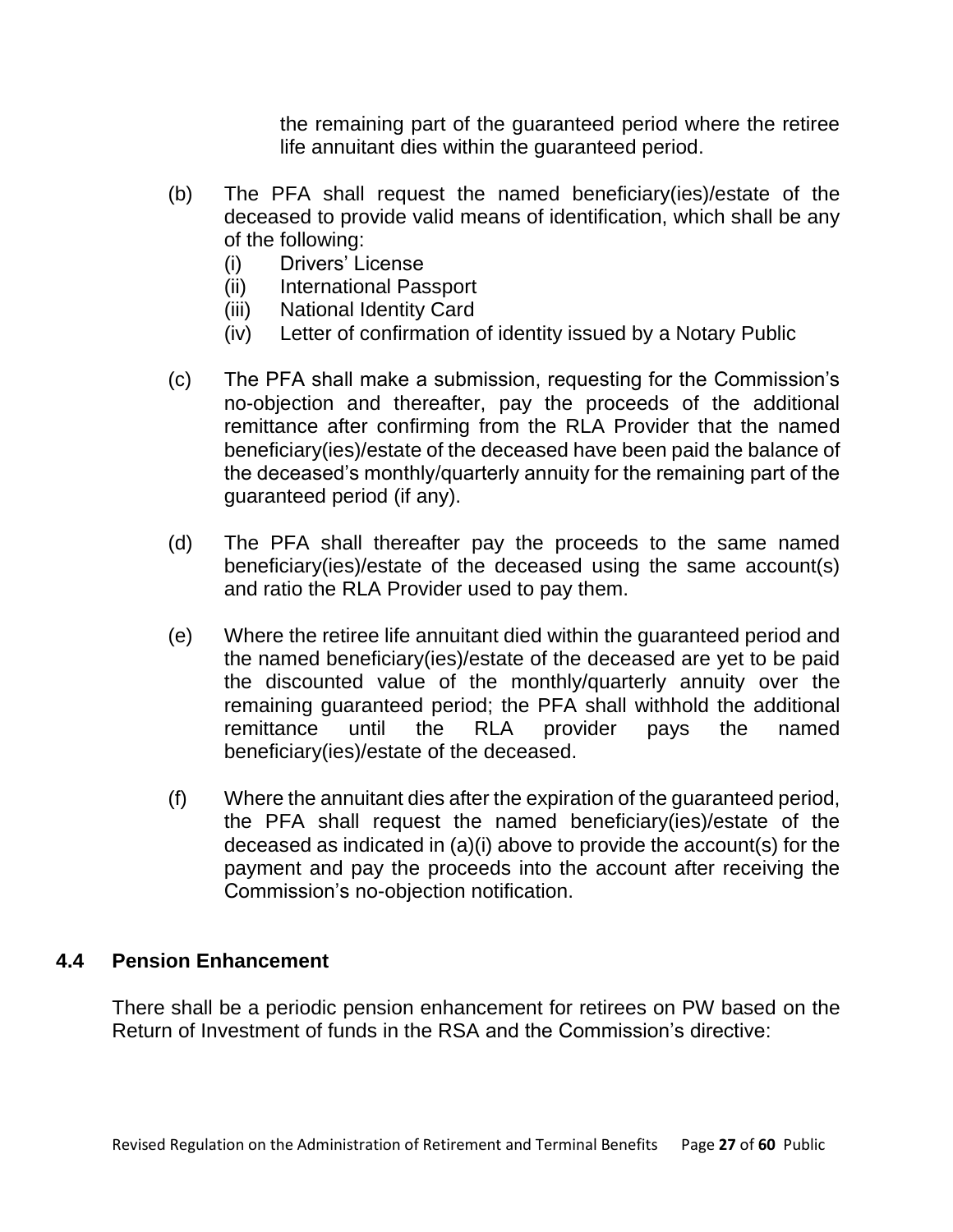- (a) Retirees with a minimum of 5% growth in their RSAs, from the date of initial programming or their last enhancement date, shall be entitled to receive enhanced pensions.
- (b) PFA shall review the retiree's data/information and determine the RSA balances as at the cut-off date. The information shall include the following:
	- (i) Name of Retiree
	- (ii) PIN
	- (iii) Employer Code
	- (iv) Sector
	- (v) Date of Birth
	- (vi) Gender
	- (vii) Date of Retirement
	- (viii) RSA Balance at the date of initial programming/last enhancement
	- (ix) Approved Monthly Pension at the date of initial programming/last enhancement
	- (x) RSA Balance as at the cut-off date
	- (xi) Frequency of pension payment (Monthly/Quarterly)
	- (xii) Growth in RSA balance  $(\mathbf{A})$
	- (xiii) Percentage growth in RSA balance (%)
- (c) A PFA shall use the Pension Enhancement Template provided by the Commission to re-compute the new monthly/quarterly pension using the current age of the retiree, RSA balances as at cut-off date and any other criteria that may be specified by the Commission from time to time.
- (d) A PFA shall apply the growth in RSA balance only for pension enhancement and not for additional lumpsum.
- (e) A PFA shall ensure that eligible retirees sign a Programmed Withdrawal consent form for the enhancement **(See Appendix 4)**.
- (f) A PFA shall forward computed enhanced pension in a format to be specified by the Commission for "no-objection" **(See Appendix 9)**.
- (g) A PFA shall adjust the pension of the affected retiree to reflect the enhanced pension.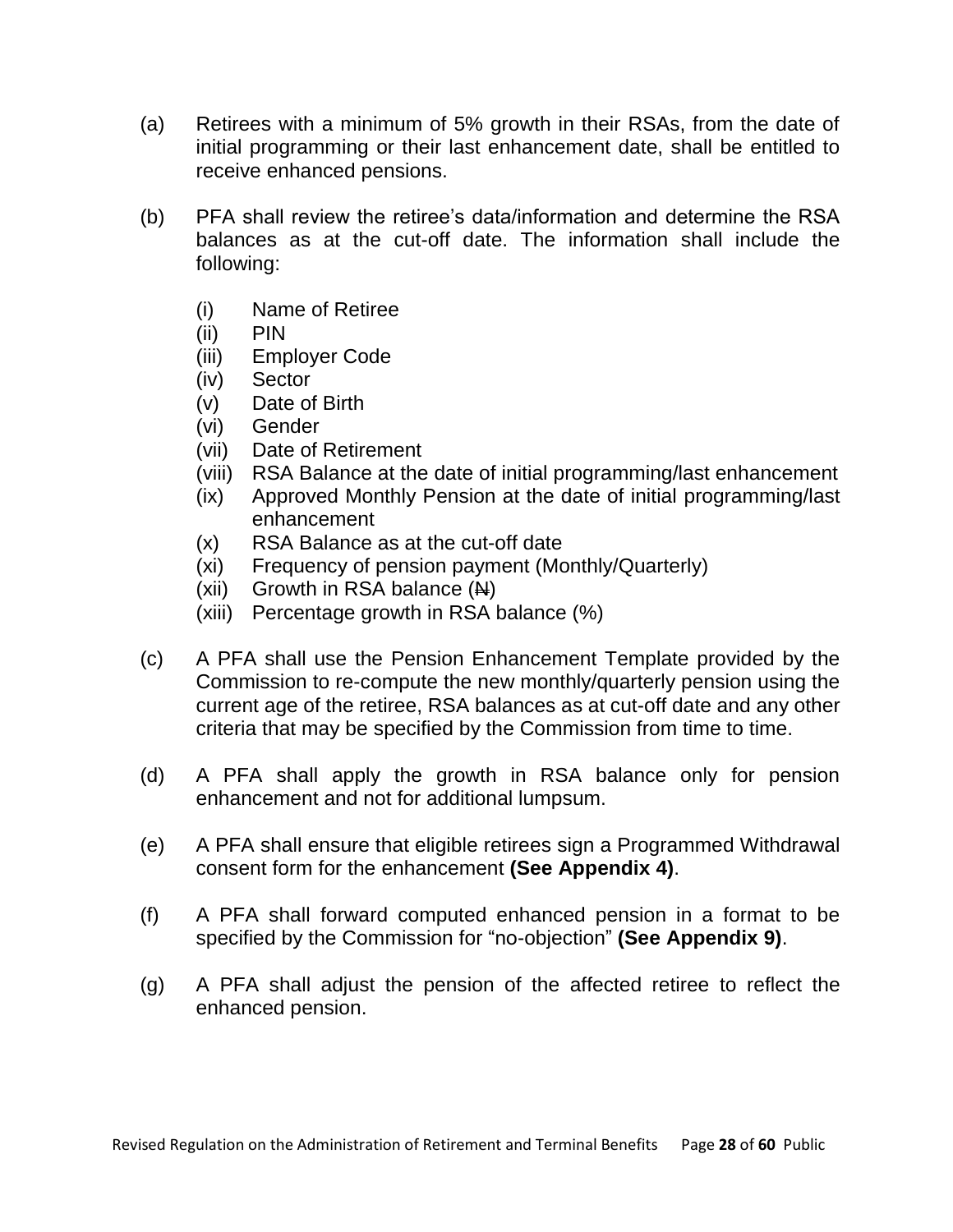## **4.5 Deceased/Missing Persons**

## **4.5.1 Deceased Person**

- (a) The employer or NoK(s)/Legal Beneficiary(ies) shall notify the PFA of the death of the RSA holder if in active service.
- (b) A PFA shall confirm the identity of the NoK /Legal Beneficiary with the information on its database.
- (c) Where the person presented as NoK is different from the information on the PFA's database, the PFA shall contact the NoK (s)/Legal Beneficiary(ies) indicated in its database and verify the information.
- (d) A PFA shall contact the employer to verify the demise of an employee who died in service.
- (e) For deceased retiree on PW, a PFA shall verify the demise from his/her spouse(s) or children. Where that is not possible, the PFA shall verify from relatives as well as village clan/head of the retiree.
- (f) A PFA shall request the Legal Beneficiary(ies) of a deceased employee/retiree of Treasury Funded MDA that participated in the Pre-Retirement Verification and Enrolment exercise conducted by the Commission but yet to access his/her RSA, to present:
	- (i) Verification Slip
	- (ii) Retirement Letter of the deceased, if applicable
- (g) Where the RSA holder died in service and the name of the last employer (as submitted by the beneficiaries) differs with the employment records in the PFA's database, a PFA shall update and upload the correct information on its database after confirming from the last employer.
- (h) A PFA shall, in the case of employees of Treasury funded MDAs, obtain the following documents from the NoK (s)/legal beneficiary(ies) and forward copies of same to the Commission for reconciliation of pension contributions and computation of accrued rights (if any):
- (i) Death Notification Form
- (ii) Letter of Introduction from the MDA duly stating amongst others: a) Date of employment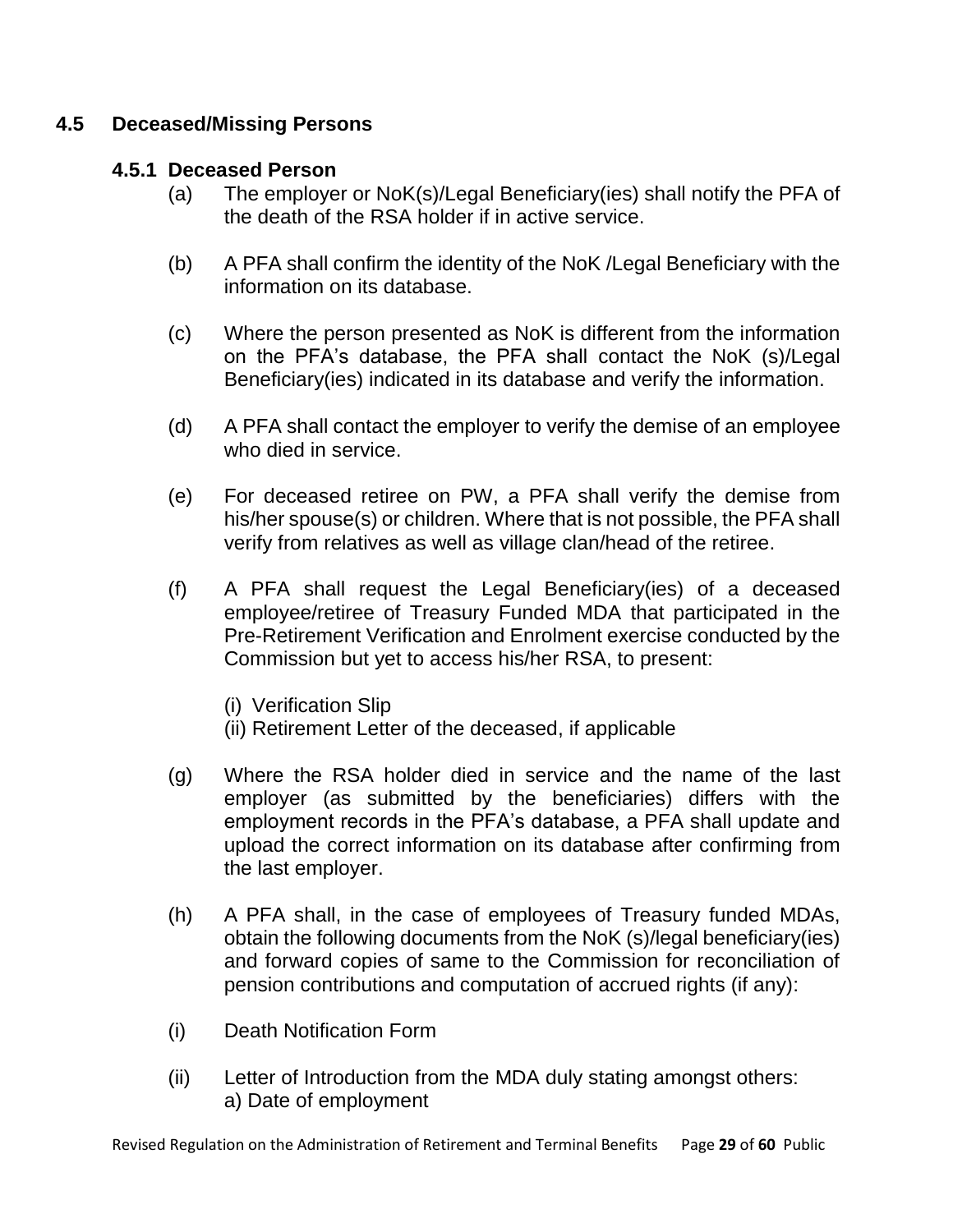b) Grade level as at 2004, 2007, 2010 and Grade level as at date of death

- (iii) Evidence of Registration with Pension Fund Administrator
- (iv) Copy of Certificate or Evidence of Death
- (v) Copy of Birth Certificate/Declaration of Age of the deceased
- (vi) Copy of Letter of First Appointment
- (vii) Copy of Transfer of Service (where applicable)
- (viii) Salary Structure
- (ix) Copy of Authenticated (stamped) pay slip as at June, 2004
- (x) Copy of Authenticated (stamped) pay slip as at January, 2007
- (xi) Copy of Authenticated (stamped) pay slip as at June, 2010
- (xii) Copy of Authenticated (stamped) pay slip as at month of death

Where a request for the processing of death benefits has been submitted by a beneficiary and there are outstanding contributions/or accrued benefits, the PFA shall request the employer to pay same to the RSA of the deceased employee not later than one month.

# **4.5.2 Missing Person**

- (a) Where an employee is missing, the Employer or NoK(s)/Legal Beneficiary(ies) of the missing person shall notify the PFA of the disappearance.
- (b) The notification in (a) above shall be after a minimum period of 12 months following the disappearance of the person.
- (c) The NOK/Legal Beneficiary of the missing person shall provide the PFA with his/her National Identity Number and any satisfactory means of identification such as valid International Passport, National Driver's License, National Identity Card or letter of confirmation of identity from his/her bank or a Notary Public.
- (d) Where the PFA is satisfied with the identity of the NoK /legal beneficiary, it shall request the NoK/legal beneficiary to submit the documents specified in 3.5 of this Regulation.
- (e) A PFA shall, at its own expense, confirm the validity of the documents presented in (d) above from the respective issuing authorities within fifteen (15) working days.
- (f) A PFA shall notify the Commission of the disappearance of the employee by forwarding a Missing Person Notification Report **(See**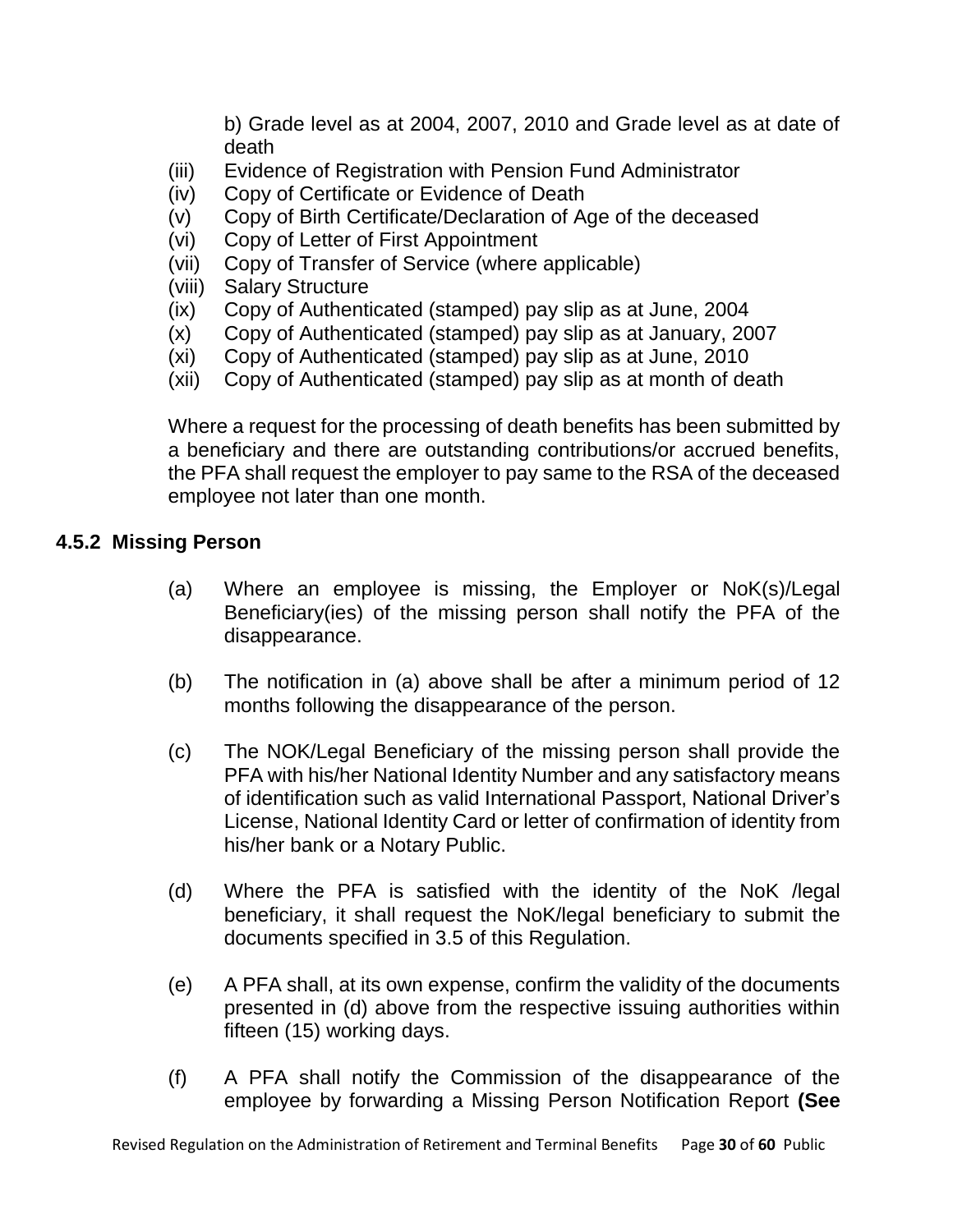**Appendix 2)** within two (2) working days of receipt of the confirmation of the documentation listed in clause 3.5 of this Regulation, seeking the constitution of a Board of Inquiry (BoI) on Missing Persons.

- (g) The Missing Person Notification Report shall be accompanied with copies of the documents listed in Clause 3.5 of this Regulation.
- (h) Upon receipt of the Missing Person Notification Report and copies of the supporting documents, the Commission shall within ten (10) working days constitute a BoI and the Membership shall include:
	- (i) Commission Secretary/Legal Adviser, National Pension Commission (Chairman).
	- (ii) Representative of Police Criminal Investigation Department (member).
	- (iii)Representative of National Insurance Commission (member).
	- (iv) Representative of the Employer (member)
	- (v) Three other representatives nominated from relevant Departments of the Commission (members).
	- (vi) If the Chairman is unable to attend a meeting of the BOI, the members of the BOI present at the meeting shall elect one of them to preside at the meeting.
- (i) The BoI shall examine the documents and the facts of the case and shall convey its findings and conclusions to the Commission within thirty (30) working days from the date of its constitution.
- (j) The Commission shall convey the decision of the BoI to the PFA within two (2) working days of receipt of the report.
- (k) Where the decision of the BoI reasonably presumes the missing person dead, the PFA shall forward a copy of the report to the NoK/Legal Beneficiary and request him/her to submit the Letters of Administration, Enrolled Order of Court issued by a court of competent jurisdiction, or Will admitted to Probate. The PFA shall confirm the validity of these documents at its own expense. The benefits of the missing person shall be treated in line with that of a deceased person.
- (l) A PFA shall, in the case of Treasury Funded MDA employees, request the NoK/Legal Beneficiary to submit the documents mentioned in 4.5.1(h) above, for processing of outstanding contributions and Accrued rights (if any).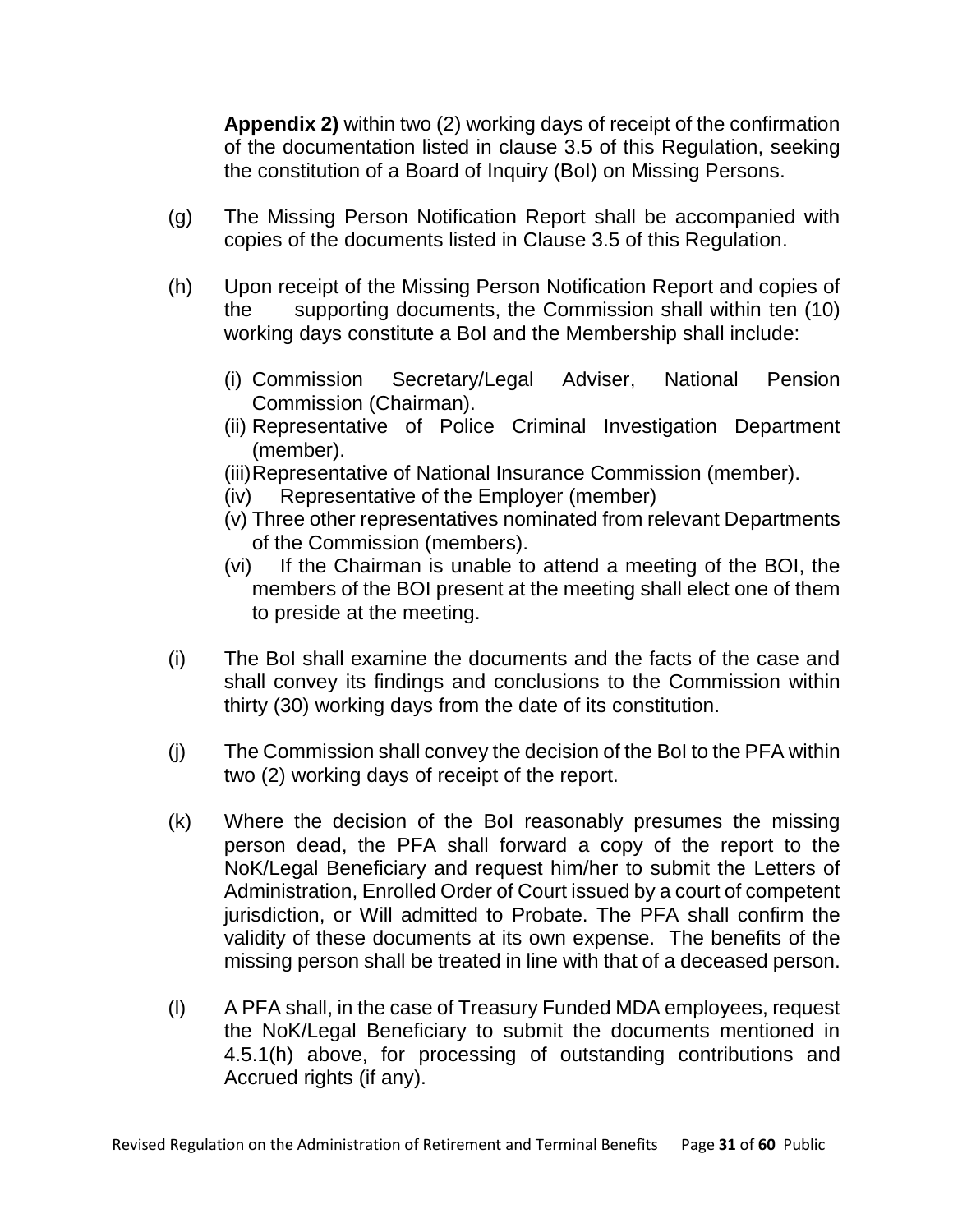(m) A PFA shall confirm, at its own expense, the validity of the Letters of Administration or Enrolled Order of Court or Will admitted to Probate.

# **4.5.3 Deceased/Missing Persons without RSAs**

- (a) The NoK of a Treasury Funded MDA shall inform the Commission of the demise of an employee who died without opening an RSA.
- (b) The Commission shall advise the MDA to approach any PFA of its choice to open a Nominal RSA (NRSA) on behalf of the deceased. The MDA shall provide the details of the NRSA to the NoK to enable the Legal Beneficiary(ies) obtain documents mentioned in Clauses 3.4 and 3.5 above, for the payment of death benefits.
- (c) The MDA shall provide the under listed documents to the PFA for onward submission to the Commission/Integrated Personnel and Payroll Information System (IPPIS) for remittance of pension contributions and processing of accrued pension rights (if any):
	- (i) Death Certificate of the deceased
	- (ii) Police Report (if the death does not occur from a natural cause)
	- (iii) Deceased employment details, which shall include Letter of Appointment, Record of Service, and Promotion letters.
	- (iv) Last 6 months pay slips before date of death
- (d) In the case of death of a Private Sector employee, the employer shall approach the PFA of its choice and open NRSA on behalf of the deceased.
- (e) The employer shall remit all outstanding pension contributions into the NRSA opened in (d) above, and advise the NoK to obtain the documents mentioned in Clauses 3.4 and 3.5 above for the payment of death benefits.

# **4.5.4 Consolidation and Payment of Benefits of Deceased/Missing Person**

- (a) Upon receipt of notification of death/missing person, a PFA shall flag off the RSA while noting the date of death.
- (b) Further to (a) above, a PFA shall write the bank of the deceased informing it (the bank) of the demise and advising that the deceased's bank account no./BVN be flagged off.
- (c) A PFA shall seek the Commission's approval to pay to the legal beneficiary(ies) the available balance in the RSA of the deceased.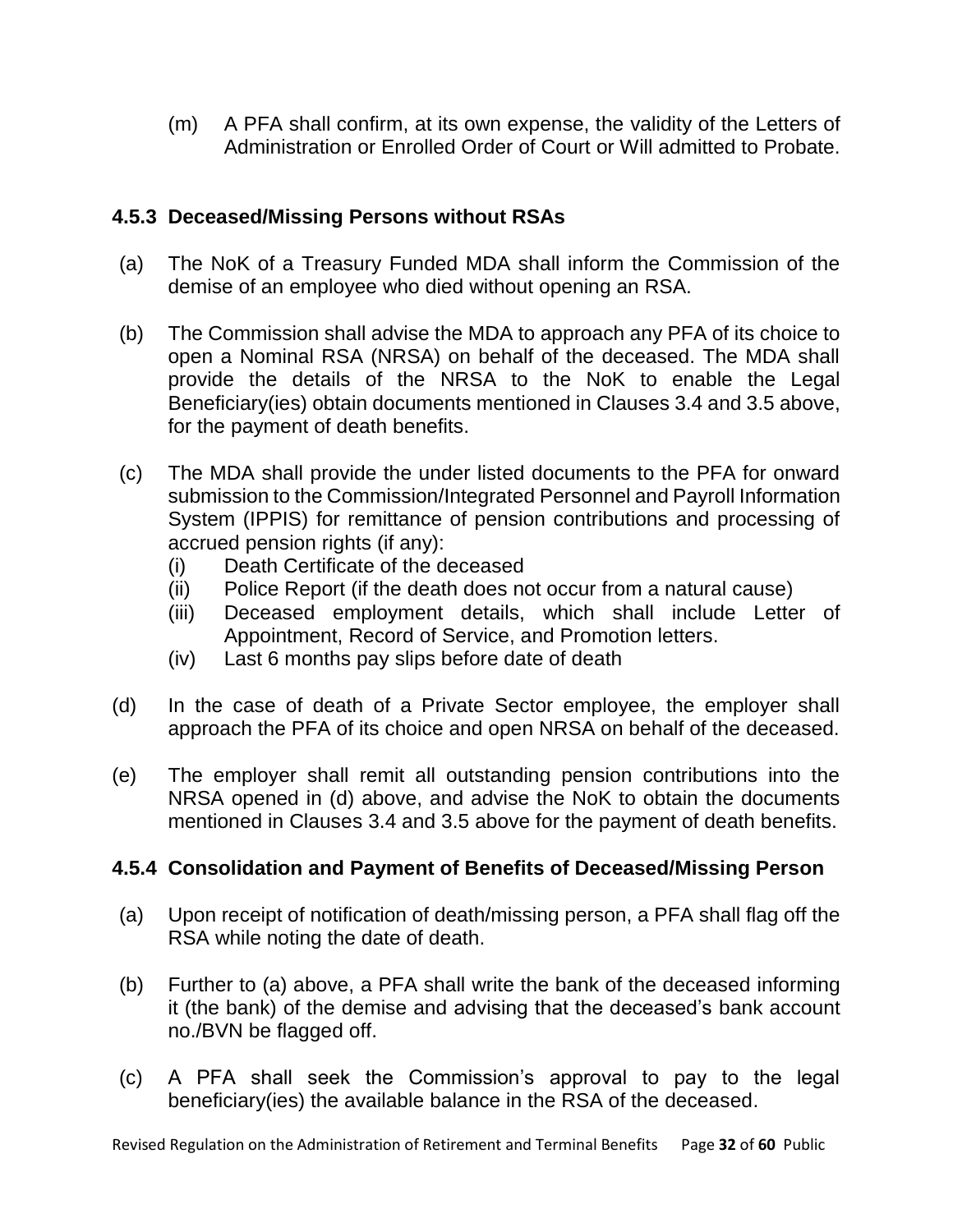- (d) Any additional inflow into the RSA after the initial payment shall be paid to the legal beneficiary(ies) as stated above without recourse to the Commission, provided that there is no change in the named beneficiary in the probate document. The PFA shall render returns on the additional inflow and payments in the format specified in **(See Appendix 10)**
- (e) Payment of death benefits shall be made to the named Administrator on the Will admitted to Probate, Administrator/Legal Beneficiary(ies) in the Letters of Administration (LOA), Estate Account or as may be directed by a Court of competent jurisdiction.
- (f) In the event of payment of death benefits to a wrong person, the PFA shall be liable and pay to the legal beneficiary(ies) from its Profit and Loss account.
- (g) In the event a PFA receives two LOAs or Court Orders from two named beneficiary(ies), the PFA shall act as a mediator to facilitate reconciliation between the two parties with the view to reach an agreement on which LOA or Court Order is to be adopted for processing the benefits.
- (h) In furtherance to (f) above, where the two named Administrators agree on which LOA or Court Order to be adopted, the PFA shall request the parties to indicate their consent to same and process the death benefits in line with the Terms of Agreement which shall become binding on the parties.
- (i) Where the two named Administrators could not reach an agreement on which LOA or Court Order to be adopted the PFA shall refer the parties to arbitration or mediation.
- (j) The Commission would, not later than two (2) working days after the receipt of request for approval in (c) above, communicate to the PFA, the noobjection or rejection of the request.
- (k) Upon the receipt of the Commission's no-objection, a PFA shall request its PFC to disburse the amount in the deceased RSA holder en-bloc, to the designated bank account of the legal beneficiary(ies), not later than two (2) working days from the date of receipt of a Commission's no-objection.
- (l) The PFC shall notify the PFA of the payment within one (1) working day of disbursement.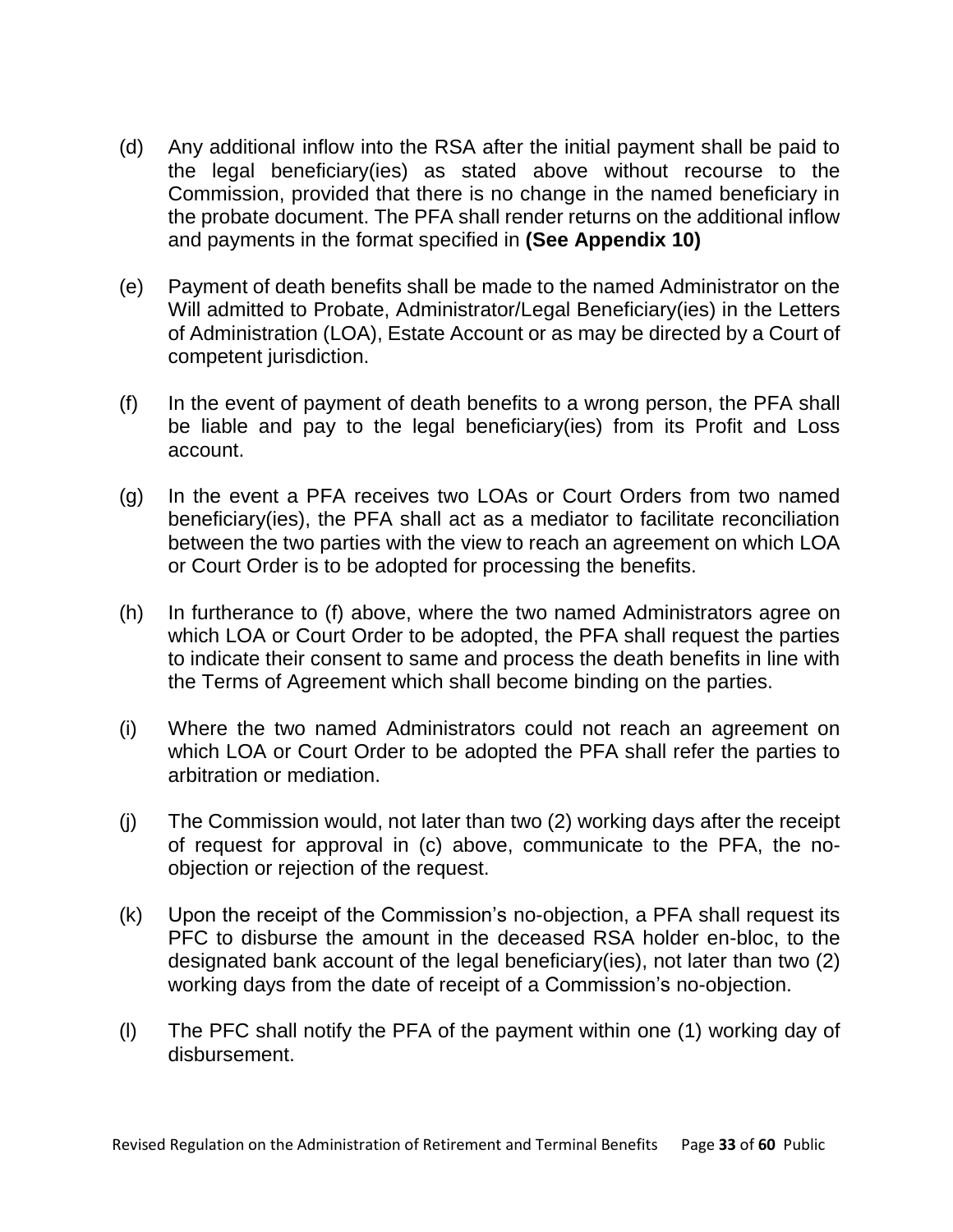- (m) The PFA, upon receipt of the PFC's notice, shall advice the legal beneficiary(ies) of the payment within two (2) working days.
- (n) The PFA/PFC shall render monthly Death Benefit Payment Returns to the Commission **(See Appendix 6)**.

# **4.6 Compulsory Retirement in Accordance with Terms and Conditions of Employment**

- (a) Any employee who retirees in accordance to terms and condition of his/her employment before attaining the age of 50 years and wishes to access his/her RSA shall only do so according to clause 4.7 below of this Regulation.
- (b) Upon attaining the age of 50 years, the retiree may have access to his/her full retirement benefits in accordance with clause 4.1 above.

# **4.7 Temporary Access to RSA Due to Loss of Job**

- (a) Any employee who voluntarily retires, disengages or is disengaged from employment before the age of 50 years and wishes to withdraw an amount not exceeding 25% of his RSA balance shall only do so after 4 months, if he/she is unable to secure another employment.
- (b) The disengaged employee shall notify the PFA of his/her intention to withdraw from the available RSA balance.
- (c) A PFA shall request the disengaged employee to provide necessary documents mentioned in 3.0 above and an application to access part of the available RSA balance.
- (d) A PFA shall forward all requests to access 25% of RSA balance to the Commission for no-objection.
- (e) Under no circumstance shall an employee who voluntarily retires, disengages or is disengaged from employment after the age of 50 access 25% of his/her RSA in line with the above.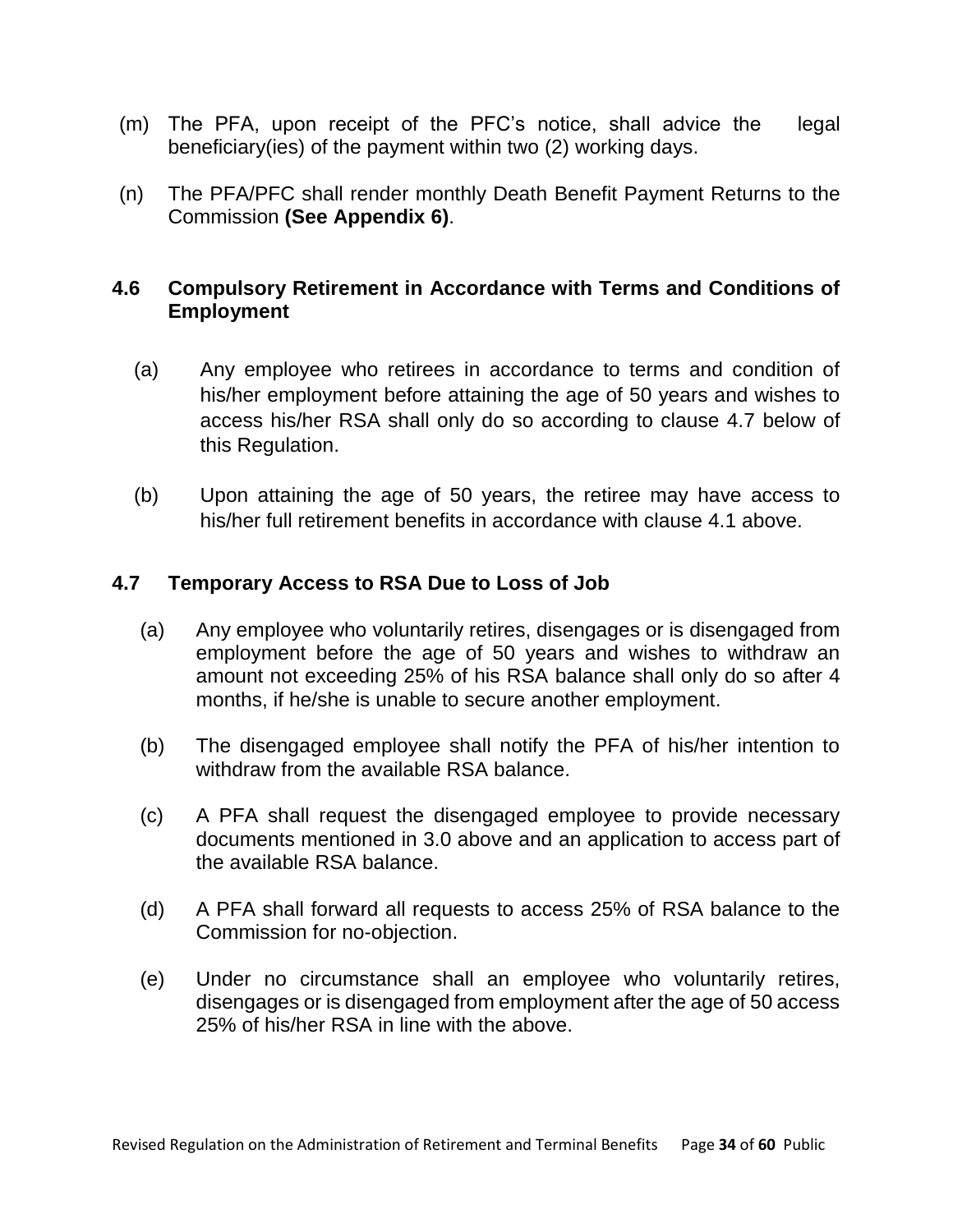# **4.8 Payment under Micro Pension Plan (MPP)**

The following conditions shall be applicable to contributors under the Micro Pension Plan (MPP):

- (a) The payment of the contingent and fixed portions of the contributions shall be in line with the Guidelines on MPP.
- (b) A PFA shall process request for retirement benefits (PW/RLA) and forward same to the Commission for no-objection within 2 working days of receipt of complete documentation.
- (c) Retirement age, for the purpose of accessing the fixed portion of the contribution shall not be less than 50 years.
- (d) Lumpsum and periodic pension/annuity shall be computed using the SRBC Template. The prevailing National Minimum Wage shall serve as the ATE for MPP contributors for the purpose of benefits computation.
- (e) MPP retirees whose fixed portion of RSA balance cannot procure monthly pension/annuity up to one third of the prevailing minimum wage shall receive their benefits en-bloc.

# **4.9 Payment of Pre-Act Benefits**

The following conditions shall be applicable to retirees from the Private Sector whose Pre-Act Benefits were transferred by their employers at the inception of the CPS:

- (a) Any employee who retires and has pre-act contributions shall notify the PFA of his/her intention to withdraw the Pre-Act balance.
- (b) A PFA shall request the retiree to provide necessary documents mentioned in 3.7 above and an application to access the Pre-Act part of the RSA balance.
- (c) A PFA shall forward all requests to access Pre-Act portion of the RSA balance to the Commission for no-objection.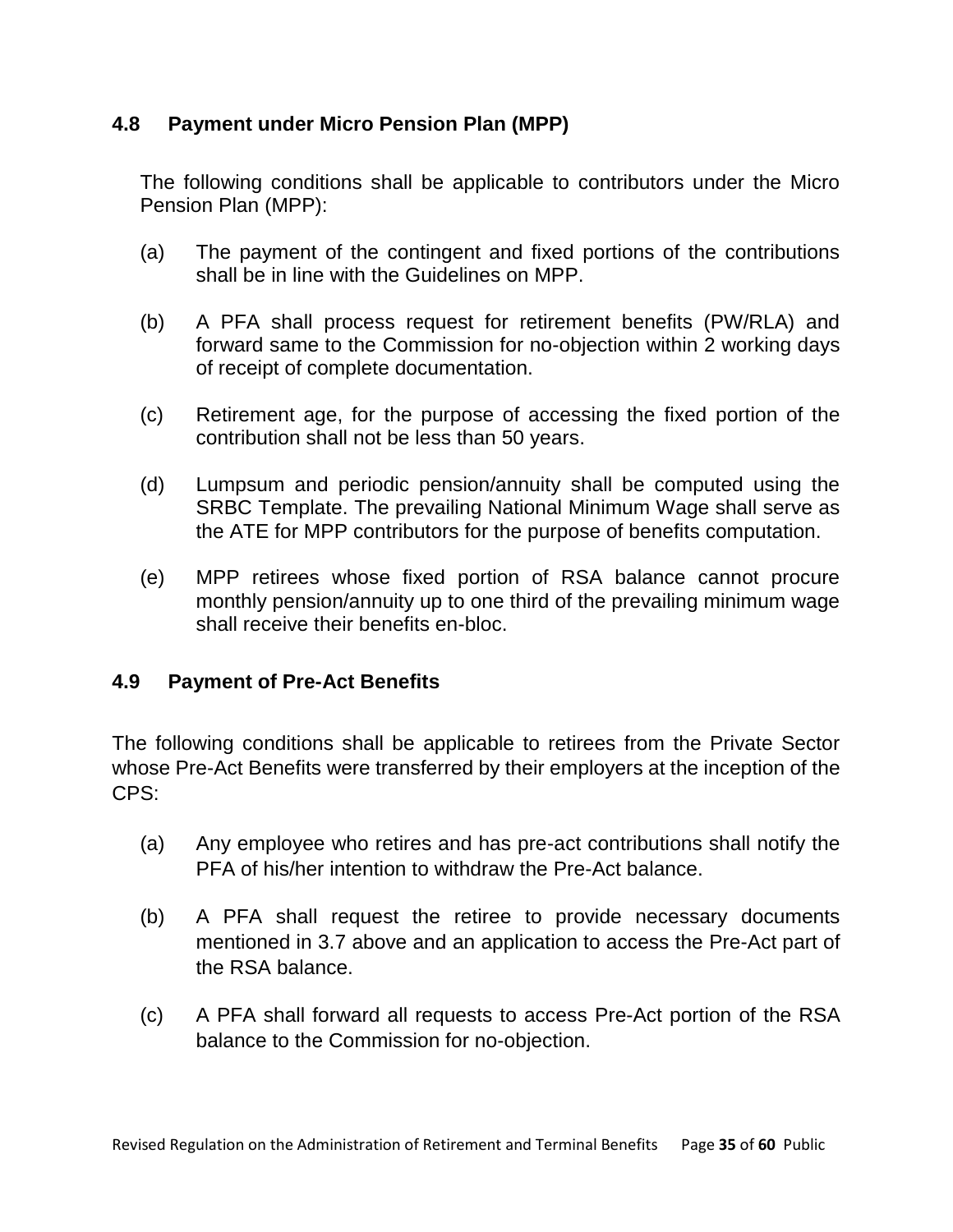# **4.10 Payment of NSITF Benefits**

The following conditions shall be applicable to retirees from the Private Sector with NSITF Benefits, which NSITF transferred at the implementation of the CPS:

- (a) Any employee who retires and has NSITF contributions shall notify the PFA of his/her intention to withdraw the NSITF contributions.
- (b) A PFA shall request the retiree to provide necessary documents mentioned in 3.8 above and application to access the NSITF part of the RSA balance.
- (c) A PFA shall forward all requests to access Pre-Act portion of the RSA balance to the Commission for no-objection.

# **4.11 Voluntary Contributions**

- (a) Any RSA holder that has voluntary contributions and is eligible to access his/her RSA balance shall notify the PFA of his/her intention to withdraw the VC contributions.
- (b) A PFA shall request the RSA holder to provide the necessary documents mentioned in the Guidelines on Voluntary Contributions under the CPS.
- (c) A PFA shall forward all requests to access VC portion of the RSA balance to the Commission for no-objection in line with the Guidelines on Voluntary Contributions.

# **5.0 ADMINISTRATIVE SANCTIONS**

- 5.1 Where a PFA delays the submission of a request for the payment of benefits by a retiree/beneficiary(ies) to the Commission for approval for more than 10 working days from the date of submission of relevant documents, it shall pay an administrative sanction of N200,000.00 and N20,000.00 for every further day of delay thereafter.
- 5.2 Where a PFA delays payment of retirement benefits for up to 5 working days after receipt of no-objection from the Commission, it shall pay an administrative sanction of  $\mu$ 200,000.00 and  $\mu$ 20,000.00 for every day of delay thereafter.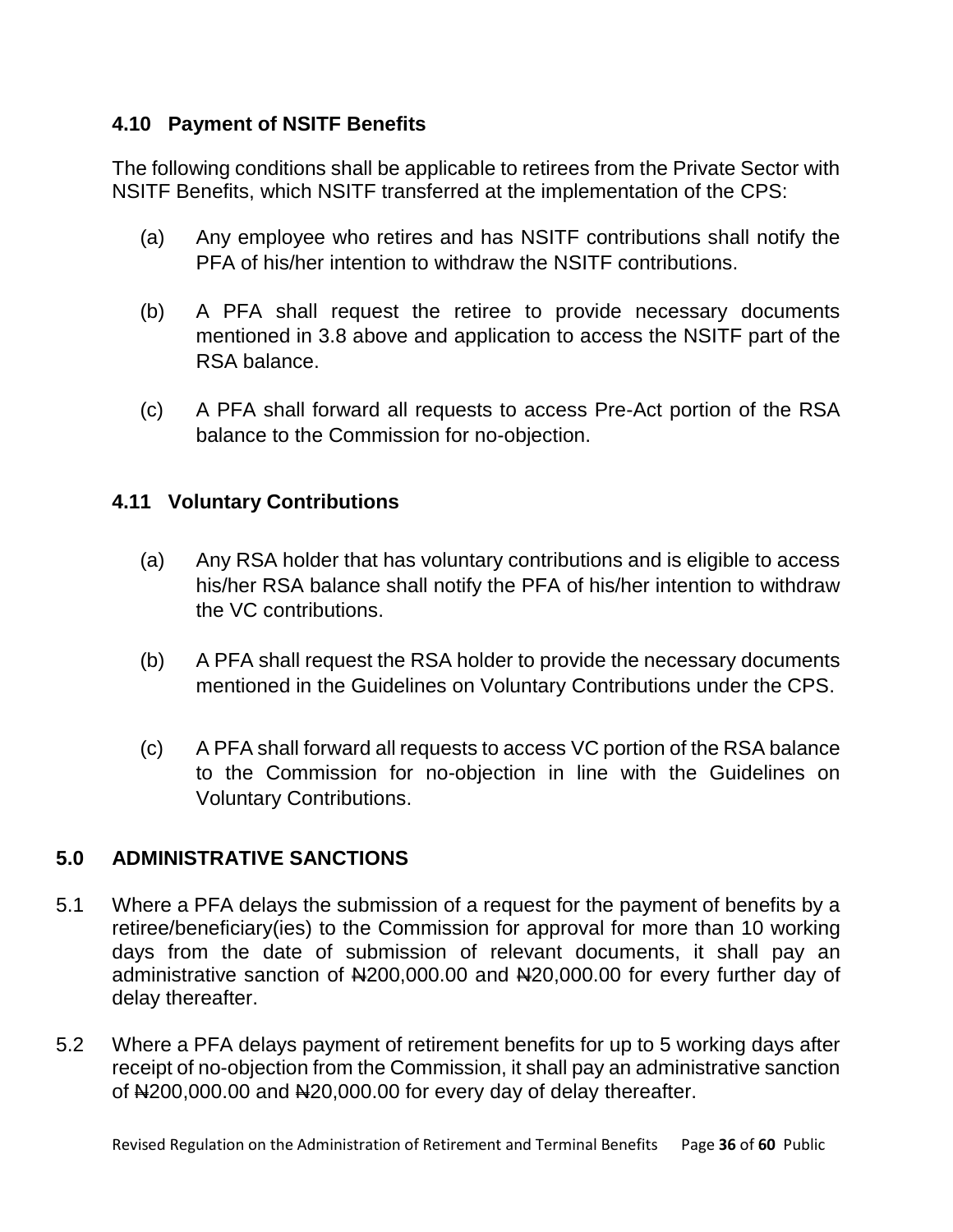- 5.3 A PFA that fails, neglects or refuses to enlighten the retiree on the features of PW and RLA to enable the retiree make an informed decision shall be liable for an administrative sanction of N500,000.00.
- 5.4 A PFA and/or PFC that pays retirement benefits without the Commission's prior no-objection shall pay an administrative sanction of  $\mu$ 1,000,000.00. This is in addition to refunding either the principal amount so paid or lost investment income thereof, whichever is higher.
- 5.5 A PFA that pays an amount in excess of that specified on the no-objection approval granted by the Commission shall be liable to refund the amount overpaid and investment income lost arising from the transaction, except where the difference is a residual amount or as a result of return on investment.
- 5.6 Any PFA that pays an amount lower than that specified on the no-objection approval granted by the Commission, shall, in addition to paying the differential to the retiree, pay an administrative sanction of N4500,000.00.
- 5.7 Any PFA that negligently submits to the Commission, a request with incorrect information that is likely to result to accelerated depletion of the RSA balance of a retiree, shall pay an administrative sanction of N500,000.00. In addition, the PFA shall refund to the RSA both the amount that was overpaid and the lost investment income.
- 5.8 Any PFA that negligently submits to the Commission, a request with incorrect information and later request the permission of the Commission to resubmit the request, shall pay an administrative sanction of N100,000.00 per RSA.
- 5.9 Any violation of any provision of this Regulation for which no sanction has been prescribed shall attract an administrative sanction of not more than N2,000,000.00.
- 5.10 All sanctions in this Regulation shall be charged to the Operator's Profit and Loss account and the burden shall not be transferred to the employees of the Operators. Any violation of this provision shall attract an administrative sanction of five times the initial sanction amount.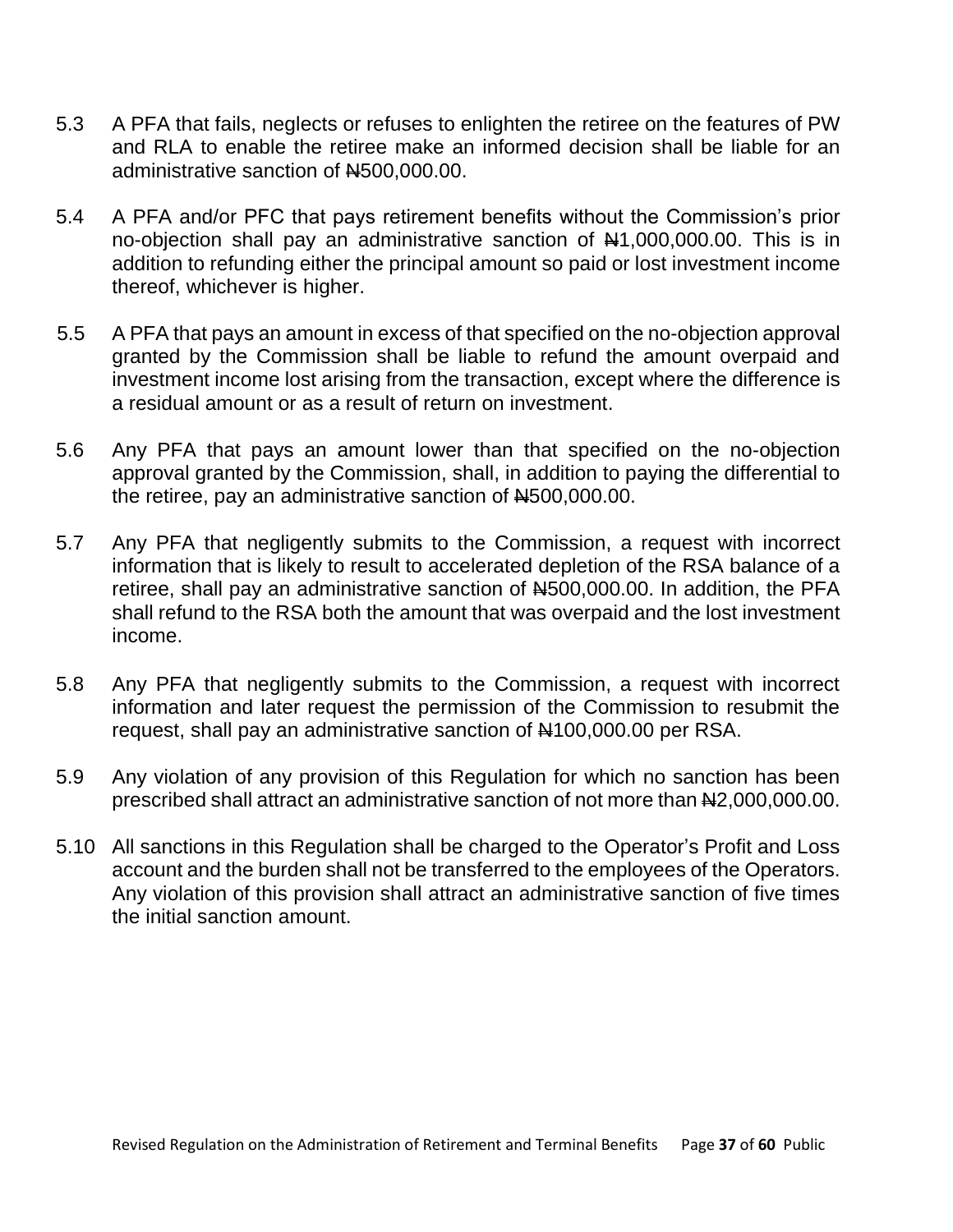# **6.0 REVIEWS AND ENQUIRIES**

- 6.1 This Regulation is subject to review as the need arises.
- 6.2 All enquiries regarding this Regulation shall be directed to the Director General, National Pension Commission.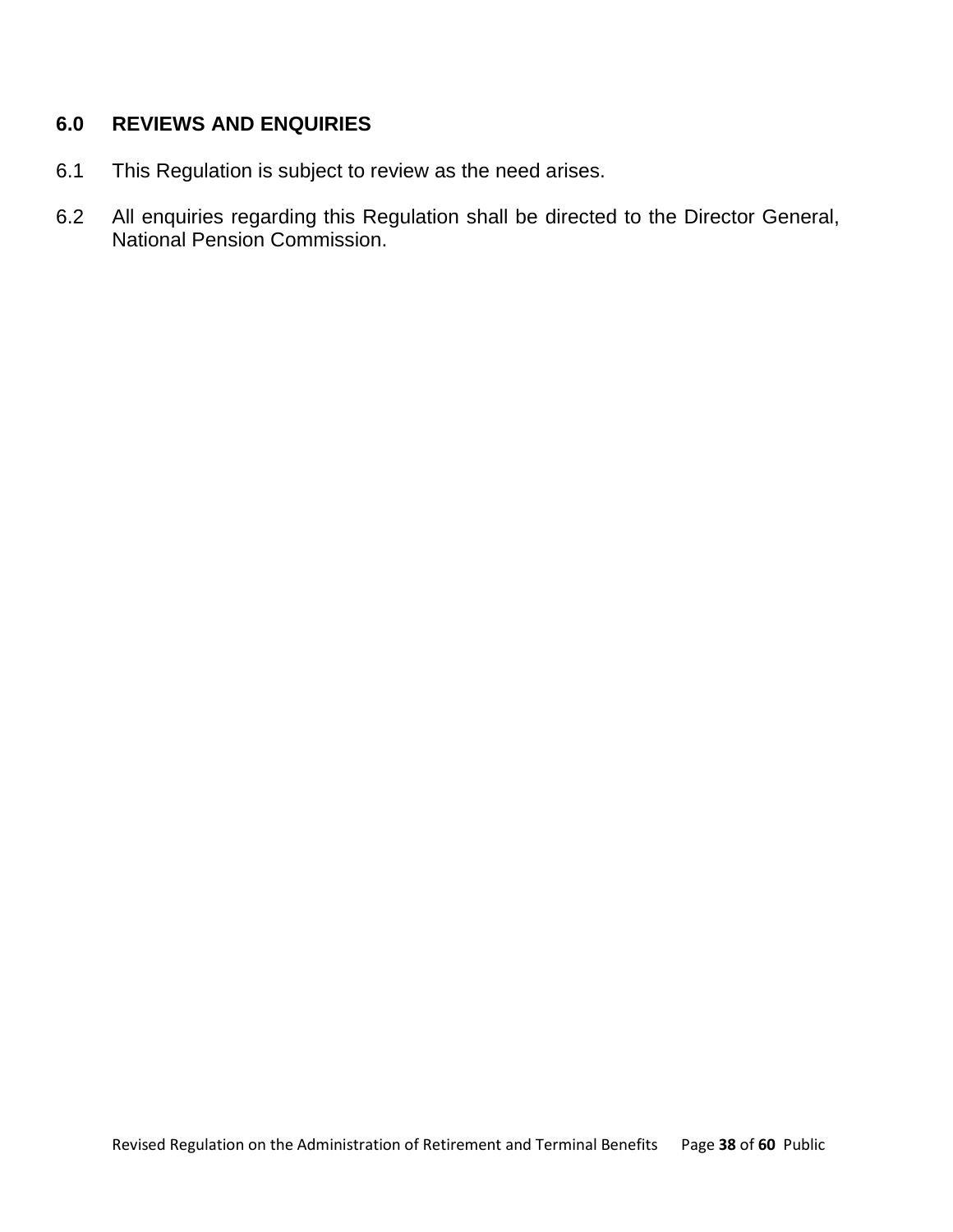# **7.0 LIST OF APPENDICES**

**Appendix 1:**

# STANDARD NOTICE OF RETIREMENT FORM

Revised Regulation on the Administration of Retirement and Terminal Benefits Page **39** of **60** Public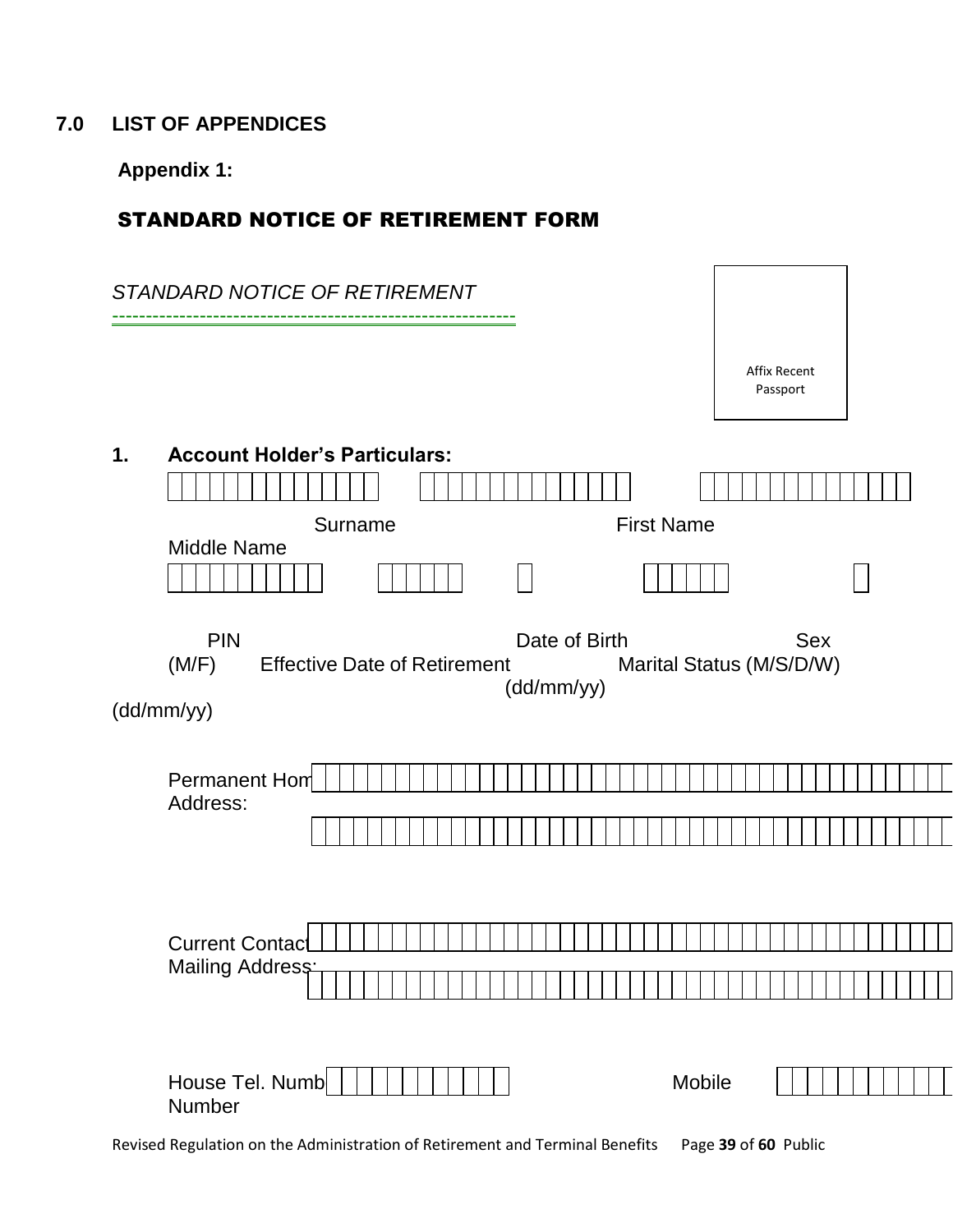# **2. Current Employment Details:**

|    |                                    | Employer's Name<br>and Address                                                                                      |  |         |  |  |              |  |     |  |                      |  |    |  |  |  |
|----|------------------------------------|---------------------------------------------------------------------------------------------------------------------|--|---------|--|--|--------------|--|-----|--|----------------------|--|----|--|--|--|
|    |                                    |                                                                                                                     |  |         |  |  |              |  |     |  |                      |  |    |  |  |  |
|    |                                    | <b>Employer Code</b>                                                                                                |  |         |  |  |              |  |     |  |                      |  |    |  |  |  |
|    |                                    | <b>Total Annual Remuneratiol</b>                                                                                    |  |         |  |  |              |  |     |  | (Attach Pay Slip)    |  |    |  |  |  |
| 3. | Retiremer                          | <b>Details of Benefits:</b><br><b>Accumulated Contributions to Date</b>                                             |  |         |  |  |              |  |     |  | <b>Status</b>        |  | 0f |  |  |  |
|    |                                    | (If a public sector employee)                                                                                       |  |         |  |  |              |  |     |  |                      |  |    |  |  |  |
|    |                                    | <b>Expected Contribution to Date of Retiremer</b>                                                                   |  |         |  |  |              |  |     |  |                      |  |    |  |  |  |
|    | employee)                          | <b>Status of Accrued Bene</b>                                                                                       |  |         |  |  |              |  |     |  | (if a private sector |  |    |  |  |  |
| 4. |                                    | <b>Reasons for Retirement/Exit (Please tick appropriately)</b>                                                      |  |         |  |  |              |  |     |  |                      |  |    |  |  |  |
|    | Normal<br>Retirement<br>Employment |                                                                                                                     |  | Medical |  |  | <b>Terms</b> |  | and |  | Condition            |  | Οf |  |  |  |
|    | a.                                 | If on Medical Reasons:<br>Medical<br>Name and Address of Physician/Hospital that issued the medical<br>certificate: |  |         |  |  |              |  |     |  |                      |  |    |  |  |  |
|    |                                    |                                                                                                                     |  |         |  |  |              |  |     |  |                      |  |    |  |  |  |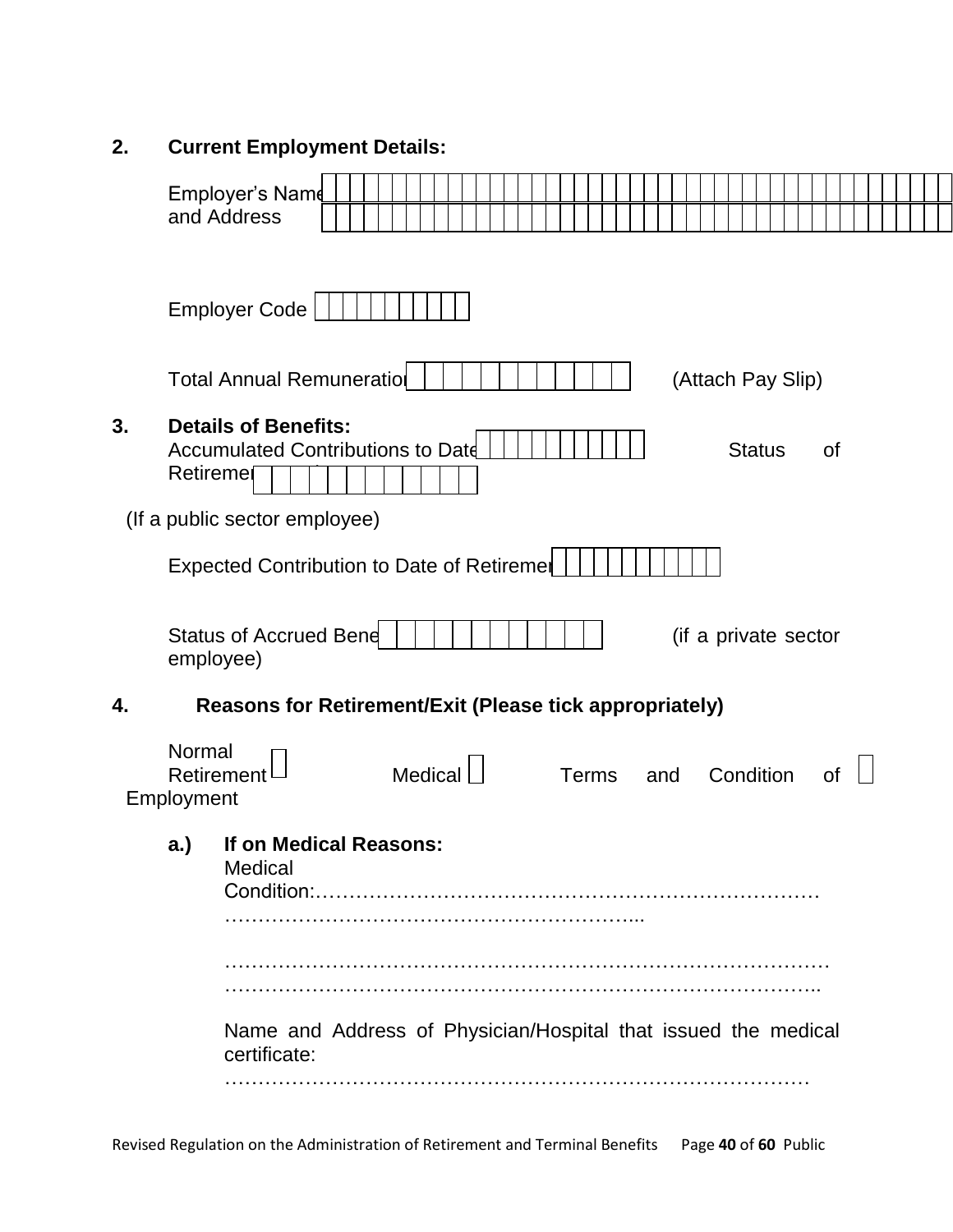|                  |              | Date of Medical Certification |  |                                              |                                            |  |
|------------------|--------------|-------------------------------|--|----------------------------------------------|--------------------------------------------|--|
|                  |              |                               |  | (dd/mm/yy)                                   |                                            |  |
| b.)              |              |                               |  | If under Terms and Conditions of Employment: |                                            |  |
|                  | <b>State</b> |                               |  |                                              | Unique Terms and Conditions of employment: |  |
|                  |              |                               |  |                                              |                                            |  |
|                  |              |                               |  |                                              |                                            |  |
| <b>PFA Code:</b> |              |                               |  | <b>Certification by PFA:</b>                 |                                            |  |
|                  |              |                               |  |                                              |                                            |  |

# **DOCUMENTS TO BE ATTACHED:**

- (i) Official Notice of employment from employer.
	- **(ii) Last pay-slip.**

**Any other evidence of total annual remuneration (specify).**

- **(iii) CTC of Retirement Bond Certificate (for employees in public sector).**
- **(iv) Medical Certificates (where retirement/exit is on medical grounds).**
- **(v) Letter of notification of retirement by employer authenticating medical certificate.**
- **(vi) Letter confirming that temporary exit is in accordance with terms of employment.**
- **(vii)**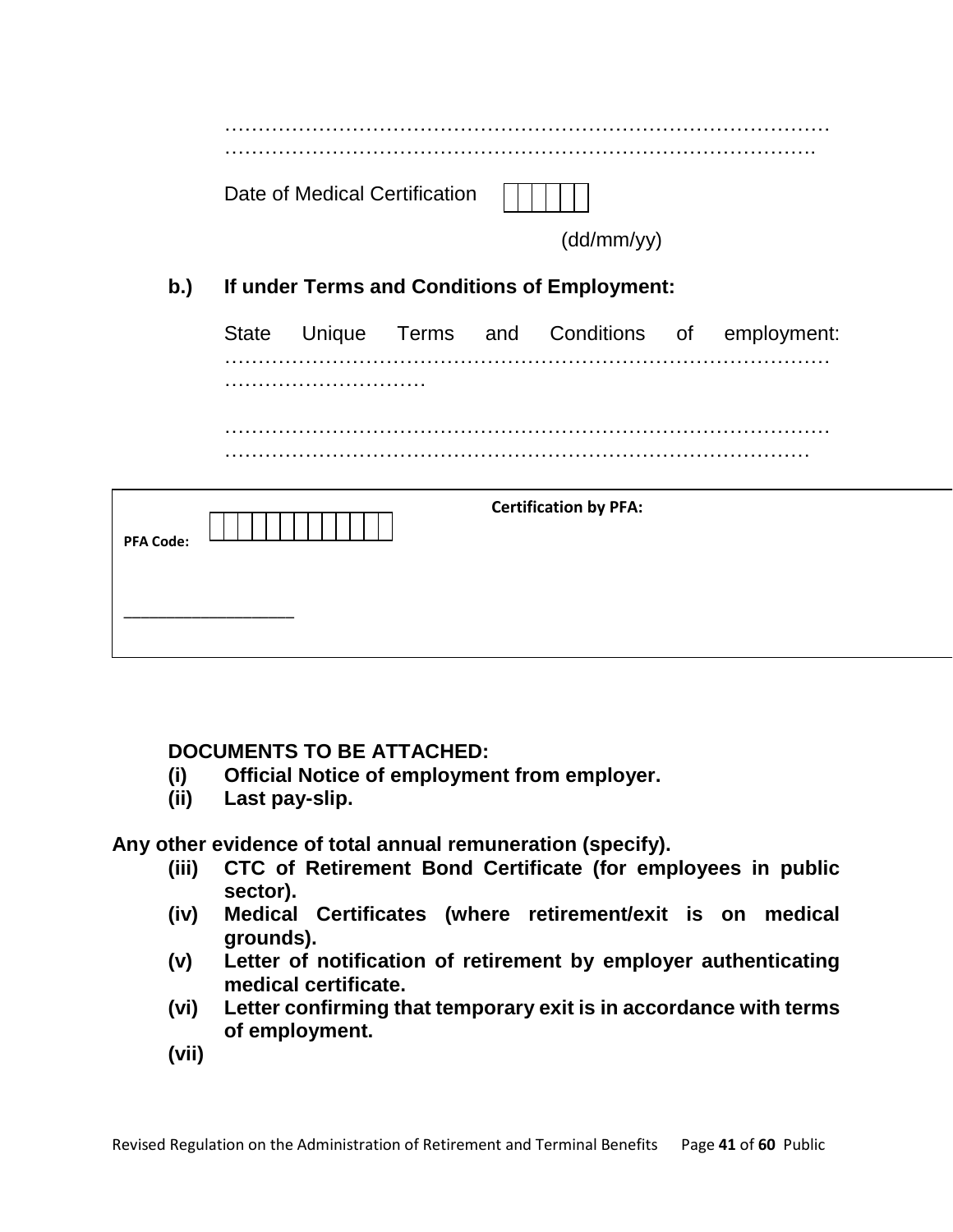# **Appendix 2:**

# **DEAD/MISSING PERSON NOTIFICATION REPORT**

# **APPENDIX 2**

# *DEAD/MISSING PERSON NOTIFICATION REPORT*

| 1. | <b>Account Holder's Particulars:</b> |
|----|--------------------------------------|
|----|--------------------------------------|

| Surname<br>Middle Name                                             | <b>First Name</b>                                            |
|--------------------------------------------------------------------|--------------------------------------------------------------|
|                                                                    |                                                              |
| <b>PIN</b><br>Date of Birth<br><b>Effective Date of Retirement</b> | (M/F)<br><b>Sex</b><br>Marital Status (M/S/D/W<br>(dd/mm/yy) |
| (dd/mm/yy)                                                         |                                                              |
| Date of Retirement<br>ee):<br>Date of Death/Disappearance          | Date of Death:                                               |
| (if a missing person):                                             | (dd/mm/yy)                                                   |
| (dd/mm/yy)                                                         | (dd/mm/yy)                                                   |
| <b>Employment Details:</b><br>2.                                   |                                                              |
| <b>Employer Name</b>                                               |                                                              |
|                                                                    |                                                              |

Affix Recent Passport Photography

| Employer Cod |  |  |  |  |  |  |
|--------------|--|--|--|--|--|--|
|              |  |  |  |  |  |  |

# **3. Details of Benefits:**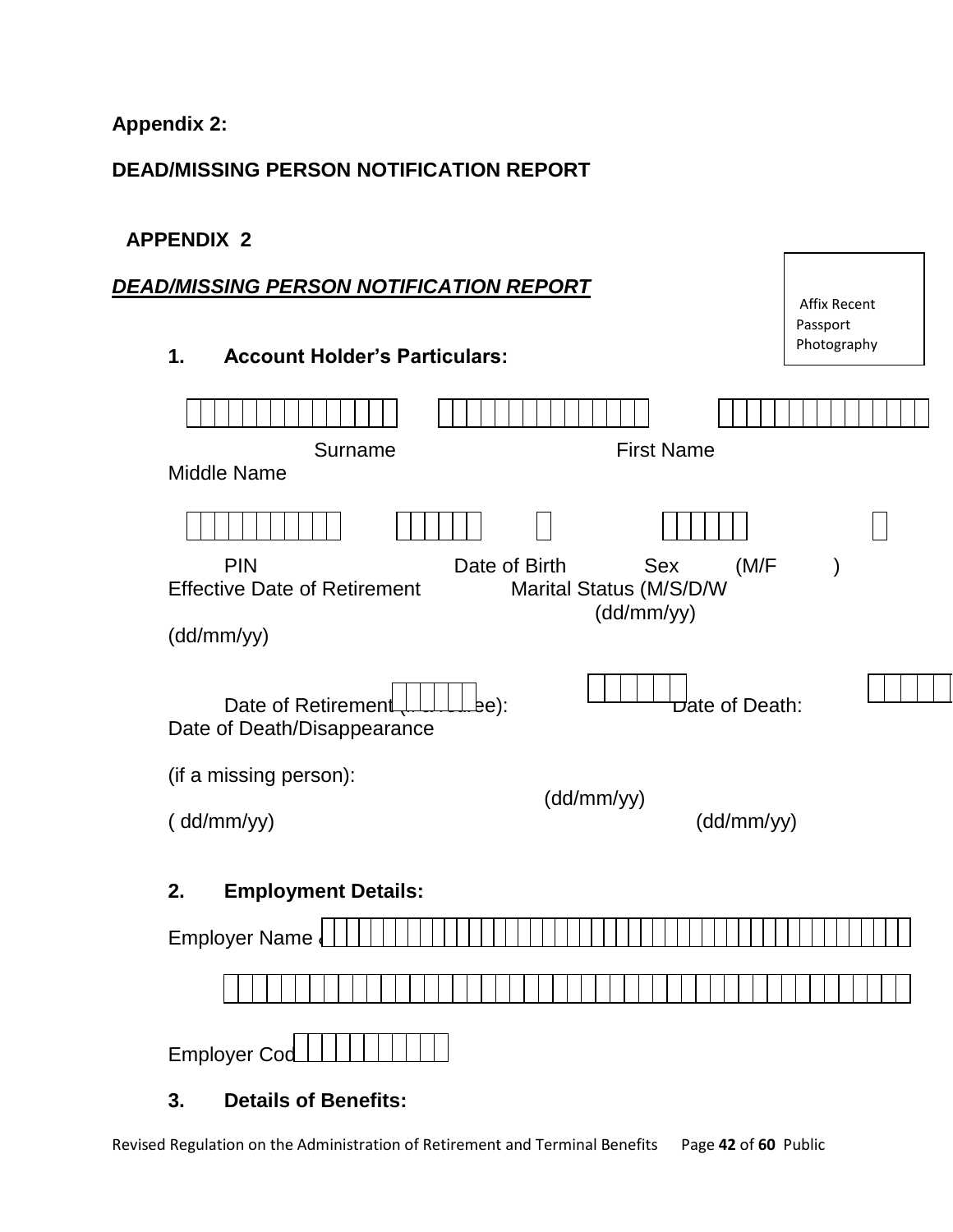| <b>Accumulated Contributil</b>                                                                                                                                                             |  |
|--------------------------------------------------------------------------------------------------------------------------------------------------------------------------------------------|--|
| Status of Retirement Bond (if a public sector employee) N                                                                                                                                  |  |
| Expected Contribution to Date of Death/Missing N:                                                                                                                                          |  |
| Status of Accrued Benefits (if a private sector employee) A                                                                                                                                |  |
|                                                                                                                                                                                            |  |
| Balance of Retirement Benefits (if a retiree) N:                                                                                                                                           |  |
| Amour<br>life<br>Status<br>of the contract of the contract of the contract of the contract of the contract of the contract of the contract<br>Insurance<br>State if paid to RSA: Yes<br>No |  |

| <b>Certification by PFA:</b><br>PFA Code                      |  |  |
|---------------------------------------------------------------|--|--|
|                                                               |  |  |
| <b>Authorised Signatory</b><br><b>Official Stamp</b><br>Name: |  |  |

# **DOCUMENTS TO BE ATTACHED:**

- **(i) CTC of Retirement Bond Certificate.**
- **(ii) Police Report.**
- **(iii) Employer's confirmation of employee's disappearance.**
- **(iv) Newspaper publication of missing person**
- **(v) Letters of Administration.**
- **(vi) Will admitted to probate.**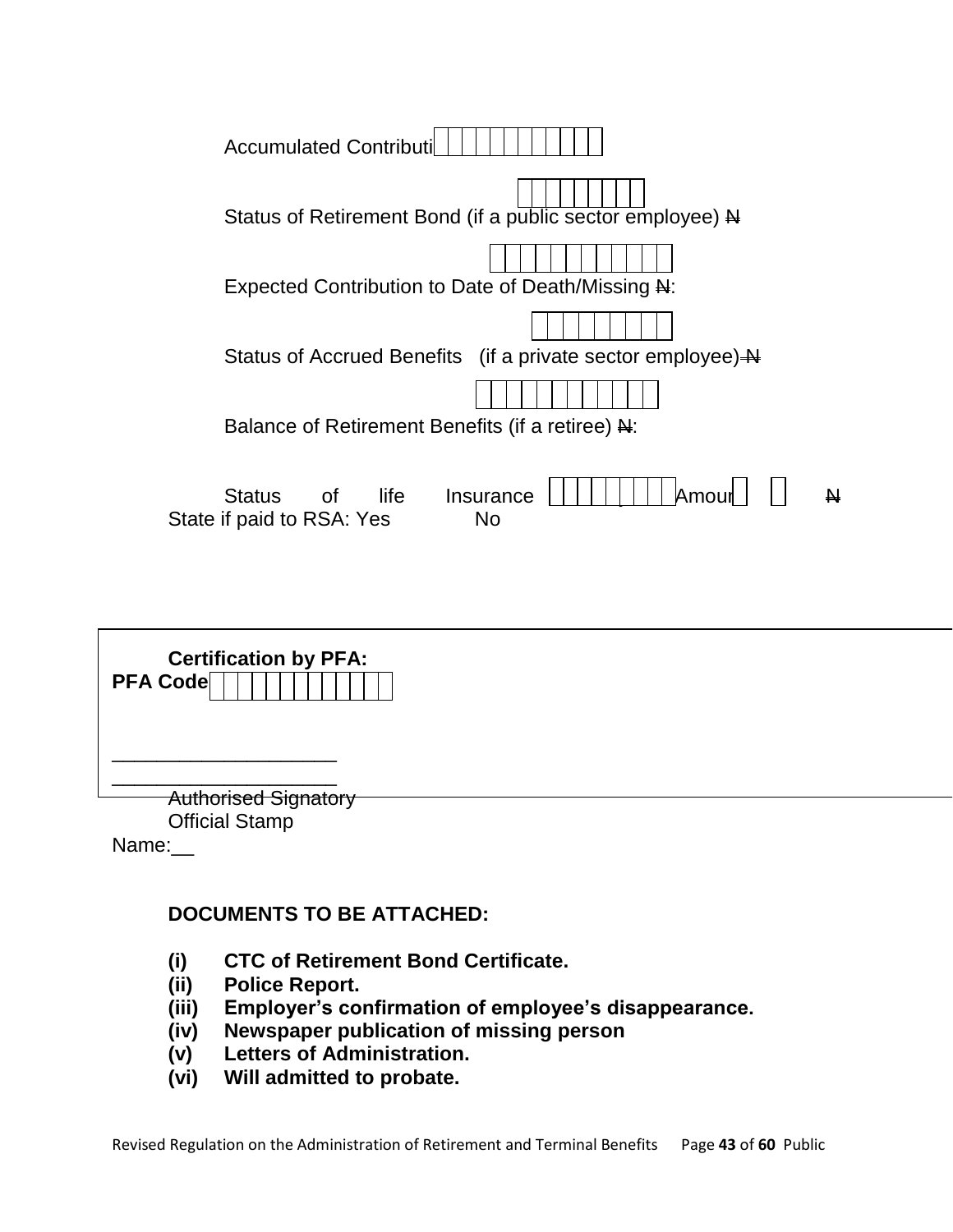#### **Appendix 3:**

# **PROGRAMMED WITHDRAWAL AGREEMENT** *APPENDIX 3*

# **PROGRAMMED WITHDRAWAL AGREEMENT**

*This Programmed Withdrawal Agreement* is made this ……………………..….day of ……………………….20………….. **BETWEEN Mr./Mrs.** ……………………….…………………… of …………………… ……………………………………. (hereinafter referred to as "the Retiree", which expression shall where the context so admits include his/her successors) of the First Part **AND ……………………………. PFA**  a Company incorporated under the Laws of the Federal Republic of Nigeria and duly licensed by the National Pension Commission (hereinafter referred to as "the Commission") to carry on the business of a Pension Fund Administrator, having its registered office at ………………………………………………………….. (hereinafter referred to as "the Administrator" which expression shall where the contexts so admits include its successors-intitle and assigns) of the Second Part**.**

## **WHEREAS:**

- a) By virtue of the provisions of the Pension Reform Act 2014 (PRA 2014), a holder of a Retirement Savings Account (RSA) may, upon retirement or attaining the age of 50 years, whichever is later, amongst other things utilize the balance standing to the credit of his/her RSA for the benefit of a pension programmed monthly or quarterly withdrawal;
- b) The provision of the PRA 2014 also allows for the utilization of the balance standing to the credit of the RSA of an employee below 50 years who retires, disengages or is disengaged from employment on medical grounds based on the advice of a suitably qualified physician or properly constituted medical board certifying that the employee is no longer mentally or physically capable of carrying out his/her functions or based on the terms and condition of his/her employment;
- c) The Retiree who is a holder of an RSA with PIN No. ………………………. maintained with ……………………………….. PFA, was under the employment of ………………………………….. MDA/Company Limited of………………………………………………… and is in line with the provisions of the

Revised Regulation on the Administration of Retirement and Terminal Benefits Page **44** of **60** Public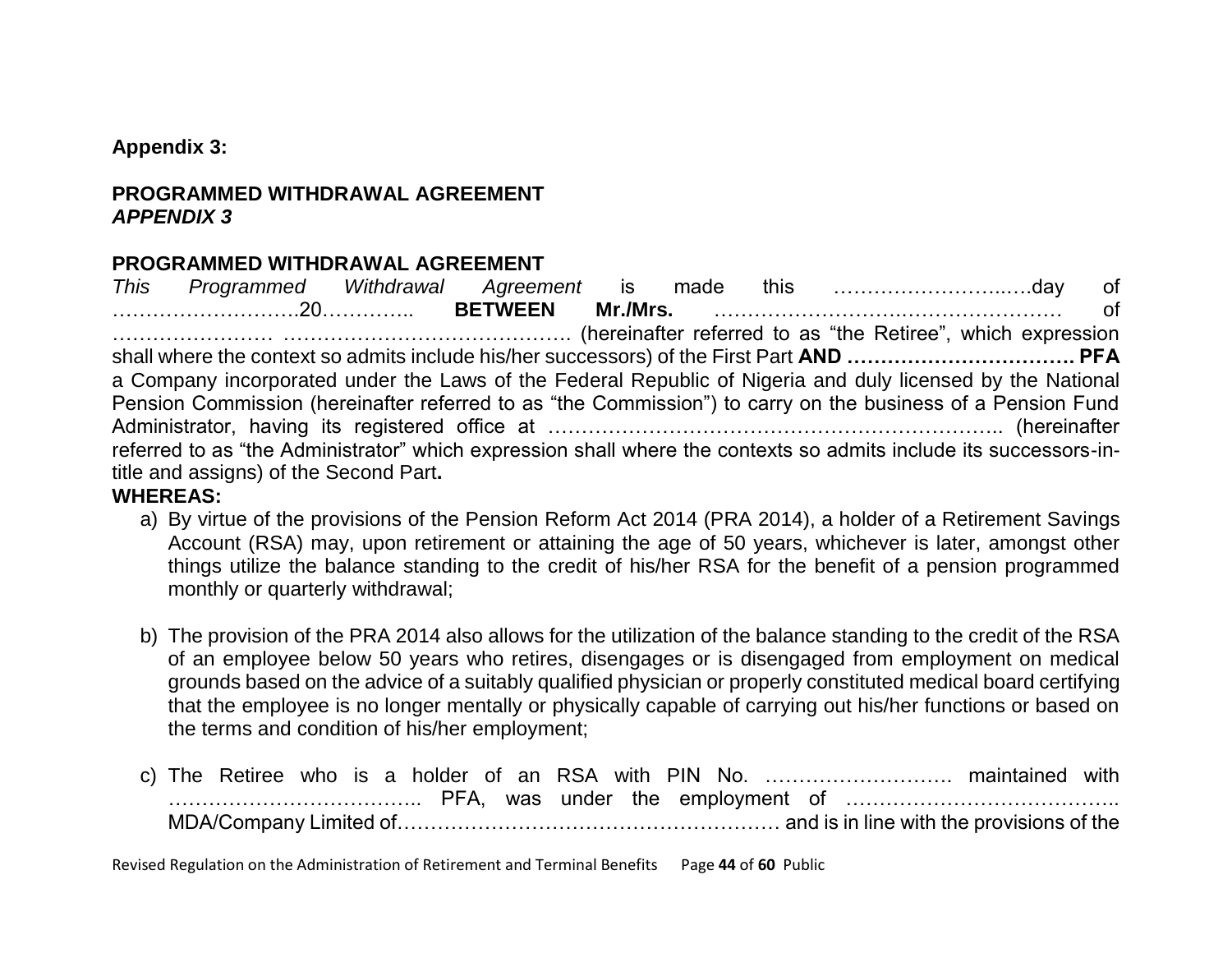PRA 2014, is desirous of utilizing the balance standing to the credit of his/her RSA by way of a Programmed Withdrawal in accordance with the terms of this Agreement;

- d) The consolidated RSA balance of the above named Retiree stood at **N**…………….as at……… based on the employment records/information provided by the Retiree. A lump sum withdrawable amount of N………..and a monthly or quarterly pension of N…………; was determined using the Standard Programmed Withdrawal Template and was consented to by the Retiree.
- e) There may be a periodic enhancement of the monthly/quarterly pension based on increased earnings in investment as may be approved by the National Pension Commission from time to time.
- f) The Administrator is desirous of rendering to the Retiree, the said Programmed Withdrawal Services in accordance with the terms and conditions of this Agreement
- g) The parties hereby agree to be governed by the provisions of the PRA 2014, Guidelines, Rules and Regulations issued by the Commission from time to time;
- h) This Agreement sets out hereunder the duties, rights and obligations of the parties.

**IT IS HEREBY AGREED** as follows:

## **ARTICLE I APPOINTMENT**

- 1.1 The Retiree hereby appoints the Pension Fund Administrator as his administrator for the provision of Programmed Withdrawal Services during his retirement, for life.
- 1.2 For the purposes of giving effect to Article 1.1 above, the Administrator shall continue to manage the fund in the Retiree's RSA and shall credit the Retiree's commercial bank account until the termination of this Agreement.

Revised Regulation on the Administration of Retirement and Terminal Benefits Page **45** of **60** Public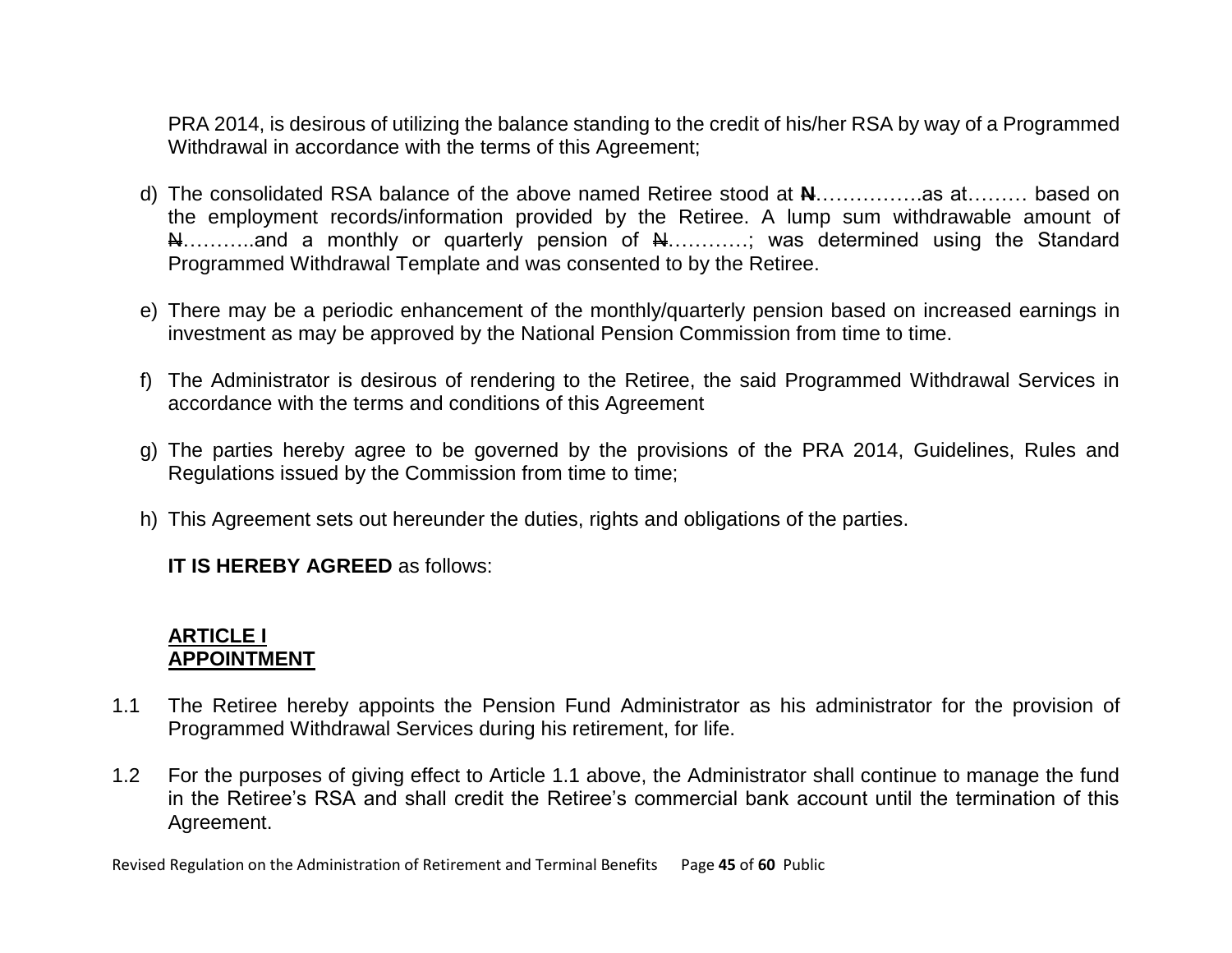# **ARTICLE II RIGHTS AND RESPONSIBILITIES OF THE RETIREE**

- 2.1 The Retiree shall furnish to the Administrator, his/her pay-slip at retirement or evidence of last salary, in order to ascertain his/her final salary at retirement.
- 2.2 The Retiree shall furnish to the Administrator, his/her birth certificate or declaration of age, in order to determine the Retiree's' age at retirement.
- 2.3 The Retiree has a right to negotiate and choose to collect either the maximum lump sum due to him/her or take a minimum lump sum, in order to boost his monthly or quarterly pension.
- 2.4 The Retiree shall state in writing his intention or otherwise to withdraw a lump-sum amount from the total amount credited to his RSA, provided that the amount left after the lump sum withdrawal shall be sufficient to procure programmed fund withdrawals as stipulated in Section 7 of the PRA 2014, prior to the commencement of a monthly or quarterly Programmed Withdrawal.
- 2.5 The Retiree shall endorse the Consent Form, after the execution of this Agreement.
- 2.6 The Retiree shall furnish the Administrator with his commercial bank account number, Bank Verification Number (BVN) and other relevant details to facilitate prompt remittance of his monthly or quarterly pension payment.
- 2.7 The Retiree shall inform the Administrator of any change in the particulars of his Next-of-Kin, residential address and other personal details.
- 2.8 The Retiree shall regularly monitor the activities of the Administrator to ensure strict compliance with the provisions of this Agreement.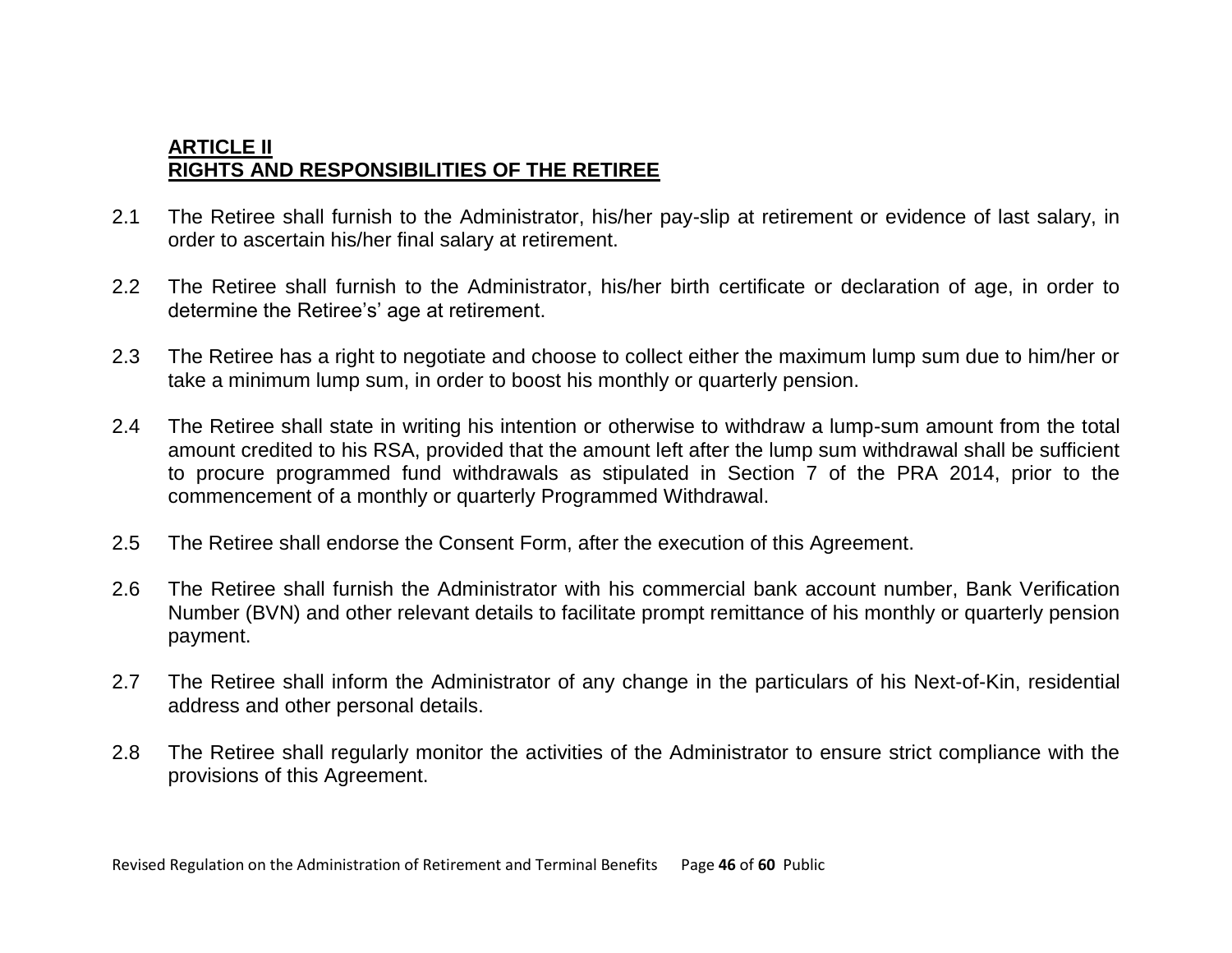2.9 The Retiree shall keep evidence of all receipts and records of the transactions between the parties to this Agreement for monitoring and related purposes.

# **ARTICLE III DUTIES AND RESPONSIBILITIES OF THE ADMINISTRATOR**

- 3.1 The Administrator shall consolidate the (3) three major components of the Retirees RSA, which are accrued rights, accumulated pension contributions and interest earned from investment and the fixed portion of Voluntary Contributions (if any), for the purpose of computing retirements benefits.
- 3.2 The Administrator shall utilize the standard Programmed Withdrawal Template to compute the Retiree's' benefits using parameters such as consolidated RSA balance, age at retirement, final salary, gender and A55 adjusted Mortality Table.
- 3.3 The Administrator shall inform the Retiree of the minimum and maximum lump sum allowable as well as the resulting monthly or quarterly pensions due to him, using the Programmed Withdrawal Template as referred to in Clause 3.2 above.
- 3.4 The Administrator shall inform the Retiree of the option to either collect the maximum lump sum due to him or a minimum lump sum in order to boost his monthly or quarterly pension. Provided that the choice made by the retiree shall become binding and the retiree cannot request for a piecemeal withdrawal of the lump sum.
- 3.5 The Administrator shall inform the Retiree that additional lump sum is not permissible after programming, except in the event of additional significant inflow of funds into the Retirement Savings Account which would be utilized to enhance monthly or quarterly pension and the residue (if any) paid as additional lump sum, subject to the regulation issued by the Commission from time to time.
- 3.6 The Administrator shall provide the Retiree with a Consent Form, which shall contain the complete details of the Retiree as well as the consolidated RSA balance as at date of programming and the agreed lump sum and monthly or quarterly pension that would be taken by the Retiree.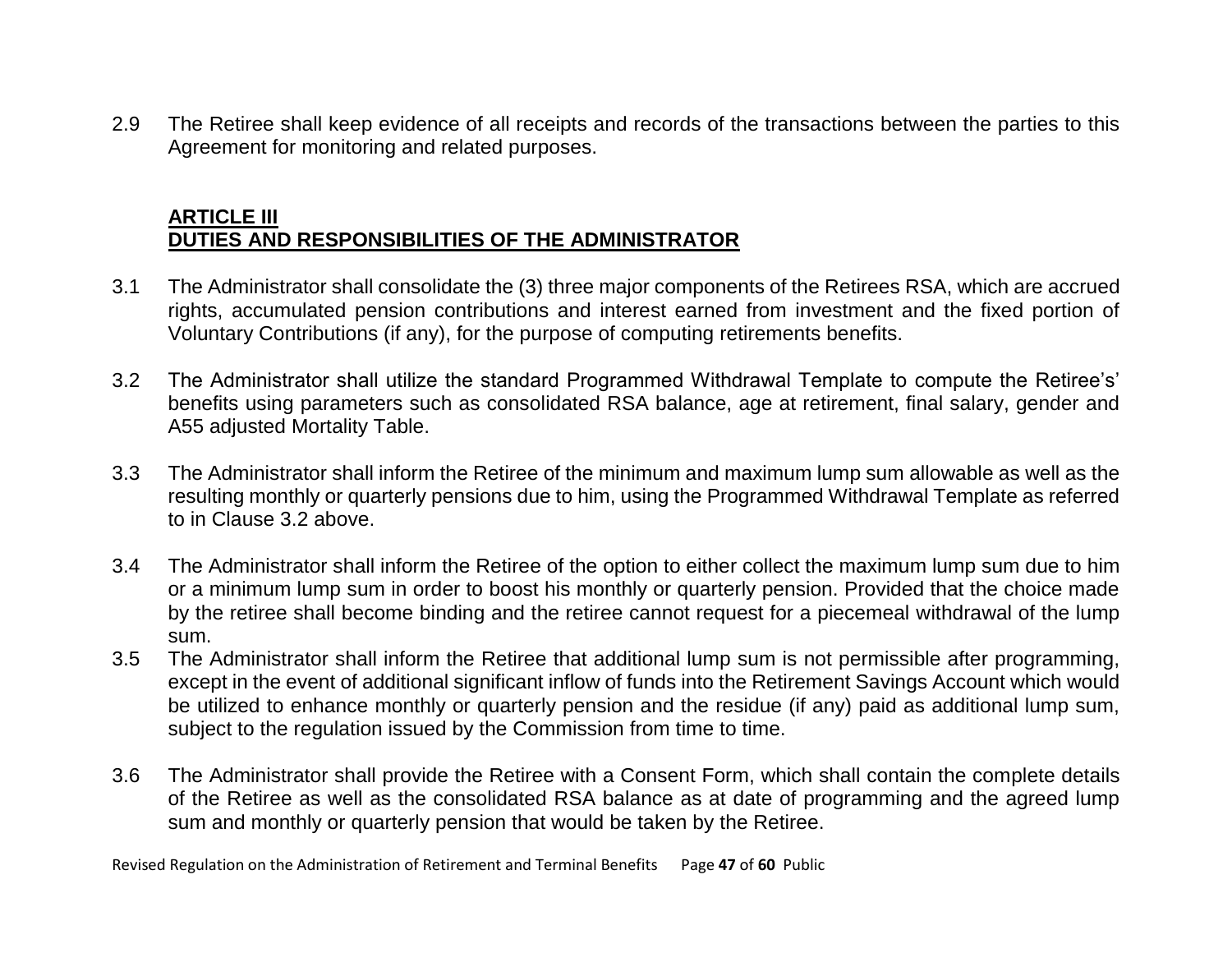- 3.7 The Administrator shall inform the Retiree that the terms of the Agreement shall become binding upon execution of both the Agreement and the Consent Form.
- 3.8 The Administrator shall enlighten the Retiree to the effect that his monthly or quarterly pension may be reviewed upwards in the event of growth in the RSA balance with sufficient investment income that would occasion periodic pension enhancement to be approved by the Commission from time to time.
- 3.9 The Administrator shall, upon receipt of approval from the Commission, issue necessary instruction to its Pension Fund Custodian (the Custodian) for effecting the payments of the agreed lump sum and the monthly or quarterly pensions into the Retiree's commercial bank account.
- 3.10 The Administrator shall ensure that the Retiree's Commercial Bank Account is credited with the monthly/quarterly pension benefit on or before the 24<sup>th</sup> day of every calendar month or the next working day, whichever is earlier.
- 3.11 The Administrator shall continue to update the Retiree's records, following any change of information thereof, from to time, when it becomes necessary.
- 3.12 The Administrator shall continue to invest the balance standing to the credit of the Retiree's RSA in instruments approved by the Commission and credit the RSA with any accrued income from such investments.
- 3.13 The Administrator shall issue the Retiree with quarterly RSA statements of account, showing balances and other transactions thereof.
- 3.14 The Administrator shall provide a help desk to attend to enquiries and/or queries from the Retiree.

## **ARTICLE IV GOOD FAITH**

Revised Regulation on the Administration of Retirement and Terminal Benefits Page **48** of **60** Public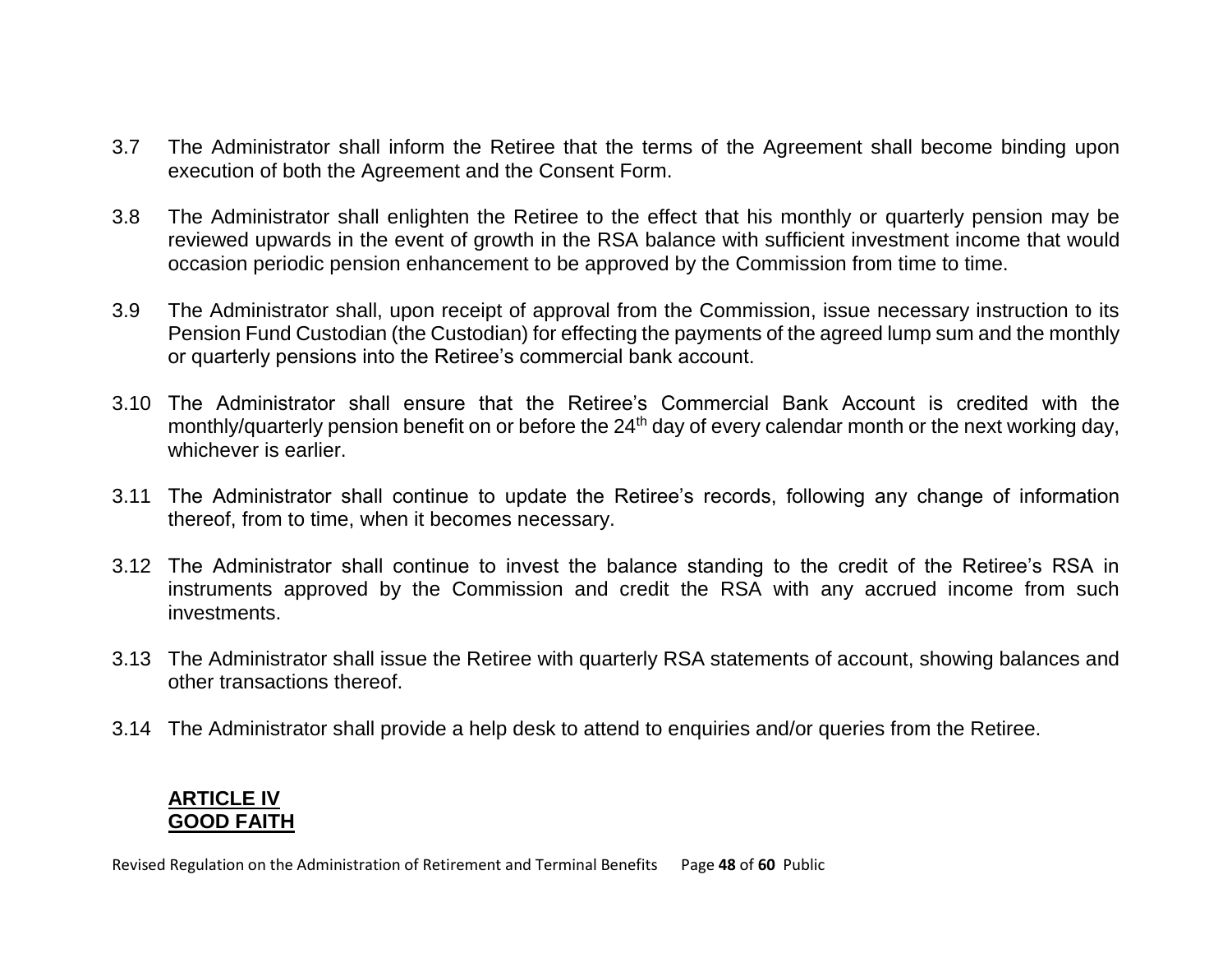- 4.1 The Administrator shall in all matters act in good faith, exercise due diligence and highest professional conduct and judgment in the discharge of its responsibilities under this Agreement and in compliance with the Pension Reform Act 2014 as well as Guidelines, Rules and Regulations issued by the Commission.
- 4.2 The Administrator undertakes to use its best endeavour to promote the success of the Contributory Pension Scheme and not to do or refuse to do anything, the result of which may delay or otherwise frustrate the remittance of the monthly/quarterly pension benefits payable under this Agreement as and when due.
- 4.3 The Administrator shall act diligently while handling the Retirees request to transfer the balance of his Retirement Savings Account to purchase Retiree Life Annuity.

# **ARTICLE V ASSIGNMENT**

5.1 The Parties shall not assign any of their respective obligations in this Agreement without the consent of the other party and the subsequent approval of the Commission.

# **ARTICLE VI SERVICE FEES**

6.1 The Administrator shall charge reasonable fees for services rendered under this Agreement in line with the Regulation on Fees Structure approved by the Commission.

#### **ARTICLE VII ACTS OF BREACH**

- 7.1 Nothing contained herein shall require the Administrator to take any action or refrain from taking any action which will cause it to violate any Law of the Federal Republic of Nigeria.
- 7.2 Delay or failure to facilitate the crediting of the Retirees Commercial Bank Account in line with Article III (3.10) of this Agreement.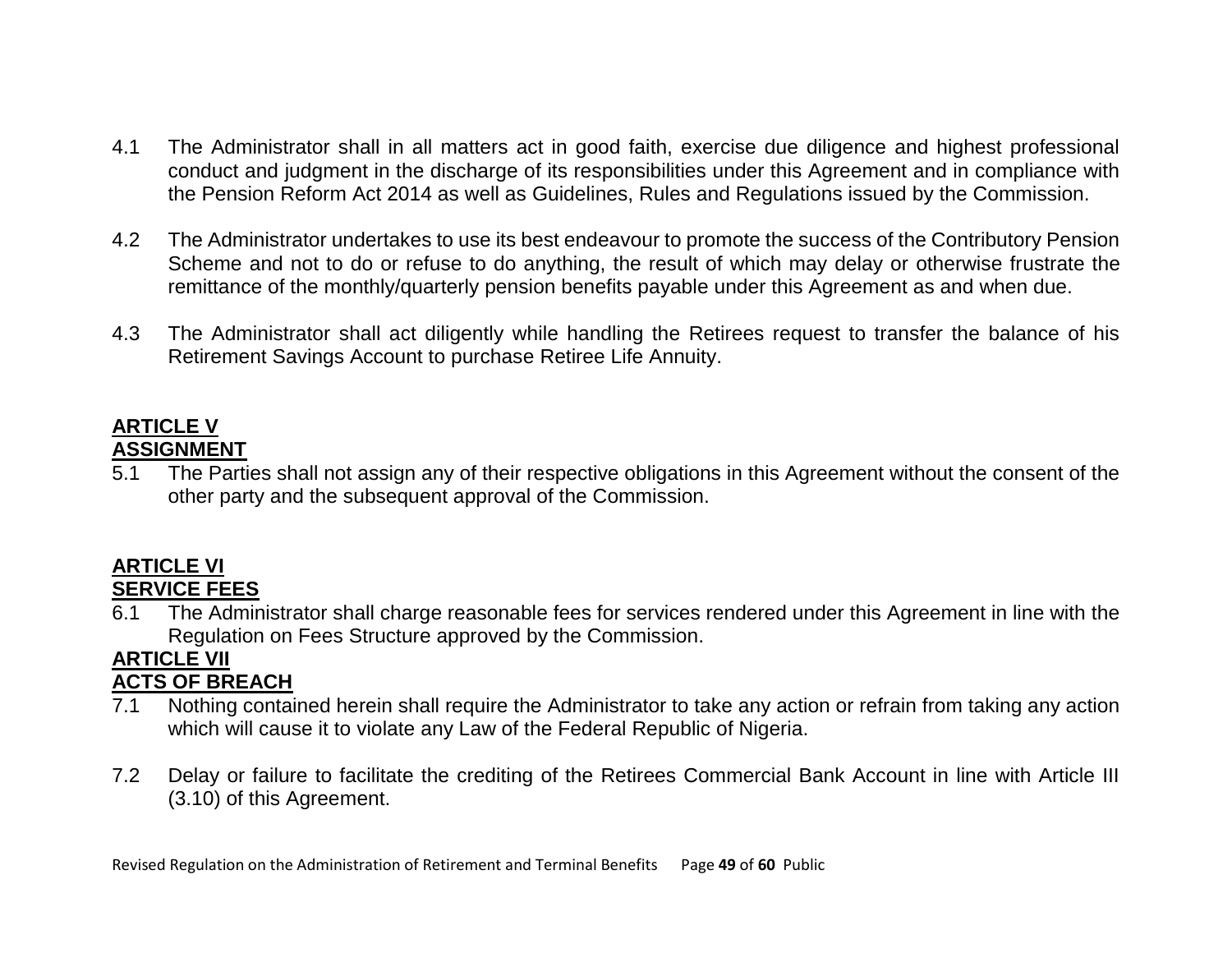- 7.3 Any misrepresentation or failure to submit any vital information by one party to the other party.
- 7.4 Assignment of the rights, interests and benefits by either party without due consents or approvals in line with Article 5.1 of this Agreement.
- 7.5 Any surcharge or other charges not in line with the Regulations on Fees Structure issued by the Commission.
- 7.6 Failure to meet any of the obligations and responsibilities under this Agreement.
- 7.7 Commission of any other act of omission capable of undermining the efficient and effective operation of the scheme.

### **ARTICLE VIII PENALTIES**

- 8.1 In the event of non-payment, shortfall or delay in making monthly or quarterly pension payment into the Bank Account of the Retiree, the Administrator shall, as the case may be, refund the amount that has not been paid, fallen short and/or pay interest at the prevailing NIBOR rate for every day that the delay in payment persists.
- 8.2 The penalty in Article 8.1 shall be without prejudice to any other penalty that may be imposed by the Commission for any or all acts of breach under this Agreement.

# **ARTICLE IX DISPUTE RESOLUTION**

- 9.1 In the event of any dispute arising directly or indirectly from this Agreement, such dispute shall in the first instance be referred to the Commission for informal mediation and conciliation.
- 9.2 Where either party is dissatisfied with the decision of the Commission in Article 9.1 above, such party may refer the matter to arbitration in accordance with the Arbitration and Conciliation Act or to the Investment and Securities Tribunal in accordance with the Pension Reform Act 2014.

Revised Regulation on the Administration of Retirement and Terminal Benefits Page **50** of **60** Public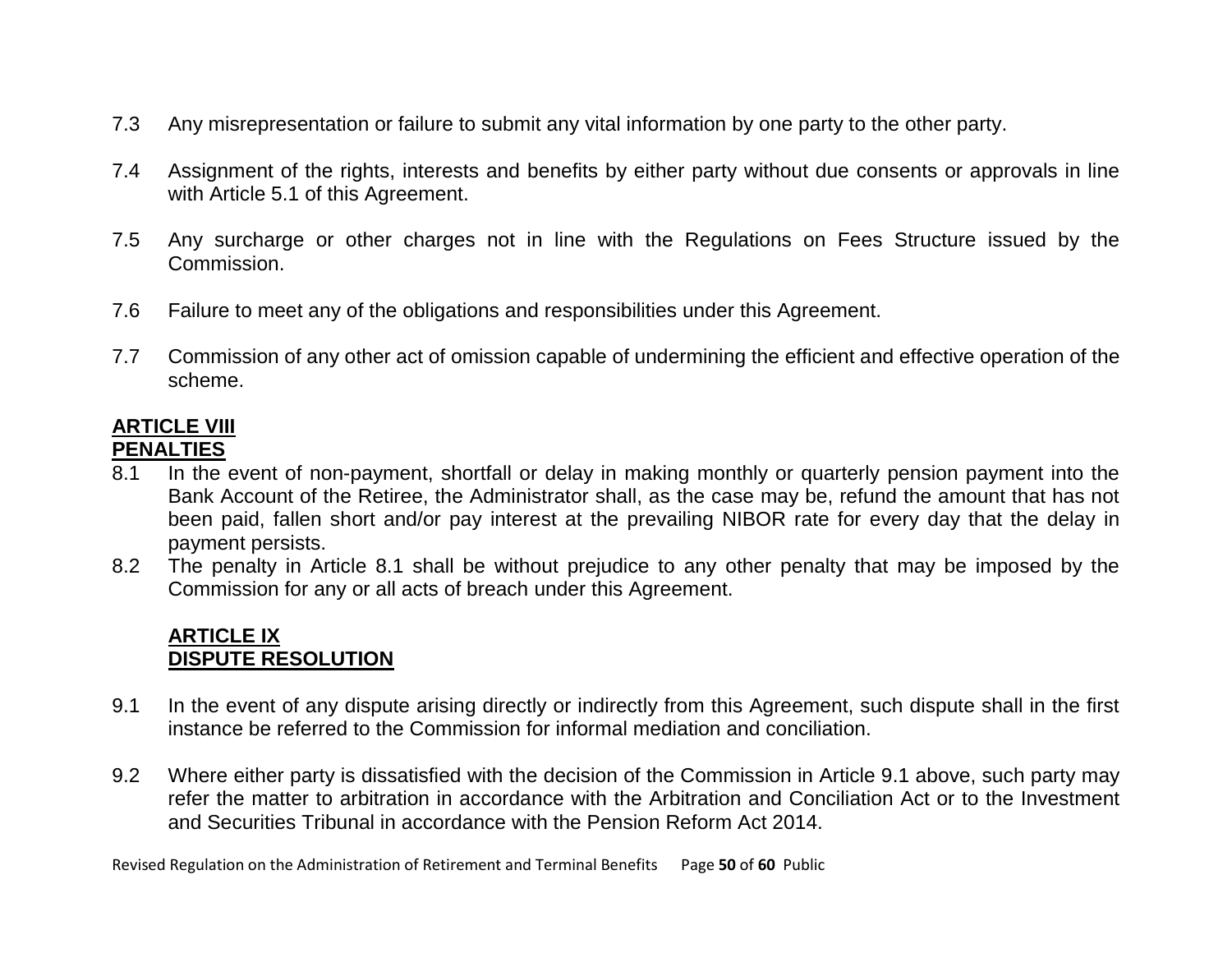9.3 Nothing contained in this Agreement shall denigrate a cause of action by the Retiree against the Administrator to enforce the rights arising from this Agreement.

## **ARTICLE X COMENCEMENT**

10.1 This Agreement shall take effect on the date it was executed and signed by the parties which marked the commencement of the Programmed Withdrawal.

## **ARTICLE XI AMENDMENTS**

11.1 This Agreement, upon execution, shall only be modified or amended by the written consent of both parties and subject to the approval of the Commission.

## **ARTICLE XII INDEMNITY**

12.1 The Administrator shall indemnify the Commission against all liabilities, cost, (including legal cost for actions) losses, claims, damages(s), awards etc that may result from the Administrators performance of any obligations under this Agreement. This indemnity shall be effective until the termination of this Agreement provided that the act which resulted in a loss, cost etc had occurred before such termination.

# **ARTICLE XIII**

Revised Regulation on the Administration of Retirement and Terminal Benefits Page **51** of **60** Public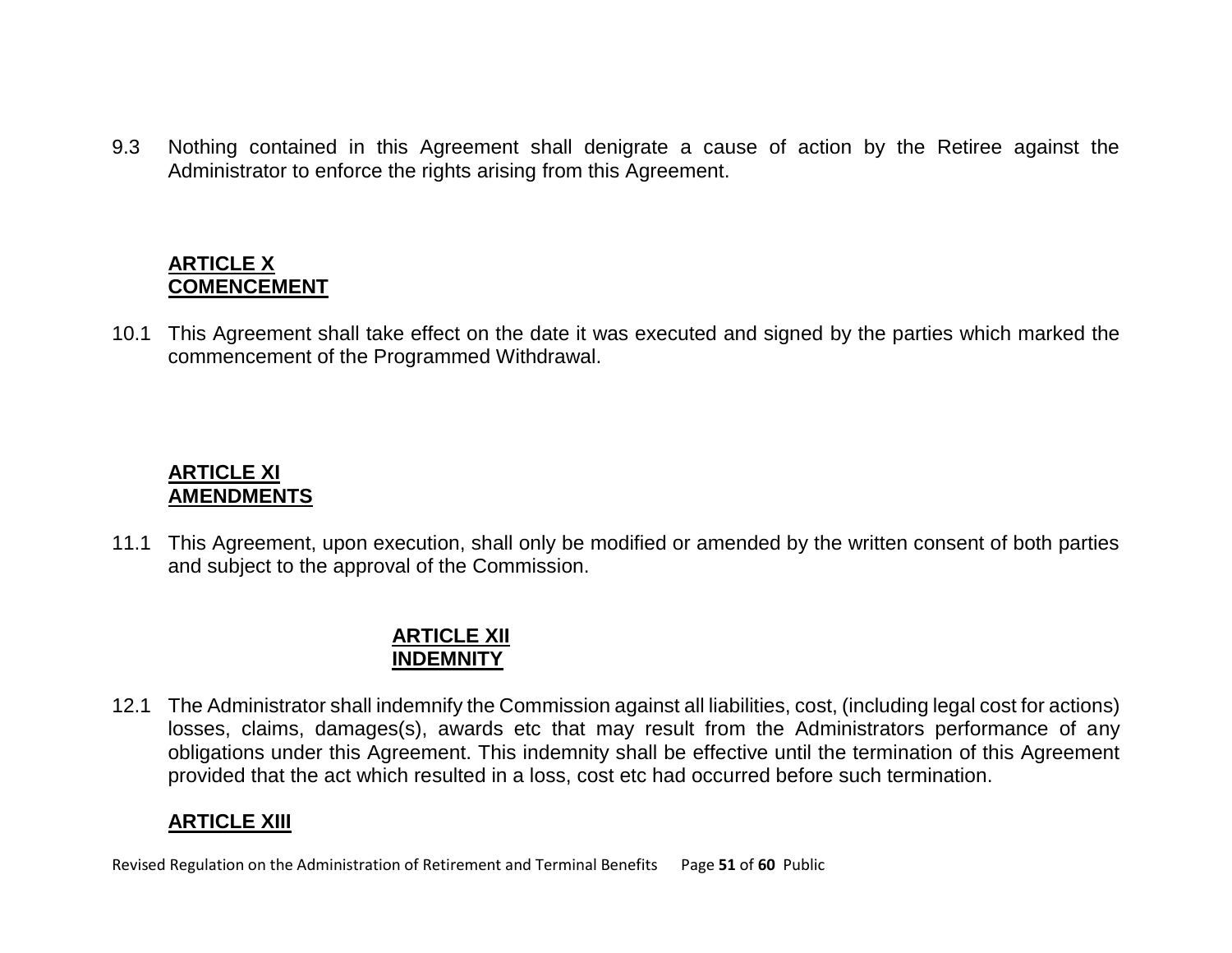# **TERMINATION**

- 13.1 This Agreement may be terminated in the circumstances and manner provided hereunder.
	- a) In the case of transfer of RSA balance to purchase Retiree Life Annuity. The Administrator shall ensure that the Retiree receives his monthly or quarterly pension for the month or quarter, if the transfer of premium is made after  $20<sup>th</sup>$  day of the month.
	- b) In the case of demise or missing person, the Administrator shall pay the legal beneficiary of the Retiree in line with Section 8 (2) of the PRA 2014 and the Regulation for the Administration of Retirement and Terminal Benefits.
	- c) Failure by the Administrator to effect remittance under this Agreement on the due date, provided that such failure or delay is not due to any event of force majeure.
	- d) In the event of transfer of the Retiree's Retirement Savings Account balance another Administrator in line with Section 13 of the PRA 2014.
	- e) The Administrator breaches its obligation under this Agreement or any Agreement supplemental to it, and the breach if capable of being remedied, remains un-remedied for seven (7) days after being brought to its attention by written notice.
	- f) The Administrator fails or ceases to perform its duties under this Agreement.
	- g) The Administrator ceases to hold a license issued by the Commission to operate as a PFA.

# **ARTICLE XIV FORCE MAJEURE**

13.1 If either party is prevented from or delayed in performing any of its obligations under this Agreement by reason of force majeure, such as but not limited to Acts of God, war, revolution or other physical disaster,

Revised Regulation on the Administration of Retirement and Terminal Benefits Page **52** of **60** Public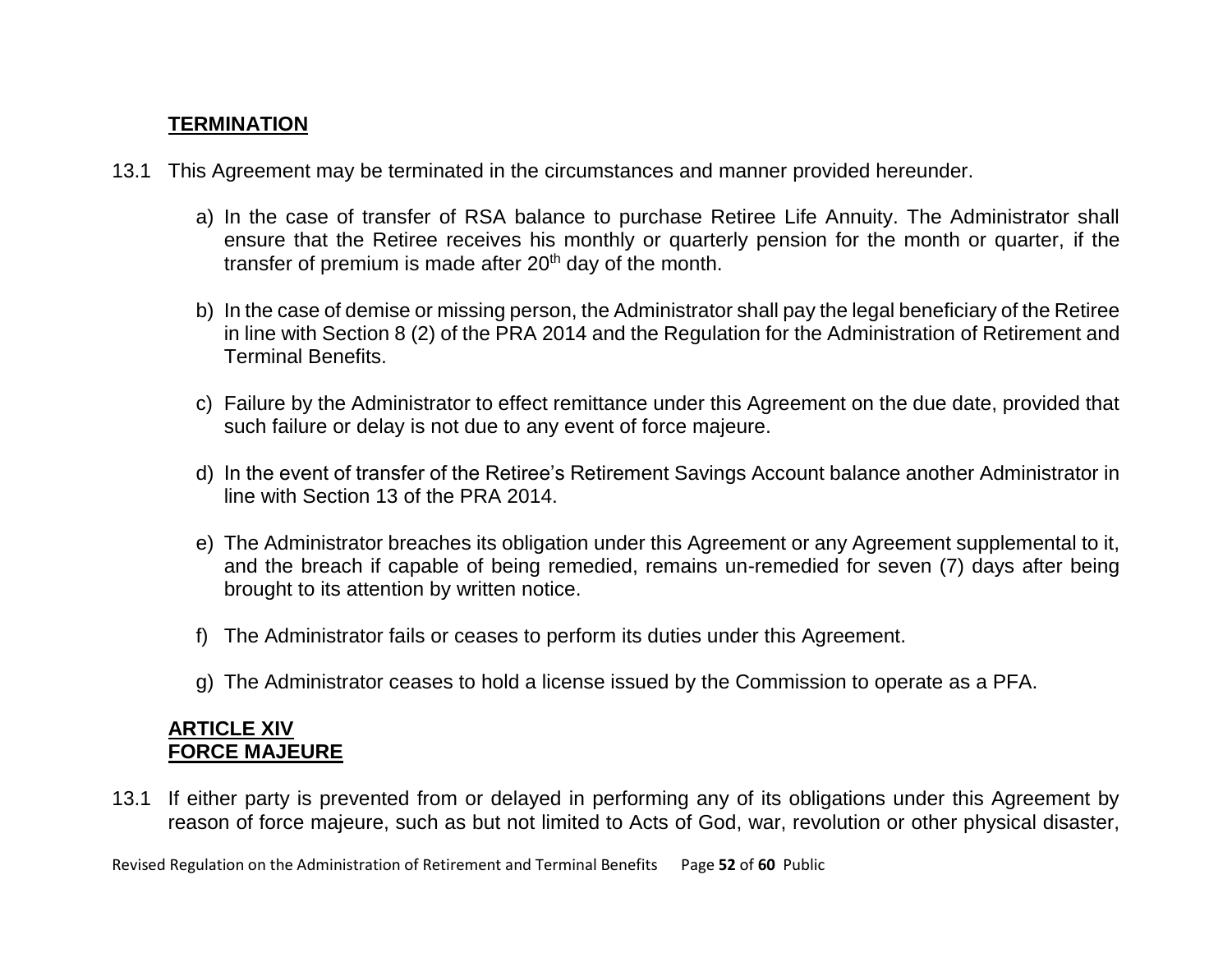or other causes which are beyond the reasonable control of the party affected and which, by exercise of reasonable care and diligence it was unable to prevent and such party without delay notifies in writing the other party, the delay or failure of performance will not give rise to any claim for damages against the other party.

# **ARTICLE XV NOTICES**

- 14.1 Any notice given under this agreement shall be in writing and may be served personally or by registered post or recorded delivery mail or by other means which either party specifies by notice to the other.
- 14.2 The Address for service of the notice shall be the address as appearing in this Agreement.

**IN WITNESS WHEREOF** the parties have set their hands and Common Seal to be hereunto affixed the day and year first above written **SIGNED SEALED AND DELIVERED BY THE WITHIN NAMED RETIREE** …………………………………..

(Signature of Retiree)

| In the presence of |
|--------------------|
|                    |
|                    |
|                    |
|                    |

**THE COMMON SEAL OF THE WITHIN NAMED ADMINISTRATOR WAS HERETO AFFIXED** in the presence of

MANAGING DIRECTOR SECRETARY

………………………………….. …………………………………

Revised Regulation on the Administration of Retirement and Terminal Benefits Page **53** of **60** Public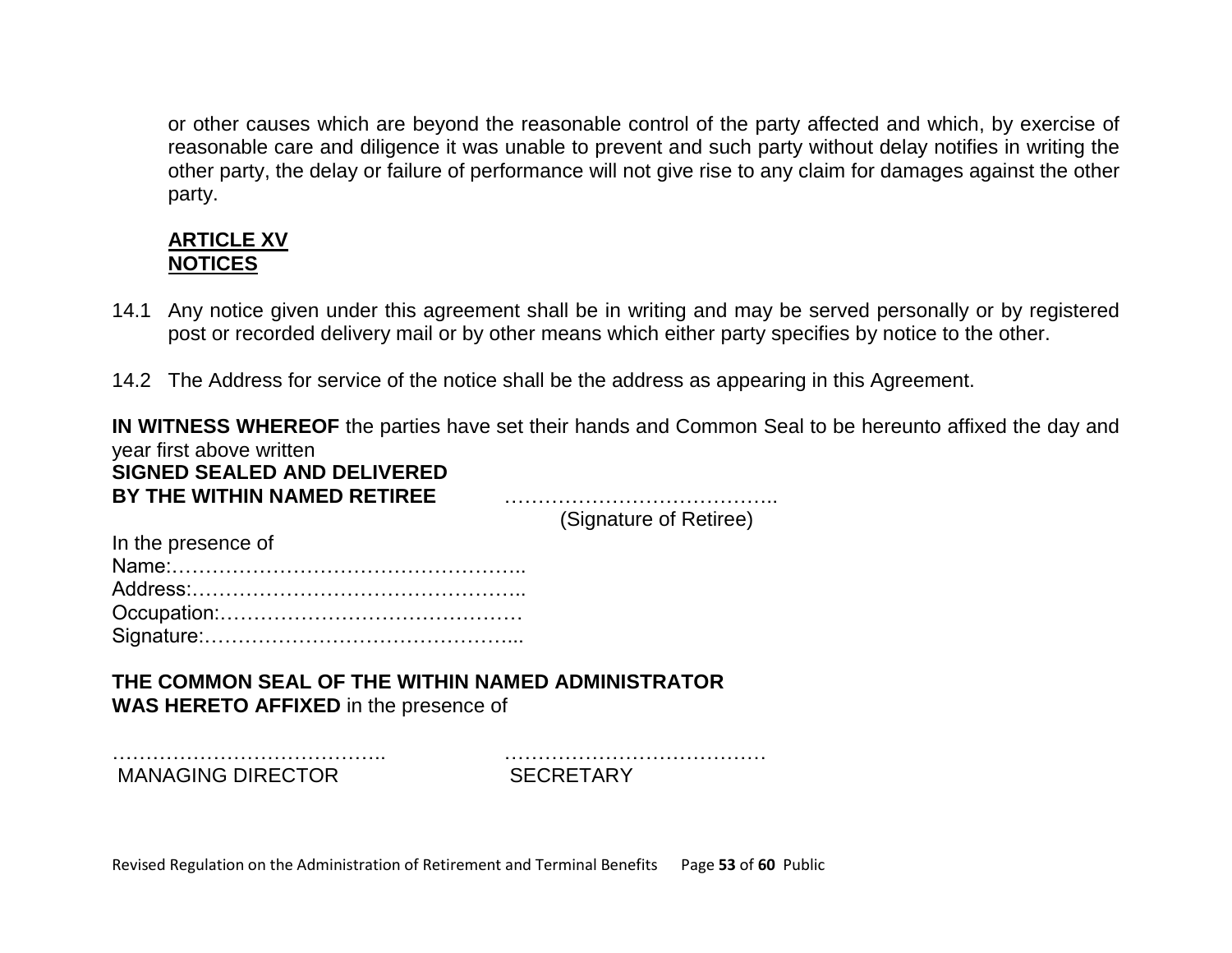# **Appendix 4:**

## **PROGRAMMED WITHDRAWAL CONSENT FORM**

This Consent Form is in line with Section 7 (1) (b) of the Pension Reform Act, 2014 "which gives a retiree the option of Programmed monthly or quarterly withdrawals calculated on the basis of an expected life span" and is pursuant to Clause 3.6 of the Programmed Withdrawal Agreement executed by me on……………………………DD/MMM/YYYY

Wherein,

| <i>(Residential</i> | Address |
|---------------------|---------|

.........do hereby declare that I have been properly enlightened on the two features of Retirement Benefits (PW or RLA), how my retirement benefit was computed and agreed with the recommended allowable lump sum and monthly/quarterly pension withdrawal which are based on information provided by me and correctly applied on the Standard Retirement Benefit Computation (SRBC) Template.

Please find below details of my information as provided by me and the agreed retirement benefit pay-out.

| <b>RETIREES' PERSONAL INFORMATION AND BENEFIT PAY-OUT</b> |  |  |  |  |  |  |  |
|-----------------------------------------------------------|--|--|--|--|--|--|--|
| <b>PIN Number</b>                                         |  |  |  |  |  |  |  |
| Gender                                                    |  |  |  |  |  |  |  |
| Date of Birth                                             |  |  |  |  |  |  |  |
| Age at Retirement                                         |  |  |  |  |  |  |  |
| <b>Date of Retirement</b>                                 |  |  |  |  |  |  |  |
| RSA Balance as at Programming                             |  |  |  |  |  |  |  |
| Date N                                                    |  |  |  |  |  |  |  |
| Lump sum N                                                |  |  |  |  |  |  |  |
| Monthly Pension N                                         |  |  |  |  |  |  |  |

I also consent to the periodic enhancement of my monthly/quarterly pension based on increased earnings in investment as may be approved by the National Pension Commission from time to time.

| <b>Signature</b>     | ٠<br>٠ |
|----------------------|--------|
| <b>Date</b>          | ٠<br>٠ |
| <b>Mobile Number</b> |        |
| <b>Email Address</b> | ٠      |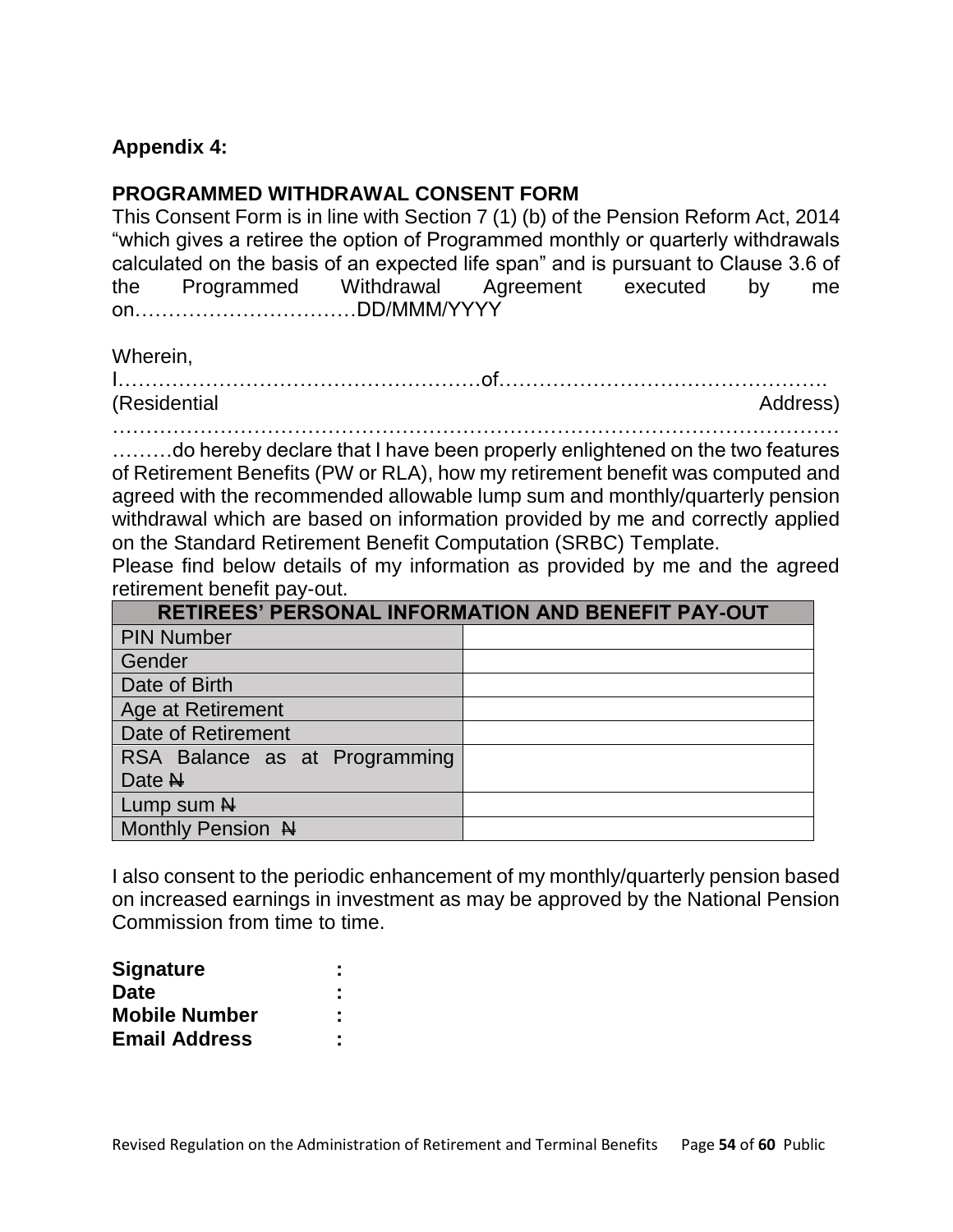**Appendix 5:** 

# **MONTHLY SCHEDULE OF PAYMENT For use in making periodic Programmed Withdrawal of Retirement Benefit**

| <b>SN</b>      | <b>Name of retiree</b> |                      |                              | <b>RSA</b><br><b>PIN</b> | <b>Pension</b><br><b>Amount</b> | Name,<br><b>Address</b> | <b>Branch   Retiree's</b><br>of   Account Number | <b>Bank   Commencement</b><br>Date of Payment |  |
|----------------|------------------------|----------------------|------------------------------|--------------------------|---------------------------------|-------------------------|--------------------------------------------------|-----------------------------------------------|--|
|                | Surname                | <b>First</b><br>Name | <b>Middle</b><br><b>Name</b> |                          |                                 | <b>Retiree's Bank</b>   |                                                  |                                               |  |
|                |                        |                      |                              |                          |                                 |                         |                                                  |                                               |  |
| $\overline{2}$ |                        |                      |                              |                          |                                 |                         |                                                  |                                               |  |
| <b>Total</b>   |                        |                      |                              |                          |                                 |                         |                                                  |                                               |  |

**Authorised Signatory** 

**............................................. ..............................................**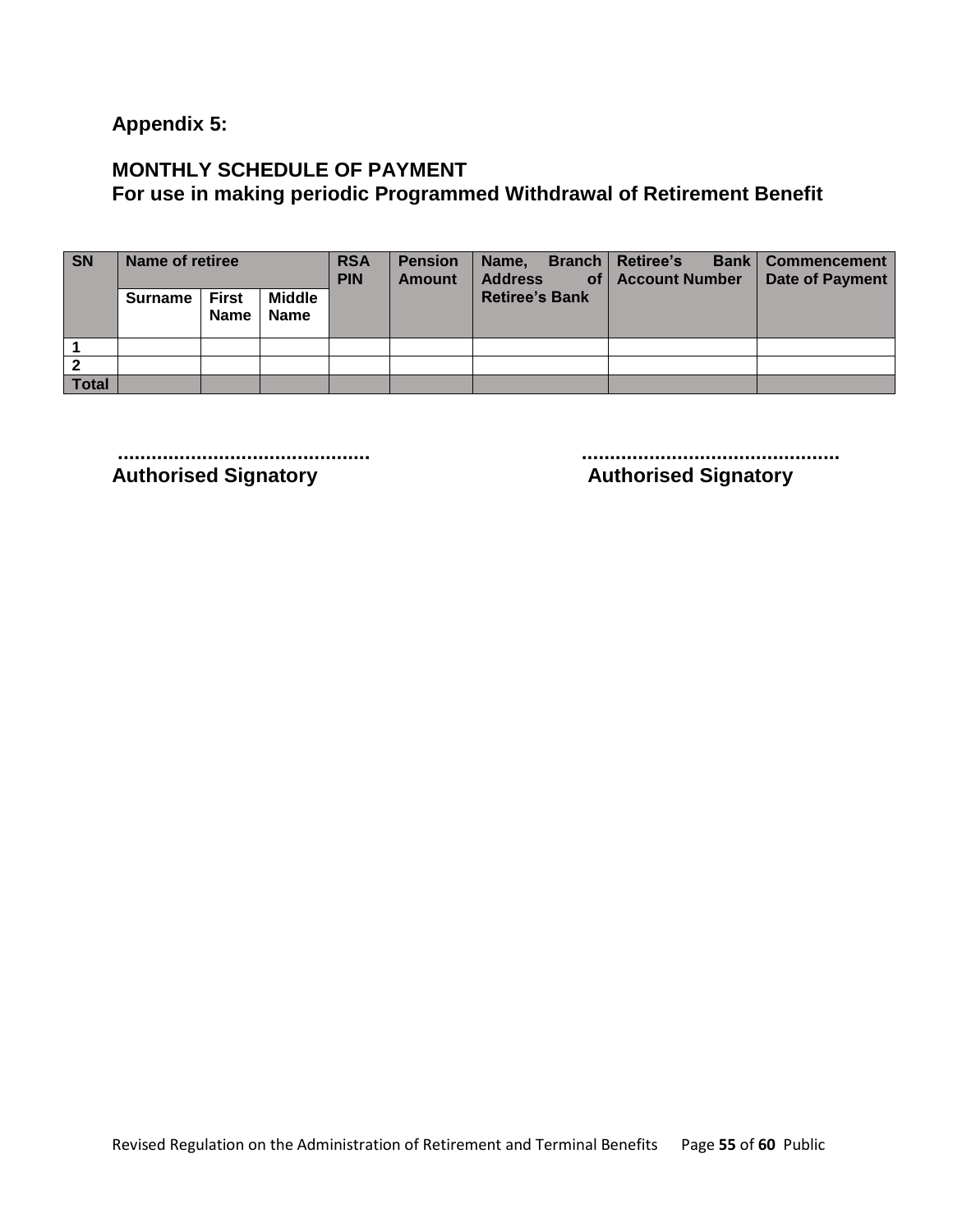**Appendix 6:**

#### **MONTHLY DEATH BENEFIT PAYMENT RETURNS BY PFAs AND PFCs**

#### **GUIDELINES FOR THE ADMINISTRATION OF EXIT AND TERMINAL BENEFITS MONTHLY DEATH BENEFITS PAYMENT RETURNS SCHEME NAME**

| <b>SN</b> | NAME OF<br><b>DECEASED</b><br><b>EMPLOYEE</b><br>/ RETIREE | <b>RSA</b><br><b>PIN</b> | <b>GENDER</b> | <b>MARITAL</b><br><b>STATUS</b> | <b>NAMED</b><br><b>ADMINISTRATOR(S)</b><br><b>BENEFICIARY(IES)/ESTATE</b><br>OF DECEASED) | <b>DATE OF</b><br><b>RETIREMENT</b> | <b>DATE</b><br><b>OF</b><br><b>DEATH</b> | <b>EMPLOYER</b><br><b>NAME</b> | <b>EMPLOYER</b><br><b>CODE</b> | <b>AMOUNT</b><br><b>APPROVED</b><br>BY THE<br><b>COMMISSION</b><br>(N) | <b>ACTUAL</b><br><b>AMOUNT</b><br>PAID (N) | <b>REMARKS</b> |
|-----------|------------------------------------------------------------|--------------------------|---------------|---------------------------------|-------------------------------------------------------------------------------------------|-------------------------------------|------------------------------------------|--------------------------------|--------------------------------|------------------------------------------------------------------------|--------------------------------------------|----------------|
|           |                                                            |                          |               |                                 |                                                                                           |                                     |                                          |                                |                                |                                                                        |                                            |                |
|           |                                                            |                          |               |                                 |                                                                                           |                                     |                                          |                                |                                |                                                                        |                                            |                |
|           |                                                            |                          |               |                                 |                                                                                           |                                     |                                          |                                |                                |                                                                        |                                            |                |
|           |                                                            |                          |               |                                 |                                                                                           |                                     |                                          |                                |                                |                                                                        |                                            |                |
|           |                                                            |                          |               |                                 |                                                                                           |                                     |                                          |                                |                                |                                                                        |                                            |                |
| Col1      | Col <sub>2</sub>                                           |                          | Col3   Col4   | Col <sub>5</sub>                | Col <sub>6</sub>                                                                          | Col7                                | Col <sub>8</sub>                         | Col <sub>9</sub>               | <b>Col10</b>                   | Col11                                                                  | Col12                                      | Col13          |

## **AUTHORISED SIGNATURE**

**NAME : PFA/CPFA Stamp DESIGNATION : DATE :**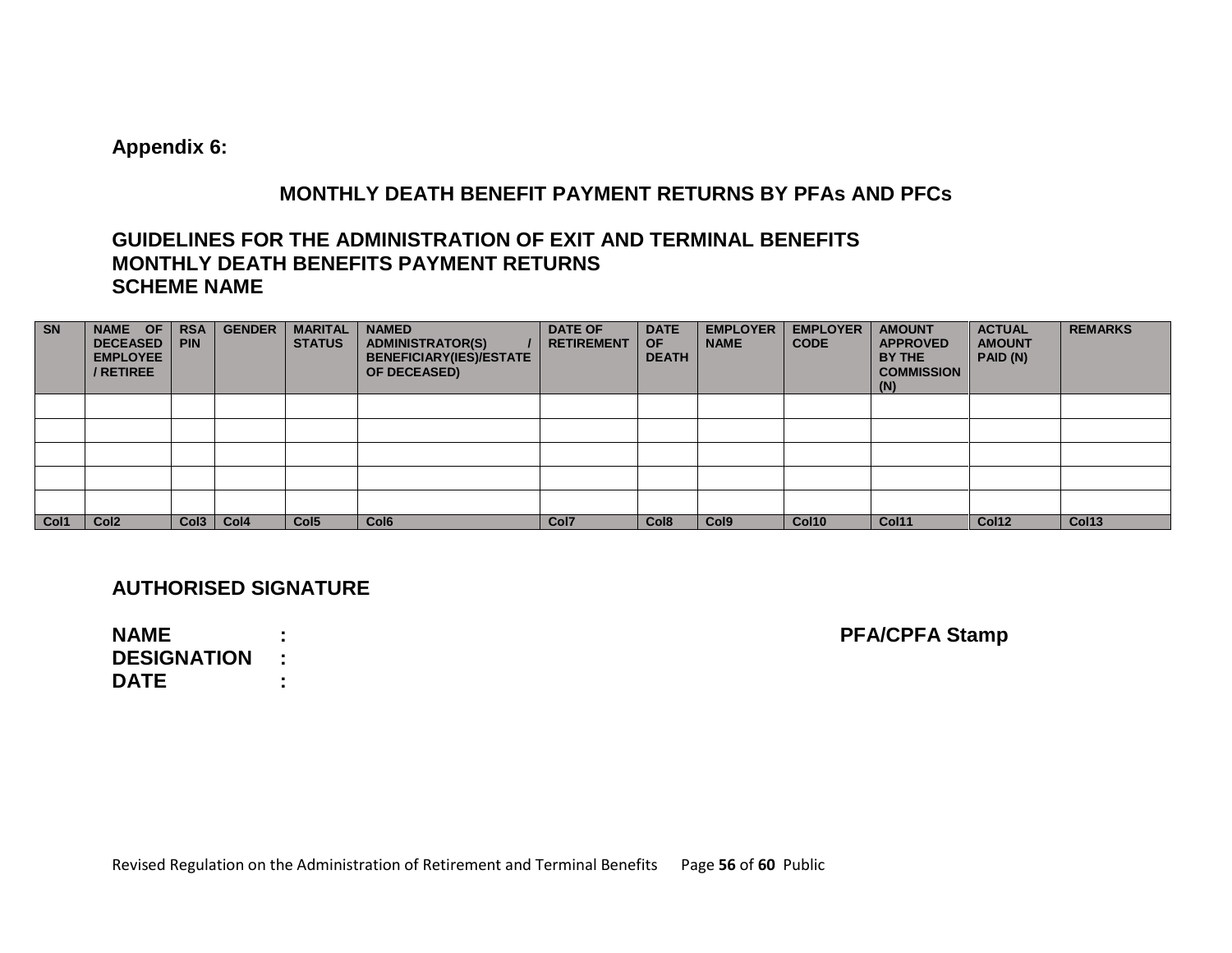#### **Appendix 7:**

#### **MONTHLY/ANNUAL PENSION PAYMENT RETURNS BY PFAs AND PFCs**

## **GUIDELINES FOR THE ADMINISTRATION OF EXIT AND TERMINAL BENEFITSMONTHLY/ANNUAL RETURNS ON ALL PENSION PAYMENT BY PENSION FUND CUSTODIANS (PFCs)**

**Appendix 7**

## **NAME OF PFC: PFC CODE:**

| S <sub>N</sub> |                | Name of retiree             |                       | <b>RSA</b><br><b>PIN</b> | <b>Type</b> | Amount   Address        | of $ $ Account | Benefit   Pension   Name, Branch   Retiree's Bank   Commencement   PFA/CPFA   PFA/CPFA<br>Date of Payment   Code | <b>Name</b> |
|----------------|----------------|-----------------------------|-----------------------|--------------------------|-------------|-------------------------|----------------|------------------------------------------------------------------------------------------------------------------|-------------|
|                | <b>Surname</b> | <b>First</b><br><b>Name</b> | Middle<br><b>Name</b> |                          |             | Retiree's Bank   Number |                |                                                                                                                  |             |
|                |                |                             |                       |                          |             |                         |                |                                                                                                                  |             |
|                |                |                             |                       |                          |             |                         |                |                                                                                                                  |             |
| <b>Total</b>   |                |                             |                       |                          |             |                         |                |                                                                                                                  |             |

**Authorised Signatory PFC's Stamp**

**Name:**

**Designation:**

**Date:**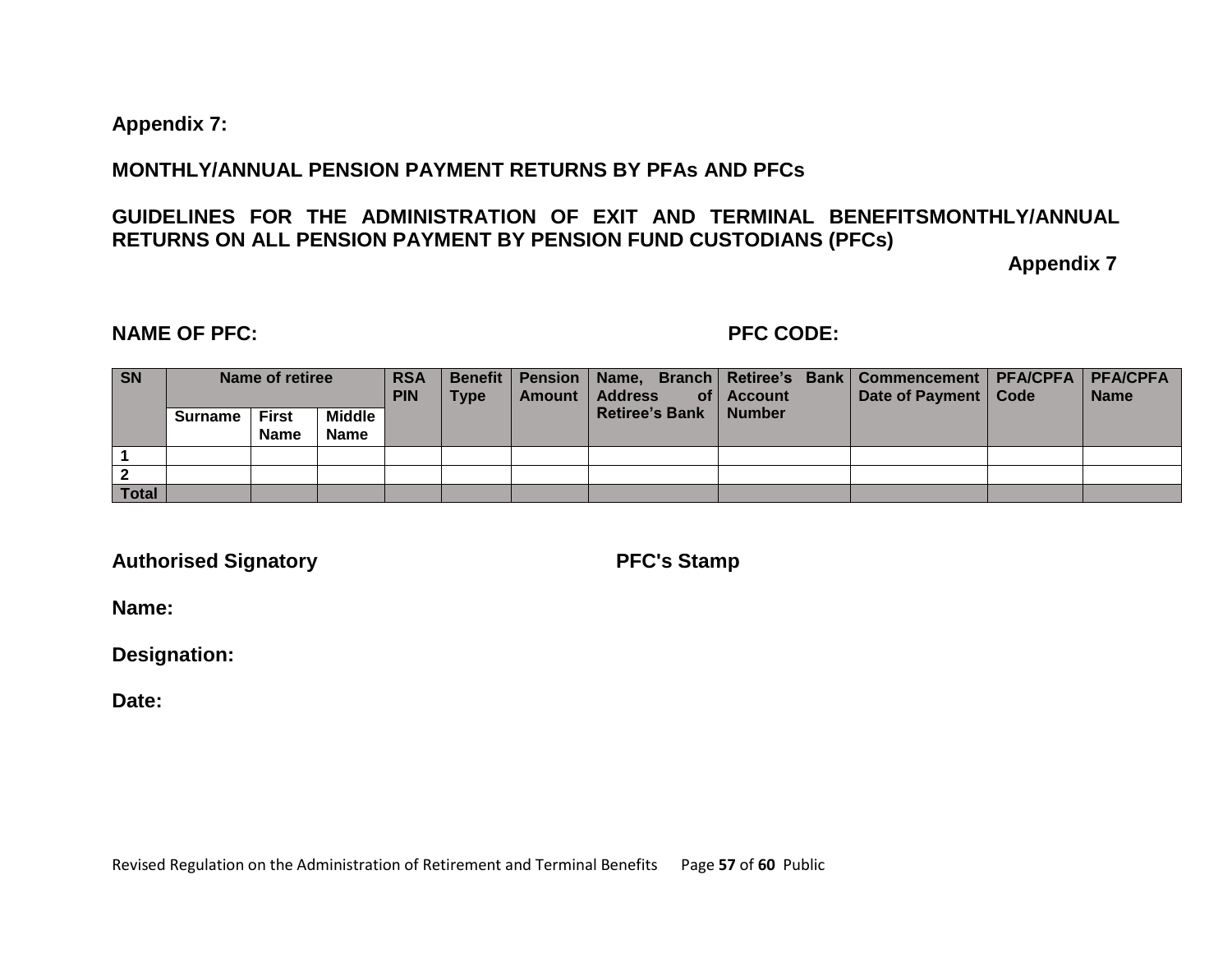**Appendix 8:**

## **ANNUAL RETURNS OF ALL MONTHLY PAYMENT SCHEDULE ON ALL APPROVED PROGRAMMED WITHDRAWAL PAYMENTS BY PFAs AND PFCs**

## **GUIDELINES FOR THE ADMINISTRATION OF EXIT AND TERMINAL BENEFITS ANNUAL RETURNS ON ALL PENSION PAYMENT BY PENSION FUND CUSTODIANS (PFCs)**

**Appendix 8**

#### **NAME OF PFC: PFC CODE:**

| <b>SN</b>    |         | Name of retiree             |                       | <b>RSA</b><br><b>PIN</b> | <b>Amount</b> | <b>Address</b><br>of l  | <b>Account</b> | Pension   Name, Branch   Retiree's Bank   Commencement   PFA/CPFA   PFA/CPFA<br>Date of Payment   Code | <b>Name</b> |  |
|--------------|---------|-----------------------------|-----------------------|--------------------------|---------------|-------------------------|----------------|--------------------------------------------------------------------------------------------------------|-------------|--|
|              | Surname | <b>First</b><br><b>Name</b> | Middle<br><b>Name</b> |                          |               | Retiree's Bank   Number |                |                                                                                                        |             |  |
|              |         |                             |                       |                          |               |                         |                |                                                                                                        |             |  |
|              |         |                             |                       |                          |               |                         |                |                                                                                                        |             |  |
| <b>Total</b> |         |                             |                       |                          |               |                         |                |                                                                                                        |             |  |

**Authorised Signatory PFC's Stamp**

**Name:**

**Designation:**

**Date:**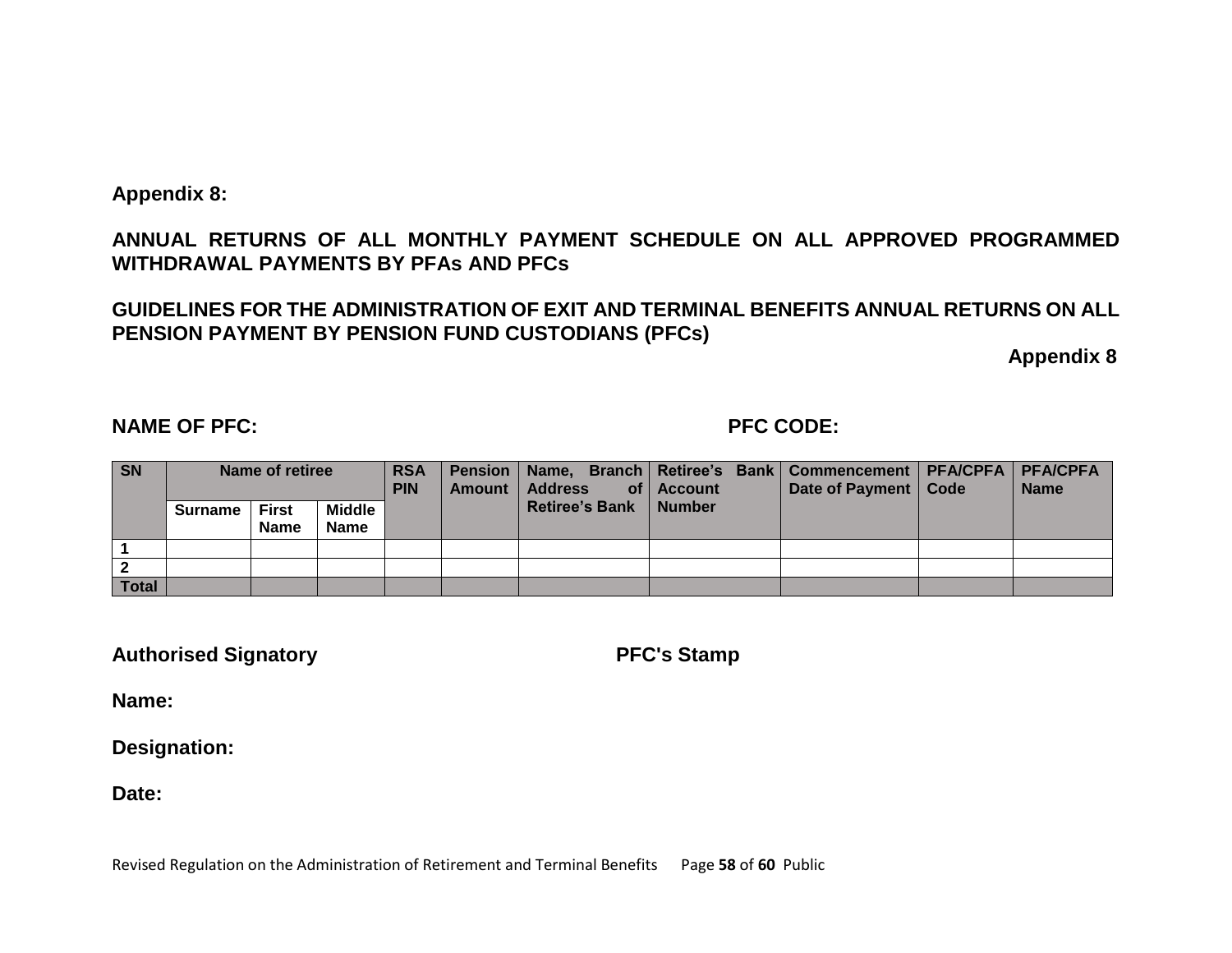**Appendix 9:**

## **FORMAT FOR REQUEST OF PENSION ENHANCEMENT**

#### **DATE OF SUBMISSION: DD/MMM/YYYY**

# **BATCH NO:**

# **PFA CODE:**

| S/<br>N.       | <b>SURNA</b><br><b>ME</b> | <b>FIRS</b><br>NAM<br>Ε | <b>MIDD</b><br>LE,<br><b>NAME</b> | <b>RS</b><br>$\mathbf{A}$<br><b>PI</b><br>N | <b>PFA</b><br><b>NAM</b><br>E. | <b>EMPLO</b><br><b>YER</b><br><b>NAME</b> | <b>SECT</b><br><b>OR</b> | <b>PENSI</b><br><b>ON</b><br><b>REVIE</b><br>W<br><b>DATE</b> | <b>GEND</b><br><b>ER</b> | <b>DAT</b><br>E.<br>ΟF<br><b>BIR</b><br><b>TH</b> | <b>RETIRE</b><br><b>MENT</b><br><b>DATE</b> | <b>RSA</b><br><b>BALAN</b><br><b>CE AS</b><br><b>AT CUT</b><br><b>OFF</b><br><b>DATE</b><br>(N) | <b>CURREN</b><br><b>PENSIO</b><br><b>N AS AT</b><br><b>CUT</b><br><b>OFF</b><br><b>DATE</b><br>(N) | <b>CURREN</b><br><b>T RSA</b><br><b>BALANC</b><br>Е | <b>ENHAN</b><br><b>CED</b><br><b>PENSIO</b><br>N(N) | <b>FREQUE</b><br><b>NCY</b><br>(MONTH<br>LY/<br><b>QUARTE</b><br>RLY) |
|----------------|---------------------------|-------------------------|-----------------------------------|---------------------------------------------|--------------------------------|-------------------------------------------|--------------------------|---------------------------------------------------------------|--------------------------|---------------------------------------------------|---------------------------------------------|-------------------------------------------------------------------------------------------------|----------------------------------------------------------------------------------------------------|-----------------------------------------------------|-----------------------------------------------------|-----------------------------------------------------------------------|
|                |                           |                         |                                   |                                             |                                |                                           |                          |                                                               |                          |                                                   |                                             |                                                                                                 |                                                                                                    |                                                     |                                                     |                                                                       |
| $\overline{2}$ |                           |                         |                                   |                                             |                                |                                           |                          |                                                               |                          |                                                   |                                             |                                                                                                 |                                                                                                    |                                                     |                                                     |                                                                       |
| C<br><b>ol</b> | Col <sub>2</sub>          | Col <sub>3</sub>        | Col <sub>4</sub>                  | Col                                         | Col <sub>6</sub>               | Col7                                      | Col <sub>8</sub>         | Col <sub>9</sub>                                              | <b>Col10</b>             | Col1                                              | Col12                                       | Col <sub>13</sub>                                                                               | Col14                                                                                              | <b>Col15</b>                                        | Col16                                               | Col17                                                                 |

I hereby certify that the information provided by the PFA is true and all the documents required for the benefits payments had been collected from the retirees in line with the circular on enhancement of Monthly Pension.

| <b>HEAD, BENEFITS DEPARTMENT</b> | <b>HEAD, COMPLIANCE DEPARTMENT</b> | <b>MANAGING DIRECTOR</b> |
|----------------------------------|------------------------------------|--------------------------|
| <b>Name</b>                      | <b>Name</b>                        | <b>Name</b>              |
| <b>Signature</b>                 | <b>Signature</b>                   | <b>Signature</b>         |
| <b>Date</b>                      | <b>Date</b>                        | <b>Date</b>              |

Revised Regulation on the Administration of Retirement and Terminal Benefits Page **59** of **60** Public